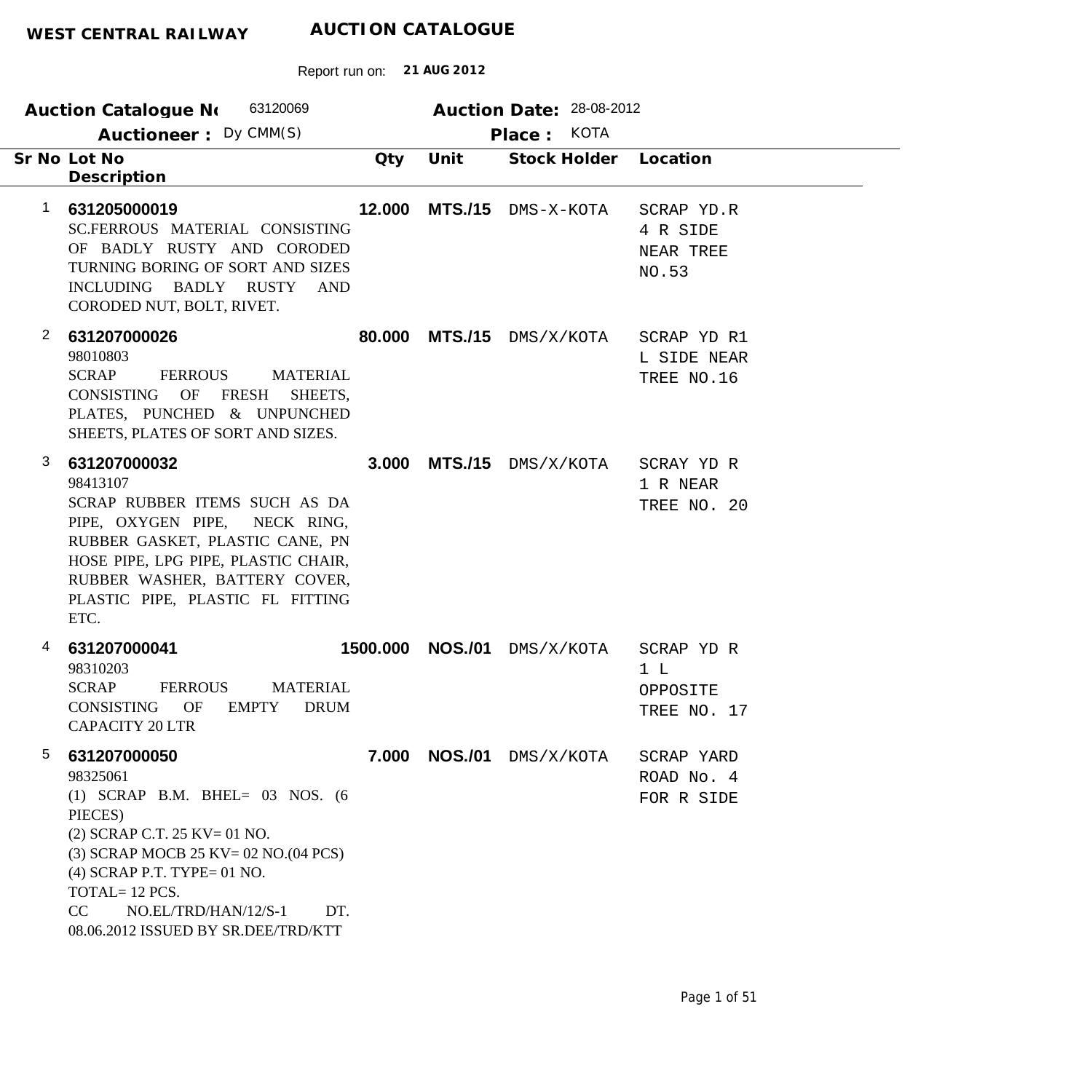| Sr No Lot No<br>Description       | Qty    | Unit           | Stock Holder Location |             |
|-----------------------------------|--------|----------------|-----------------------|-------------|
| 6<br>631207000052                 | 43.000 | <b>NOS./01</b> | DMS/X/KOTA            | SCRAP YD IN |
| 98325061                          |        |                |                       | SCRAP       |
| <b>SCRAP COND MACHINE -</b>       |        |                |                       | GODOWN &    |
| (1) SCRAP COND SUMERSIBLE PUMP    |        |                |                       | SCRAP YD    |
| $7.5$ HP= 01 SET (2 PCS)          |        |                |                       | NEAR TREE   |
| (2) SCRAP COND SUMERSIBLE PUMP 10 |        |                |                       | NO. 10      |
| $HP = 01$ SET (2 PCS)             |        |                |                       |             |
| (3) SCRAP COND SUMERSIBLE PUMP    |        |                |                       |             |
| OPEN WELL= 02 NOS.                |        |                |                       |             |
| (4) SCRAP COND SUMERSIBLE PUMP    |        |                |                       |             |
| $7.5$ HP= 03 SET (6 PIECES)       |        |                |                       |             |
| (5) SCRAP COND SUMERSIBLE PUMP 10 |        |                |                       |             |
| $HP = 1$ SET (2 PCS)              |        |                |                       |             |
| (6) SCRAP COND MONOBLOCK PUMP     |        |                |                       |             |
| $SET = 01$ NO.                    |        |                |                       |             |
| (7) SCRAP COND SUMERSIBLE PUMP 10 |        |                |                       |             |
| $HP = 3 SET (6 PCS)$              |        |                |                       |             |
| (8) SCRAP COND SUMERSIBLE PUMP 12 |        |                |                       |             |
| $HP = 3 SET (6 PCS)$              |        |                |                       |             |
| (9) SCRAP CONS SUMERSIBLE SEWAGE  |        |                |                       |             |
| PUMP 12.5 HP= 4 SET.              |        |                |                       |             |
| (10) SCRAP COND SUMERSIBLE PUMP 3 |        |                |                       |             |
| $HP = 2 SET (4 PCS)$              |        |                |                       |             |
| (11) SCRAP COND SUMERSIBLE PUMP   |        |                |                       |             |
| 7.5 HP= $2$ SET (4 PCS)           |        |                |                       |             |
| (12) SCRAP COND SUMERSIBLE PUMP   |        |                |                       |             |
| $2.5$ HP= 1 SET $(2$ PCS)         |        |                |                       |             |
| (13)) SCRAP COND SUMERSIBLE PUMP  |        |                |                       |             |
| $3 HP = 4 SET (8 PCS)$            |        |                |                       |             |
| (14) SCRAP COND SUMERSIBLE PUMP 5 |        |                |                       |             |
| $HP = 6 SET (12 PCS)$             |        |                |                       |             |
| (15) SCRAP COND SUMERSIBLE PUMP   |        |                |                       |             |
| $10$ HP= 01 SET $(2$ PCS)         |        |                |                       |             |
| (16) SCRAP COND ZEROX MACHINE     |        |                |                       |             |
| SHARP PHOTOCOPIER= 01 NO. (17)    |        |                |                       |             |
| SCRAP PORTABLE GENERATOR SET=     |        |                |                       |             |
| 01 NO.                            |        |                |                       |             |
| $(18)$ SCRAP GIZER = 3 NOS.       |        |                |                       |             |
| (19) SCRAP DRILL MACHINE= 02 NO.  |        |                |                       |             |
| (20) SCRAP COND INSULATING OIL    |        |                |                       |             |
| TASTER= 01 NOS.(IN 2 STACK.)      |        |                |                       |             |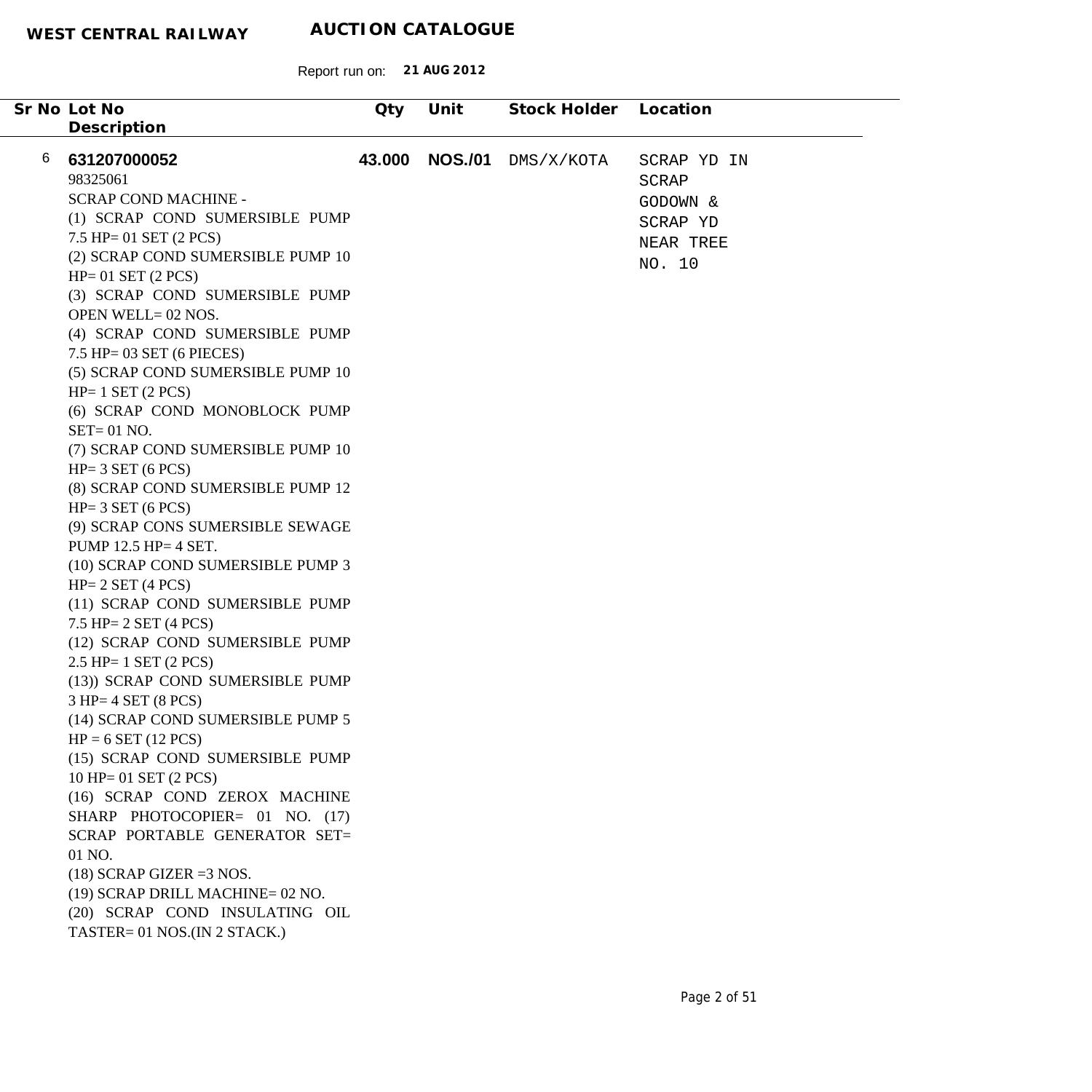|                  | Sr No Lot No                                                                                                                                                                                                                                                 | Qty    | Unit | Stock Holder Location                    |                                                         |
|------------------|--------------------------------------------------------------------------------------------------------------------------------------------------------------------------------------------------------------------------------------------------------------|--------|------|------------------------------------------|---------------------------------------------------------|
| 7                | Description<br>631207000055<br>98414010<br>SCRAP LEAD ACID BATTERIES ALL<br>TYPE OF SORT & SIZE.<br>(AUTHORIZATION CERTIFICATE IS<br><b>REQUIRED OF CPCB.)</b>                                                                                               | 13.000 |      | MTS./15 DMS/NF/KOTA DMS N/F              | <b>WARD</b>                                             |
| 8                | 631208000056<br>98413405<br>SCRAP TYRE, TUBE OF VARIOUS TYPE.                                                                                                                                                                                                |        |      | 3800.000 KGS./13 CDMS/X/KOTA SCRAP YARD  | R 1 L SIDE<br>NEAR TREE<br>NO. 11.                      |
| 9                | 631208000057<br>98010943<br><b>FERROUS</b><br><b>SCRAP</b><br><b>MATERIAL</b><br>CONSISTING OF WAGON PLATE OF<br>SORT & SIZES.                                                                                                                               |        |      | 12.000 MTS./15 CDMS/X/KOTA SCRAP YARD    | R 1 L SIDE<br>NEAR TREE<br>NO. 12.                      |
| 10               | 631208000058<br>98090124<br><b>SCRAP</b><br><b>FERROUS</b><br><b>MATERIAL</b><br>CONSISTING OF LIPPED INNER RACE,<br>RACE,<br><b>DOUBLE</b><br><b>OUTER</b><br>CUP,<br>THROWER, SPACER, SEAL BEARING,<br>DISTANCE PCS, LOOSE LIP, FACE<br>PLATE, COLLER ETC. |        |      | 30000.000 KGS./13 CDMS/X/KOTA SCRAP YARD | R 1 R SIDE<br>OPPOSITE<br>TREE NO.<br>13.               |
| 11               | 631208000059<br>98090800<br><b>SCRAP</b><br><b>FERROUS</b><br><b>MATERIAL</b><br>CONSISTING OF WAGON DOORS OF<br>SORT AND SIZES.                                                                                                                             | 40.000 |      | MTS./15 CDMS/X/KOTA SCRAP YARD           | R 1 R SIDE<br>OPPOSITE<br>TREE NO.<br>16.               |
| 12 <sup>12</sup> | 631208000060<br>98413107<br><b>SCRAP</b><br><b>FERROUS</b><br><b>MATERIAL</b><br>CONSISTING OF AIR HOSE COUPLING<br>OF SORT & SIZES WITH OR WITHOUT<br>ATTACHMENTS.                                                                                          |        |      | <b>12.000 MTS./15</b> CDMS/X/KOTA        | SCRAP YARD<br>R 1 R SIDE<br>OPPOSITE<br>TREE NO.<br>16. |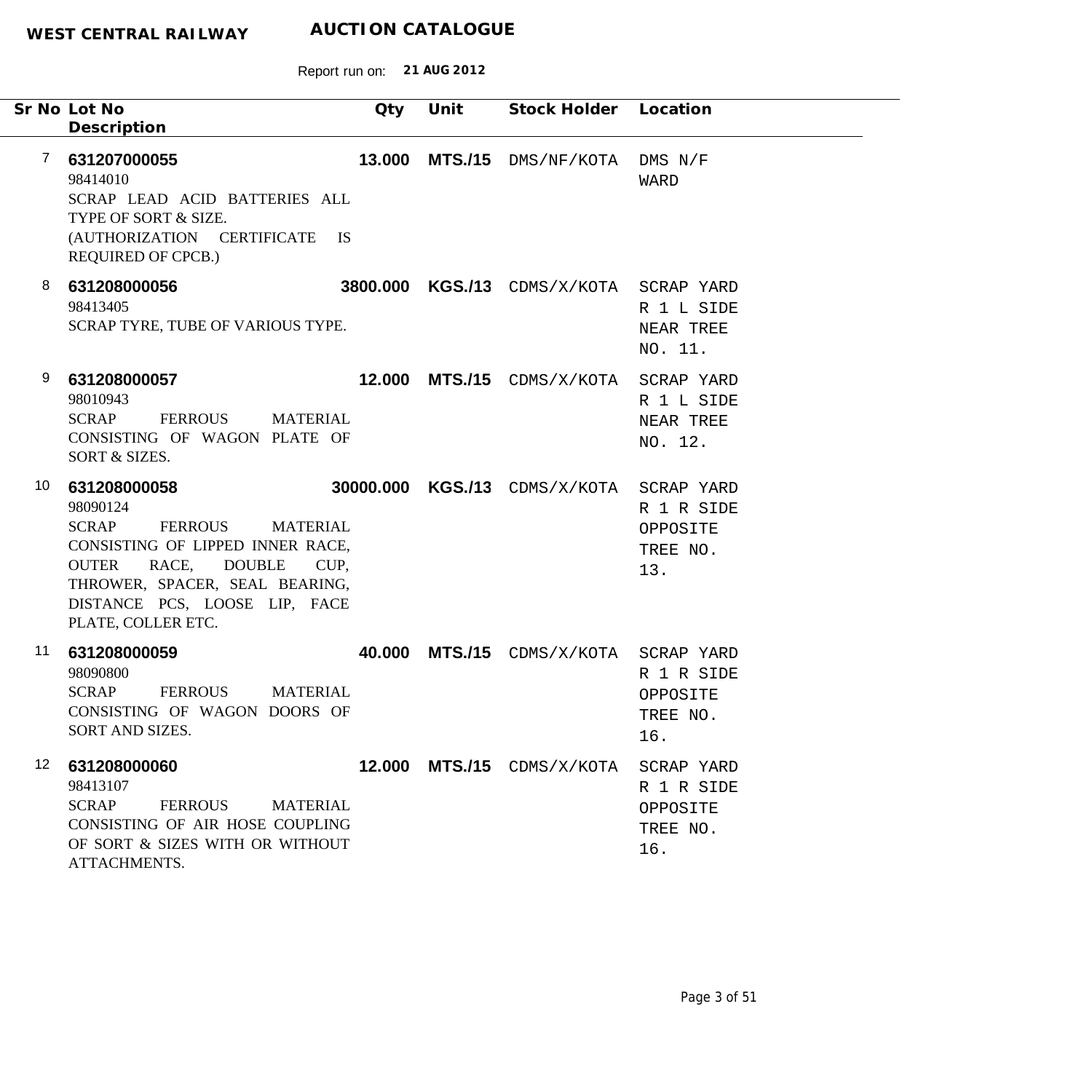|    | Sr No Lot No<br>Description                                                                                                                                                                                                                                                                                                                                                                                                                                                                                                                                                                                                                                                                                                                                                                         | Qty    | Unit           | Stock Holder Location   |                                                         |
|----|-----------------------------------------------------------------------------------------------------------------------------------------------------------------------------------------------------------------------------------------------------------------------------------------------------------------------------------------------------------------------------------------------------------------------------------------------------------------------------------------------------------------------------------------------------------------------------------------------------------------------------------------------------------------------------------------------------------------------------------------------------------------------------------------------------|--------|----------------|-------------------------|---------------------------------------------------------|
| 13 | 631208000061<br>98050060<br>SCRAP<br>FERROUS<br><b>MATERIAL</b><br>CONSISTING OF BOLISTER, SIDE<br>FRAME OF SORT & SIZES.<br>(TWO CUT ALLOWED)                                                                                                                                                                                                                                                                                                                                                                                                                                                                                                                                                                                                                                                      | 50.000 | <b>MTS./15</b> | CDMS/X/KOTA             | SCRAP YARD<br>R 1 R SIDE<br>NEAR TREE<br>NO. 17.        |
| 14 | 631208000062<br>98050114<br><b>SCRAP</b><br><b>FERROUS</b><br><b>MATERIAL</b><br>CONSISTING OF SPRING PLANK OF<br>SORT AND SIZES WITH OR WITHOUT<br>ATTACHMENT.                                                                                                                                                                                                                                                                                                                                                                                                                                                                                                                                                                                                                                     | 19.000 |                | $MTS./15$ $CDMS/X/KOTA$ | SCRAP YARD<br>R 1 L SIDE<br>OPPOSITE<br>TREE NO.<br>17. |
| 15 | 631208000063<br>98050114<br><b>SCRAP</b><br>FERROUS<br><b>MATERIAL</b><br>CONSISTING OF ANGLE, CHANEL,<br>FOOT STEP, YOKE PIN, KNUCKLE PIN,<br>FISH PLATE, BUCKLE, COUPLER ROD,<br>CONTROL ROD, PUSH ROD, PULL ROD,<br>PUSH TROLLY WHEEL, BOGIE BRAKE<br>PUSH ROD, ROUND BAR, HORIZENTAL<br>LEVER COMPLETE SET, HORIZENTAL<br>LEVER, ANGLE CHANEL AND ROUND'S<br>STRUCTURE, G.I.ROD, SIGNAL EYE<br>ROD, G.I. ANGLE & CHANEL, DRAFT<br>LINK, TARE TIE ROD, G.I.CHANEL,<br>DOOR CHECK SPRING, LADDERS, SAB<br>ROD,<br><b>CONTROL</b><br>M.S.ROUND<br>OF<br>VARIOUS TYPE, BOTTOM SUPPORT<br><b>SIDE</b><br>PLATE,<br>STANCTION, M.S.PLATE, HAND<br>WHEEL, CENTRE<br><b>PIVOT</b><br>PIN, BKT<br>CONNECTING LINK, BK SHAFT, BK<br>BEAM HANGER,<br>HORN CHECK,<br>BRIDLE BAR, BRAKE BEAM SUPPORT<br>ETC. | 25.000 |                | $MTS./15$ $CDMS/X/KOTA$ | SCRAP YARD<br>R 2 R<br>OPPOSITE<br>TREE NO. 25          |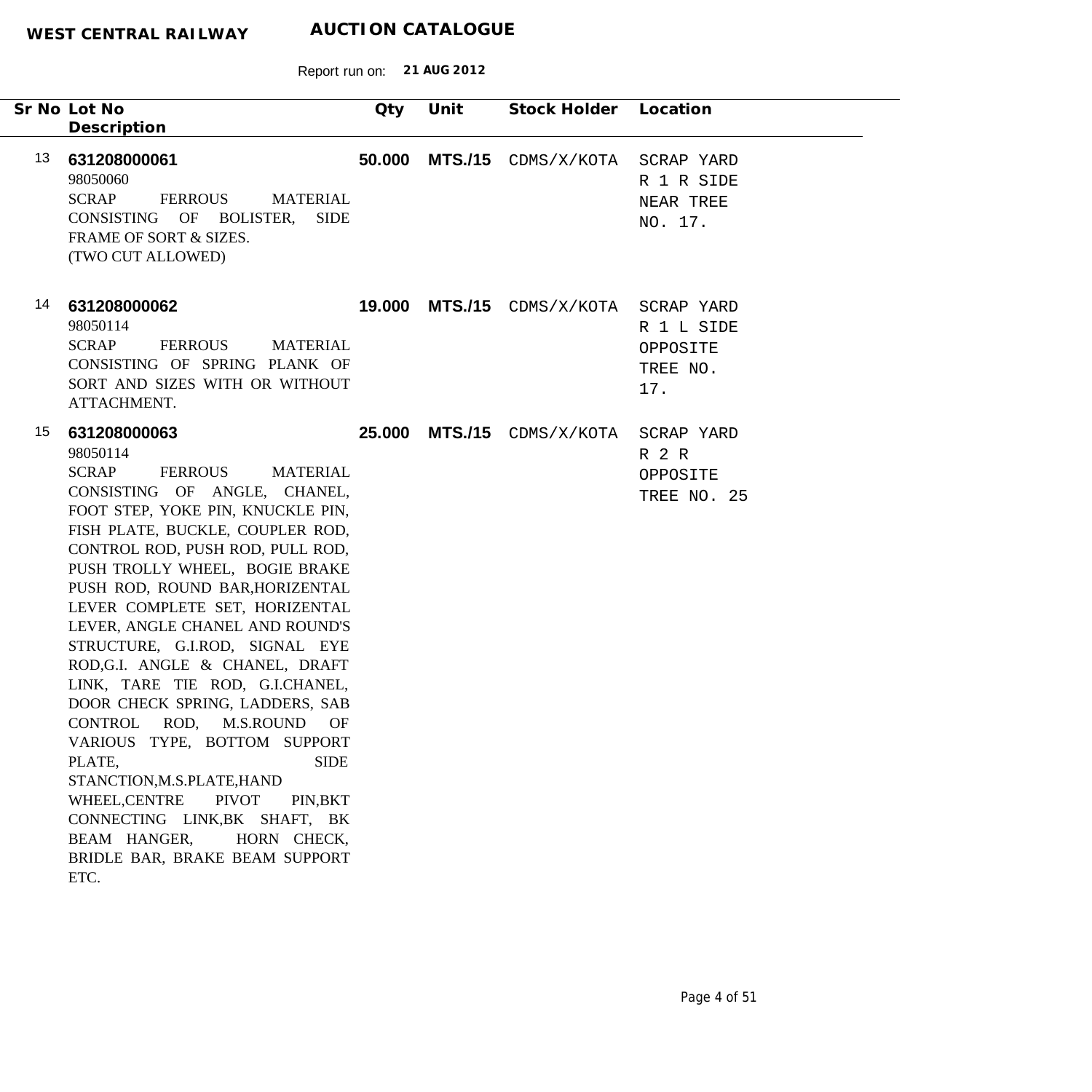|    | Sr No Lot No<br>Description                                                                                                                                                                                              | Qty    | Unit | Stock Holder Location                 |                                    |
|----|--------------------------------------------------------------------------------------------------------------------------------------------------------------------------------------------------------------------------|--------|------|---------------------------------------|------------------------------------|
| 16 | 631208000064<br>98090800<br><b>SCRAP</b><br><b>FERROUS</b><br><b>MATERIAL</b><br>CONSISTING OF CUT PCS OF SHEETS,<br>PLATES, RIVET, CUT PCS OF ANGLE,<br>CHANNEL, PIPES, CUT PCS OF BOLT &<br>FOOT STEP, DOOR HINGE ETC. | 60.000 |      | MTS./15 CDMS/X/KOTA SCRAP YARD        | R 3 L SIDE<br>NEAR TREE<br>NO. 29. |
| 17 | 631208000065<br>98090800<br><b>SCRAP</b><br>FERROUS<br><b>MATERIAL</b><br>CONSISTING OF CUT PCS OF SHEETS,<br>PLATES, RIVET, CUT PCS OF ANGLE,<br>CHANNEL, PIPES, CUT PCS OF BOLT &<br>FOOT STEP, DOOR HINGE ETC.        |        |      | 50.000 MTS./15 CDMS/X/KOTA SCRAP YARD | R 3 L SIDE                         |
| 18 | 631208000066<br>98050138<br><b>SCRAP</b><br>FERROUS MATERIAL<br>CONSISTING OF M.S.PIPES, BOTTOM<br>DISCHARGE PIPES, FILLING PIPES,<br>M.S.TUBES, G.I.PIPES WITH<br><b>OR</b><br>WITHOUT ATTACHMENTS.                     |        |      | 20.000 MTS./15 CDMS/X/KOTA SCRAP YARD | R 3 R SIDE<br>NEAR TREE<br>NO. 40. |
| 19 | 631208000067<br>98050114<br><b>SCRAP</b><br><b>FERROUS</b><br><b>MATERIAL</b><br>CONSISTING OF SIDE WALL, SIDE END<br>OF SHORT & SIZE.<br>[ONLY FIVE CUT ALLOWED.]                                                       |        |      | 60.000 MTS./15 CDMS/X/KOTA SCRAP YARD | R 3 L SIDE                         |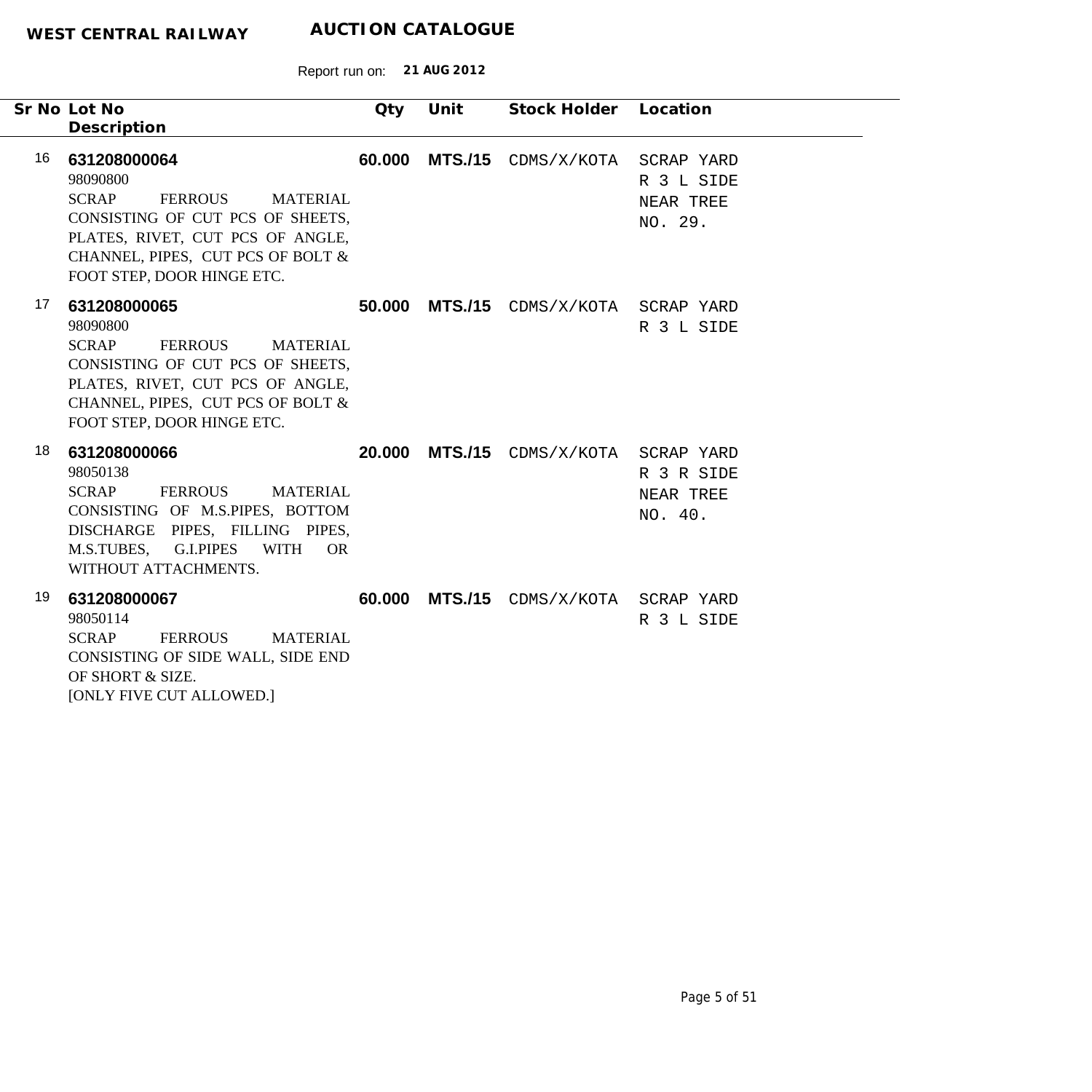| Sr No Lot No<br>Description                                                                                                                                                                                                                                                                                                                                                                                                                                                                                                                                                                                                                                 | Qty    | Unit           | Stock Holder Location          |                                       |
|-------------------------------------------------------------------------------------------------------------------------------------------------------------------------------------------------------------------------------------------------------------------------------------------------------------------------------------------------------------------------------------------------------------------------------------------------------------------------------------------------------------------------------------------------------------------------------------------------------------------------------------------------------------|--------|----------------|--------------------------------|---------------------------------------|
| 20<br>631208000068<br>98090800<br><b>SCRAP</b><br><b>FERROUS</b><br><b>MATERIAL</b><br>CONSISTING OF RUSTY AND CORODED<br>SHEETS, PLATES, SMALL & BIG<br>DRUMS, PACKING PATTI, PACKING<br>SHEETS, PCS OF ANGLE CHANNEL,<br>PUNCHED SHEET, SHAVEL, M.S. TUBE<br>LIGHT PATI, WIRE ROPE, RIVET, PIPES,<br>MS BOX, G.I.SHEETS, BOLTS, RUSTY<br>MS ROUND, FILTER BUCKET, TAGARI,<br><b>MS</b><br>STRUCTURE, PINS, COOLER<br>BODY, LOCATION BOX, TRANSFORMER<br>PATTI, LADDER, LOCKING PLATE,<br>COMMODE, M.S. DUST SHIELD, M.S.<br>VCCUM CYLINDER, CHAIR, TIRE RING,<br>TRACK INPUT BOX, PARTS OF SAB<br>REGULATOR RUSTY & CORRODED<br>SLEEPER VARIOUS TYPE ETC. | 50,000 |                | MTS./15 CDMS/X/KOTA SCRAP YARD | R 4 R SIDE<br>OPPOSITE<br>TREE NO. 42 |
| 21<br>631208000069<br>98050114<br>SCRAP G.I. MATERIAL CONSISTING OF<br>OHE POLE, CUT PCS OF SUPPORT MAST<br>& M.S. GIRDER OF SORT AND SIZES.                                                                                                                                                                                                                                                                                                                                                                                                                                                                                                                | 15.000 | <b>MTS./15</b> | CDMS/X/KOTA SCRAP YARD         | R 4 L SIDE<br>NEAR TREE<br>NO. 42.    |
| 22<br>631208000070<br>98090800<br><b>SCRAP</b><br><b>FERROUS</b><br><b>MATERIAL</b><br>CONSISTING OF GREASE SEAL OF<br>SORT & SIZES.                                                                                                                                                                                                                                                                                                                                                                                                                                                                                                                        | 20,000 | <b>MTS./15</b> | CDMS/X/KOTA SCRAP YARD         | R 4 R SIDE<br>NEAR TREE<br>NO. 45.    |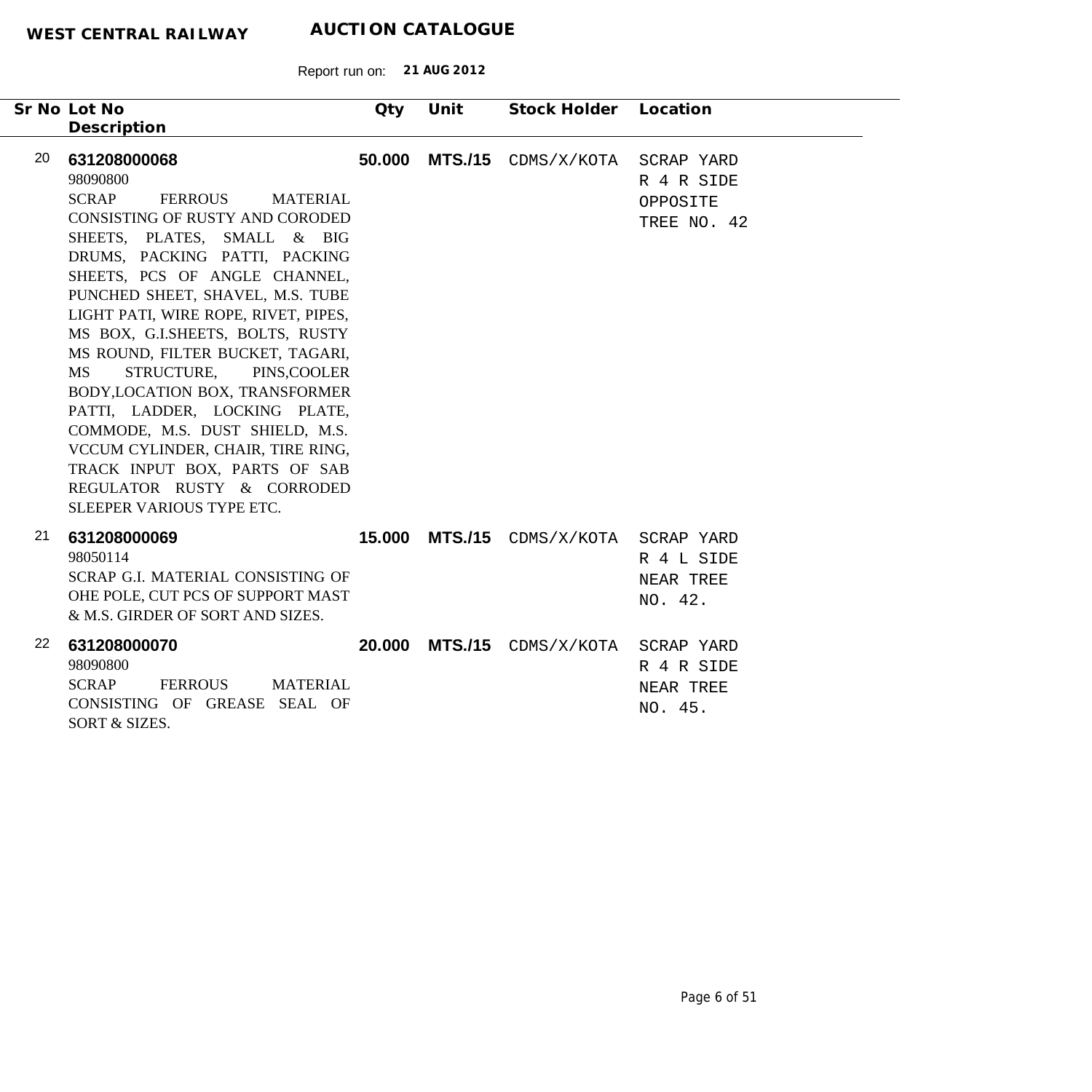| Sr No Lot No                                                                                                                                                                                                                                                                                                                                                                                                                                                                                                                                                                                                                                                                                              | Qty    | Unit           | Stock Holder Location  |                                                  |
|-----------------------------------------------------------------------------------------------------------------------------------------------------------------------------------------------------------------------------------------------------------------------------------------------------------------------------------------------------------------------------------------------------------------------------------------------------------------------------------------------------------------------------------------------------------------------------------------------------------------------------------------------------------------------------------------------------------|--------|----------------|------------------------|--------------------------------------------------|
| Description<br>23<br>631208000071<br>98050126<br>SC.FERROUS MATERIAL CONSISTING<br>OF NUT, BOLT, RIVETS, PCS OF ANGLE,<br>CHANNEL, M.S.BRACKET, WASHER<br>M.S.LINERS,<br><b>DOOR</b><br><b>HINGE</b><br>FOOT, SMALL CUT PCS OF TIE BAR,<br>SIDE BEARER HOUSING, BRAKE WEAR<br>PLATE, KNUCKLE THROWER, G.I.OHE<br>FITTINGS, BK HANGER LEVER, BK<br>SHOE KEY, S/PIN, M.S.PINS, S/PLATE,<br>KNUCKLE PINS, PCS OF PIPE, SAFETY<br>LOOP, BK SHOE HEAD, RELEASED<br>VALVE, CUT PCS OF<br>SHEET,<br>PLATES, BUCKLES, OHE FITTING, PCS<br>OF ROUND, BRIDLE BAR, SHACKLE<br>STONE, EQUIIZING LEVER, STRIKER<br>CASTING WEAR PLATE, SUSPENSION<br>SOCKER, INSULATOR CAP AND OTHER<br>SMALL MS WAGON COMPONENTS ETC. | 60.000 | <b>MTS./15</b> | CDMS/X/KOTA            | SCRAP YARD<br>R 4 R SIDE<br>NEAR TREE<br>NO. 46. |
| 24<br>631208000074<br>98050114<br><b>SCRAP</b><br><b>FERROUS</b><br><b>MATERIAL</b><br>CONSISTING OF SHEETS, PLATES, SIDE<br>PANEL, PANEL ENDS, PCS OF SHEETS,<br>PLATES OF SORT AND SIZES WITH OR<br>WITHOUT ATTACHMENT.                                                                                                                                                                                                                                                                                                                                                                                                                                                                                 | 80.000 | <b>MTS./15</b> | CDMS/X/KOTA SCRAP YARD | R 3 R<br>OPPOSITE<br>TREE NO.<br>31.             |
| 25<br>631208000075<br>98050114<br><b>SCRAP</b><br><b>FERROUS</b><br><b>MATERIAL</b><br>CONSISTING OF SHEETS, PLATES, SIDE<br>PANEL, PANEL ENDS, PCS OF SHEETS,<br>PLATES OF SORT AND SIZES WITH OR<br>WITHOUT ATTACHMENT.                                                                                                                                                                                                                                                                                                                                                                                                                                                                                 | 80.000 | <b>MTS./15</b> | CDMS/X/KOTA            | SCRAP YARD<br>R 3 L.                             |
| 26<br>631208000076<br>98050114<br><b>SCRAP</b><br><b>FERROUS</b><br><b>MATERIAL</b><br>CONSISTING OF SHEETS, PLATES, SIDE<br>PANEL, PANEL ENDS, PCS OF SHEETS,<br>PLATES OF SORT AND SIZES WITH OR<br>WITHOUT ATTACHMENT.                                                                                                                                                                                                                                                                                                                                                                                                                                                                                 | 70.000 | <b>MTS./15</b> | CDMS/X/KOTA            | SCRAP YARD<br>R 3 R NEAR<br>TREE NO.<br>41.      |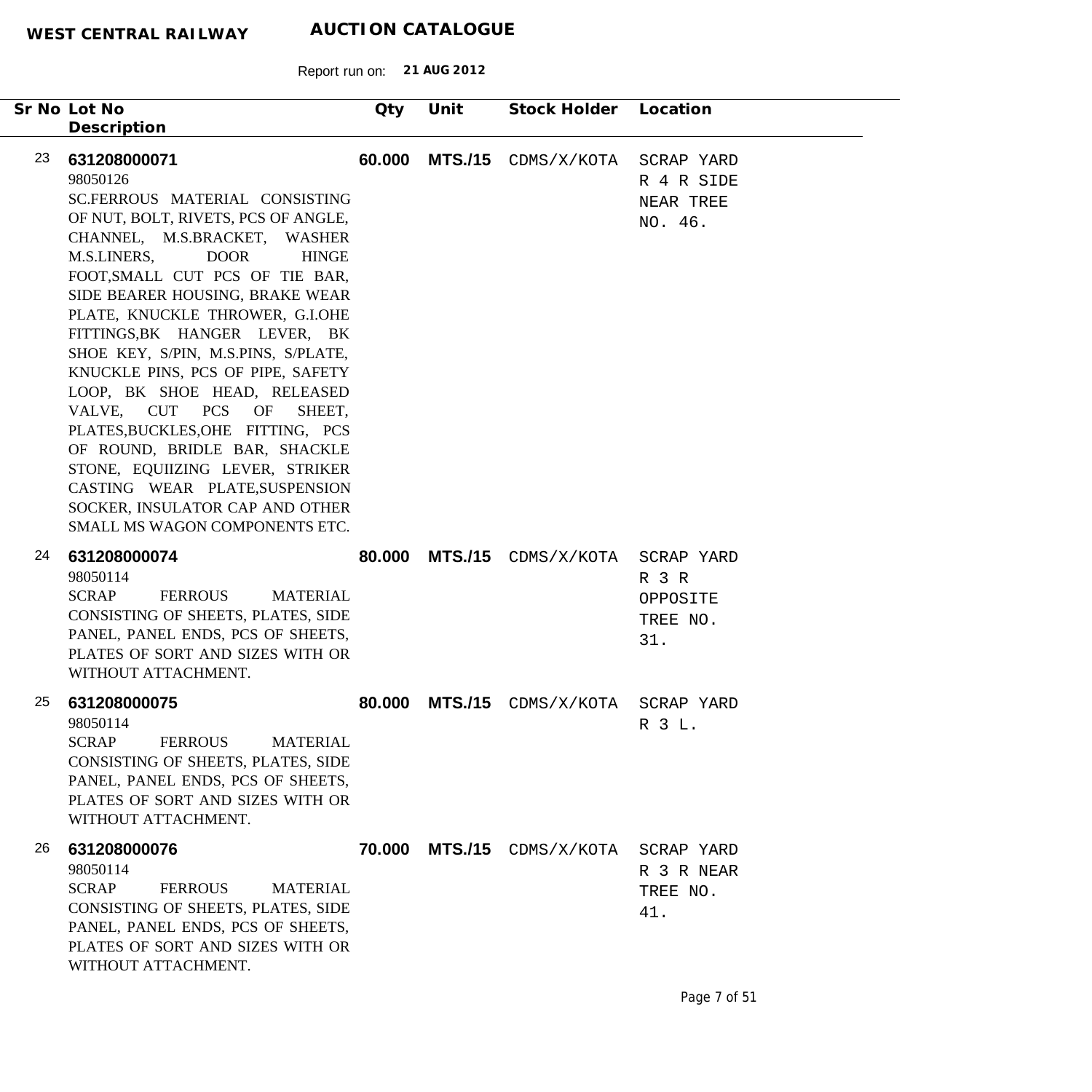|    | Sr No Lot No<br>Description                                                                                                                                                                                                                                                                                                                     | Qty    | Unit           | Stock Holder Location                  |                                      |
|----|-------------------------------------------------------------------------------------------------------------------------------------------------------------------------------------------------------------------------------------------------------------------------------------------------------------------------------------------------|--------|----------------|----------------------------------------|--------------------------------------|
| 27 | 631208000077<br>98050114<br><b>SCRAP</b><br>FERROUS<br>MATERIAL<br>CONSISTING OF SIDE WALL, SIDE END<br>OF SHORT & SIZE.<br>[ONLY FIVE CUT ALLOWED.]                                                                                                                                                                                            | 70.000 | <b>MTS./15</b> | CDMS/X/KOTA SCRAP YARD                 | R 3 L<br>OPPOSITE<br>TREE NO.<br>38. |
| 28 | 631208000078<br>98050114<br><b>SCRAP</b><br><b>FERROUS</b><br><b>MATERIAL</b><br>CONSISTING OF SIDE WALL, SIDE END<br>OF SHORT & SIZE.<br>[ONLY FIVE CUT ALLOWED.]                                                                                                                                                                              |        |                | 110.000 MTS./15 CDMS/X/KOTA SCRAP YARD | R 3 L.                               |
| 29 | 631208000079<br>98050060<br>SCRAP<br>FERROUS<br><b>MATERIAL</b><br>CONSISTING OF COUPLER BODY,<br>C.P.TOP, C.P.BOTTOM, KNUCKLE,<br>ADOPTER, AXLE BOX, CBC LOCK,<br>BACK STOPPER, KICKER, TOGGLE,<br>WEDGE, DRAFT GEAR, BUFFER<br>PLUNGER, YOKE SUPPORT FLAT,<br>BUFFER SOCKET, AXLE BOX COVER,<br>S/CASTING.<br>NOTE:- YOKE NOT TO BE DELIVERED |        |                | 70.000 MTS./15 CDMS/X/KOTA SCRAP YARD  | R 4 L<br>OPPOSITE<br>TREE NO.<br>45. |
| 30 | 631208000080<br>98210129<br>SCRAP COPPER<br><b>WITH</b><br><b>COILS</b><br><b>INSULATED OF SORT &amp; SIZES.</b>                                                                                                                                                                                                                                |        |                | 3400.000 KGS./13 DMS/NF/WARD<br>/КОТА  | $DMS$ $N/F$<br>WARD                  |
| 31 | 631208000082<br>98210129<br>SCRAP COPPER CABLE WITH RUBBER<br>AND COPPER LUG WITH INSULATED<br>OF SORT & SIZES.                                                                                                                                                                                                                                 |        |                | 1400.000 KGS./13 DMS/NF/WARD<br>/КОТА  | $DMS$ $N/F$<br>WARD.                 |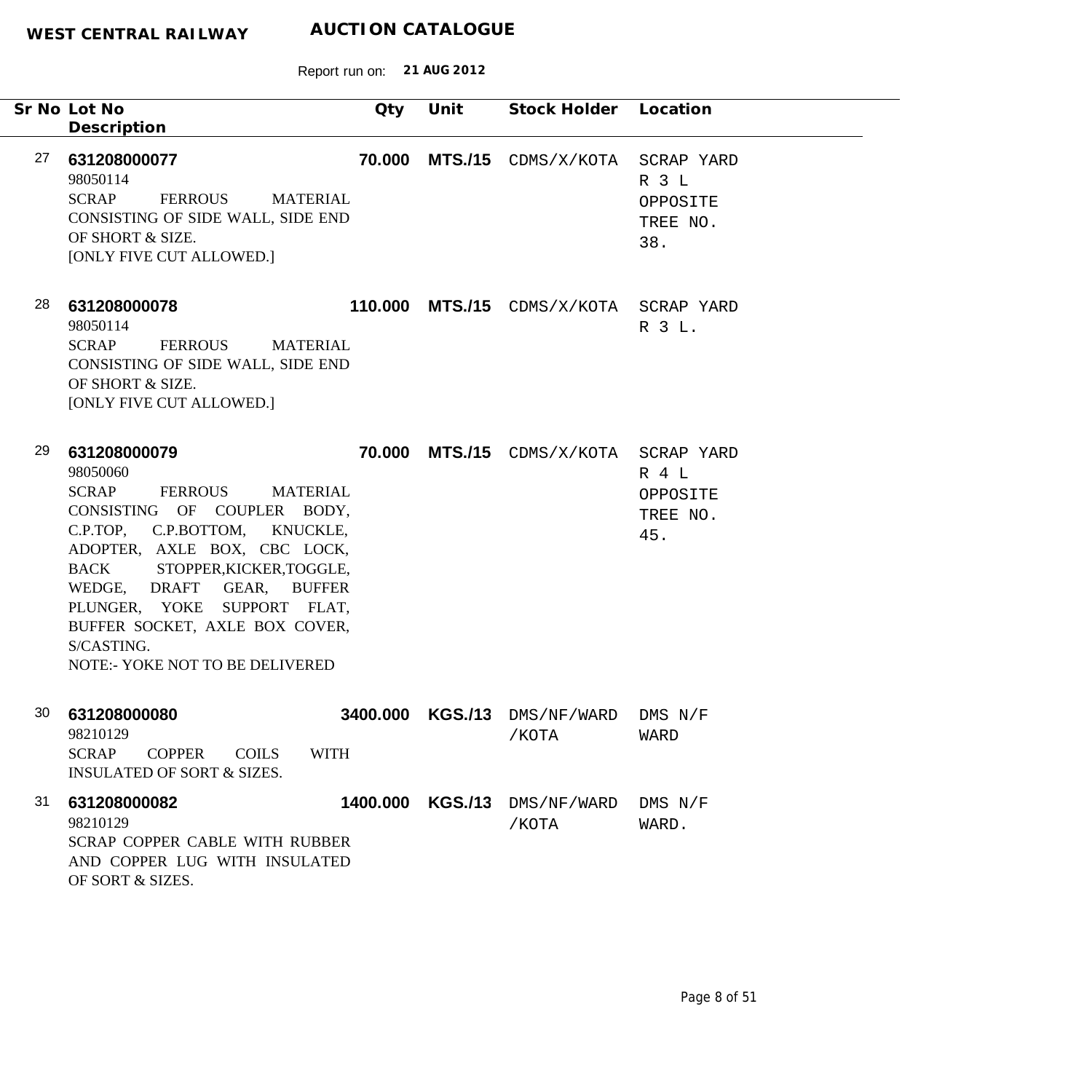Report run on: **21 AUG 2012**

|    | Sr No Lot No<br>Description                                                                                                                                                                                                                                                | Qty      | Unit           | Stock Holder Location                         |                      |
|----|----------------------------------------------------------------------------------------------------------------------------------------------------------------------------------------------------------------------------------------------------------------------------|----------|----------------|-----------------------------------------------|----------------------|
| 32 | 631208000083<br>98230050<br>SCRAP ALUMINIUM CAPS FL TUBE<br>LIGHT & STARTER WITH OR WITHOUT<br>ATTACHMENT OF SORT & SIZES.                                                                                                                                                 | 340.000  | <b>KGS./13</b> | DMS/NF/WARD<br>/КОТА                          | $DMS$ $N/F$<br>WARD  |
| 33 | 631208000084<br>98230505<br>SCRAP ZINC INGOT CUT PIECES OF<br>PLATE OF SORT & SIZES.                                                                                                                                                                                       | 224.300  |                | KGS./13 DMS/NF/WARD<br>/КОТА                  | DMS N/F<br>WARD.     |
| 34 | 631208000085<br>98414215<br><b>SCRAP COPPER WELDING CABLE WITH</b><br><b>RUBBER OF SORT &amp; SIZES.</b><br>(AUTHORIZATION CERTIFICATE IS<br>REQUIRED OF CPCB).                                                                                                            | 1000.000 |                | KGS./13 DMS/NF/WARD DMS N/F<br>/KOTA          | WARD.                |
| 35 | 631208000086<br>98210075<br>SCRAP COPPER<br><b>CATANARY</b><br>CONTACT JAMPER HARD HOOK WIRE<br>OF SORT & SIZES.                                                                                                                                                           | $\&$     |                | 1800.000 KGS./13 DMS/NF/WARD DMS N/F<br>/КОТА | WARD.                |
| 36 | 631208000087<br>98200070<br>SCRAP BRASS MISC. ITEM MASTER<br>VALVE, VALVE SHEET, BUSH, CAGE,<br>DA REGULATOR, GAS CUTTER,<br>BEARING BRASS, SAFETY VALVE,<br>DRUM OF SHAFT, MAN SHAFT, PULLY,<br>STRIP, D.V. PARTS & LOCO PARTS<br>WITHOUT ATTACHMENTS OF SORT &<br>SIZES. | 2000.000 |                | KGS./13 DMS/NF/WARD DMS//NF/WAR<br>/КОТА      | D.                   |
| 37 | 631208000088<br>98210129<br>SCRAP COPPER MISC. ITEM PIPE, ROD,<br>COIL, SHUNT, STRIP, PLATE, NOZZLE,<br>REDIATOR ROD, D.V. PARTS & LOCO<br>PARTS WITHOUT ATTACHMENTS OF<br>SORT & SIZES.                                                                                   | 1500.000 | <b>KGS./13</b> | DMS/NF/WARD<br>/КОТА                          | DMS/NF/WARD<br>/КОТА |

 $\overline{\phantom{0}}$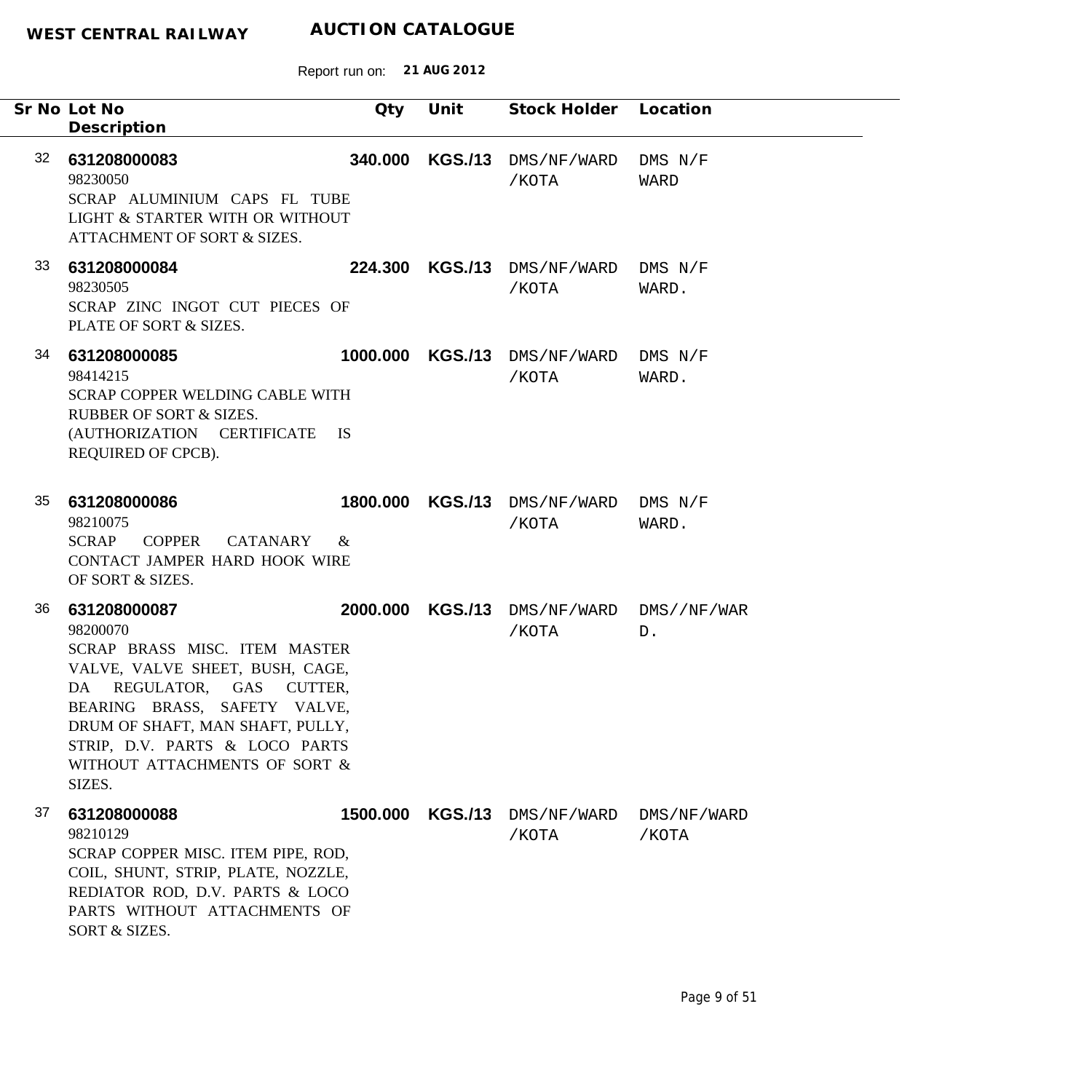| Qty                            | Unit                                                                              |                                  | Location                                            |
|--------------------------------|-----------------------------------------------------------------------------------|----------------------------------|-----------------------------------------------------|
|                                |                                                                                   |                                  |                                                     |
|                                |                                                                                   |                                  |                                                     |
|                                |                                                                                   |                                  | DMS/NF/WARD                                         |
|                                |                                                                                   |                                  |                                                     |
|                                |                                                                                   |                                  | /KOTA                                               |
|                                |                                                                                   |                                  |                                                     |
|                                |                                                                                   |                                  |                                                     |
|                                |                                                                                   |                                  | SCRAP YARD                                          |
|                                |                                                                                   |                                  | R 3 R NEAR                                          |
| <b>MATERIAL</b>                |                                                                                   |                                  | TREE NO.                                            |
|                                |                                                                                   |                                  |                                                     |
|                                |                                                                                   |                                  | 41.                                                 |
|                                |                                                                                   |                                  |                                                     |
| RUBBER PAD, BUFFER PAD WITH OR |                                                                                   |                                  |                                                     |
|                                |                                                                                   |                                  |                                                     |
|                                | 1.685<br>30.000<br>CONSISTING OF E/M PAD, METAL<br>BONDED RUBBER PAD, D/GEAR PAD, | <b>KGS./13</b><br><b>MTS./15</b> | Stock Holder<br>DMS/NF/WARD<br>/KOTA<br>CDMS/X/KOTA |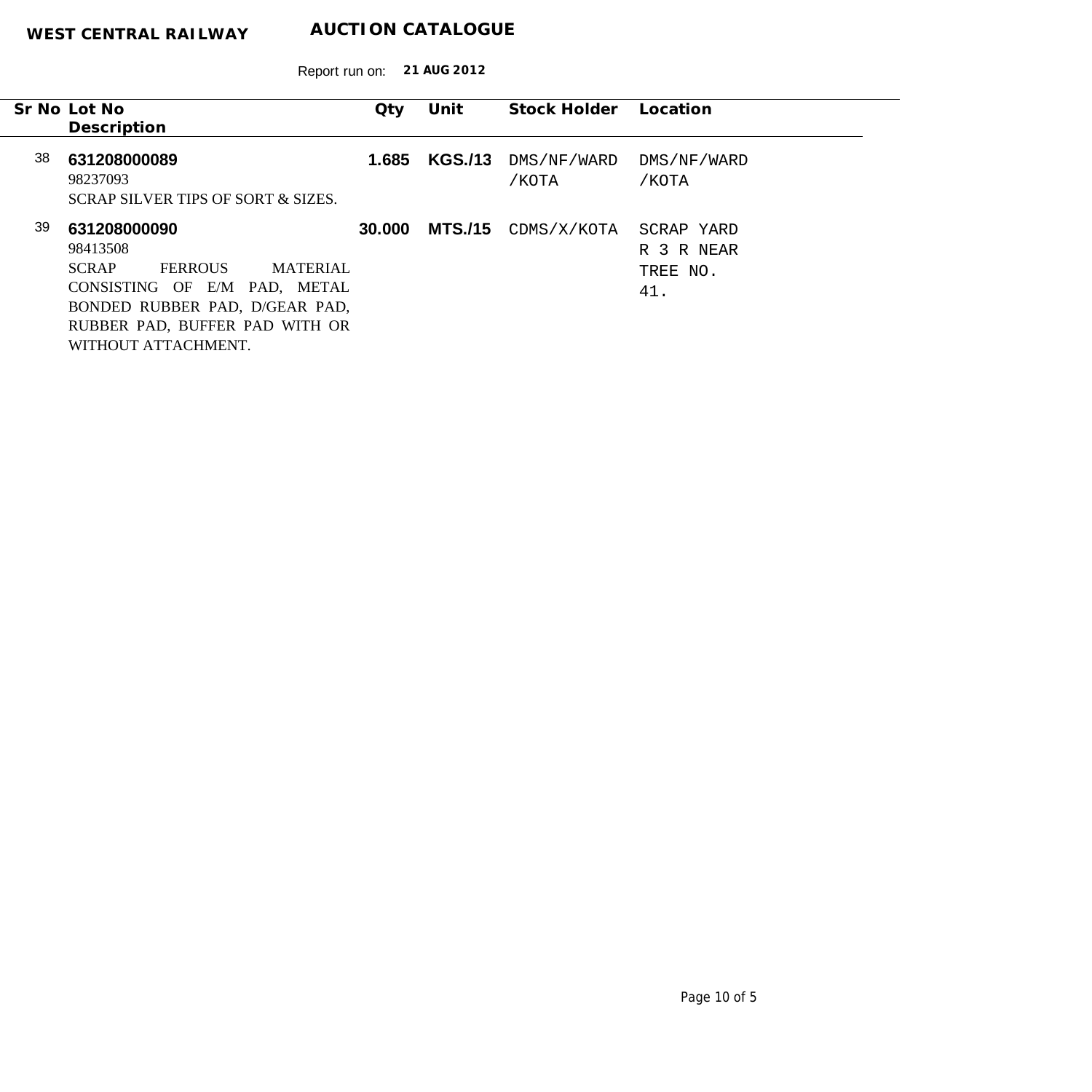|                | 63120070<br><b>Auction Catalogue No</b>                                                                                                                                                                                                                                   |          |                | Auction Date: 28-08-2012<br><b>KOTA</b> |                                                                         |
|----------------|---------------------------------------------------------------------------------------------------------------------------------------------------------------------------------------------------------------------------------------------------------------------------|----------|----------------|-----------------------------------------|-------------------------------------------------------------------------|
|                | Auctioneer: Dy CMM(S)                                                                                                                                                                                                                                                     |          |                | Place:                                  |                                                                         |
|                | Sr No Lot No<br>Description                                                                                                                                                                                                                                               | Qty      | Unit           | Stock Holder                            | Location                                                                |
| $\mathbf 1$    | KTT631202346<br>98415418<br><b>SCRAP U/S WOODEN SLEEPER BROKEN</b><br>ORDINERY P&C BRIDGE TIMBER OF<br>SORT AND SIZES WITH ATTACHMENT<br>IF ANY.IN 31 STACK.<br>S/HOLDER<br><b>INF.NO.)SS.11</b><br>(FOR<br>NO.SSE/PW/LKE/W/S/11-12/058<br>DT.10.01.2012                  | 137.200  | <b>MTS./15</b> | SSE/PW/LKE                              | SE/PW/LKE<br>OFFICE<br>COMPOUND<br>$KM-982/5-7$<br>AND 7-9 LKE<br>YARD. |
|                | MODE OF DELIVERY BY ACTUAL WT.                                                                                                                                                                                                                                            |          |                |                                         |                                                                         |
| $\overline{2}$ | KTT631203395<br>98415418<br>1-SCRAP U/S WOODEN SLEEPER OFF<br>$SIZE = 40.08 MTS$<br>2-SCRAP U/S WOODEN BRIDGE TIMBAR<br>$= 8.02$ MTS<br>S/HOLDER<br>(FOR<br><b>INF.NO.)SS.11</b><br>NO.SSE/PW/N/GGC/SCRAP/11-12/27<br>DT.18.02.2012<br>MODE OF DELIVERY BY ACTUAL WT.     | 48.100   | <b>MTS./15</b> | SSE/PW/N/GG<br>$\mathsf{C}$             | SSE/PW/N/GG<br>C OFFICE<br>COMPOUND<br>KM-1092/03-<br>09.               |
| 3              | KTT631203461<br>1-SCRAP U/S SLIDE CHAIR 52 KG 90 R =<br>654 NOS<br>2-SCRAP U/S MS CANTED BEARING<br>$PLATE = 2035 NOS$<br>3-SCRAP U/S MS PLAIN BEARING<br>$PLATE = 358 NOS$<br>(FOR<br>INF.NO.)SS.11<br><b>S/HOLDER</b><br>NO.SSE/PW/BXN<br>MS/11-12/25<br>DT.22.02.2012. | 3047.000 | <b>NOS./01</b> | SSE/PW/BXN                              | SSE/PW/BXN<br>OFFICE<br>COMPOUND.                                       |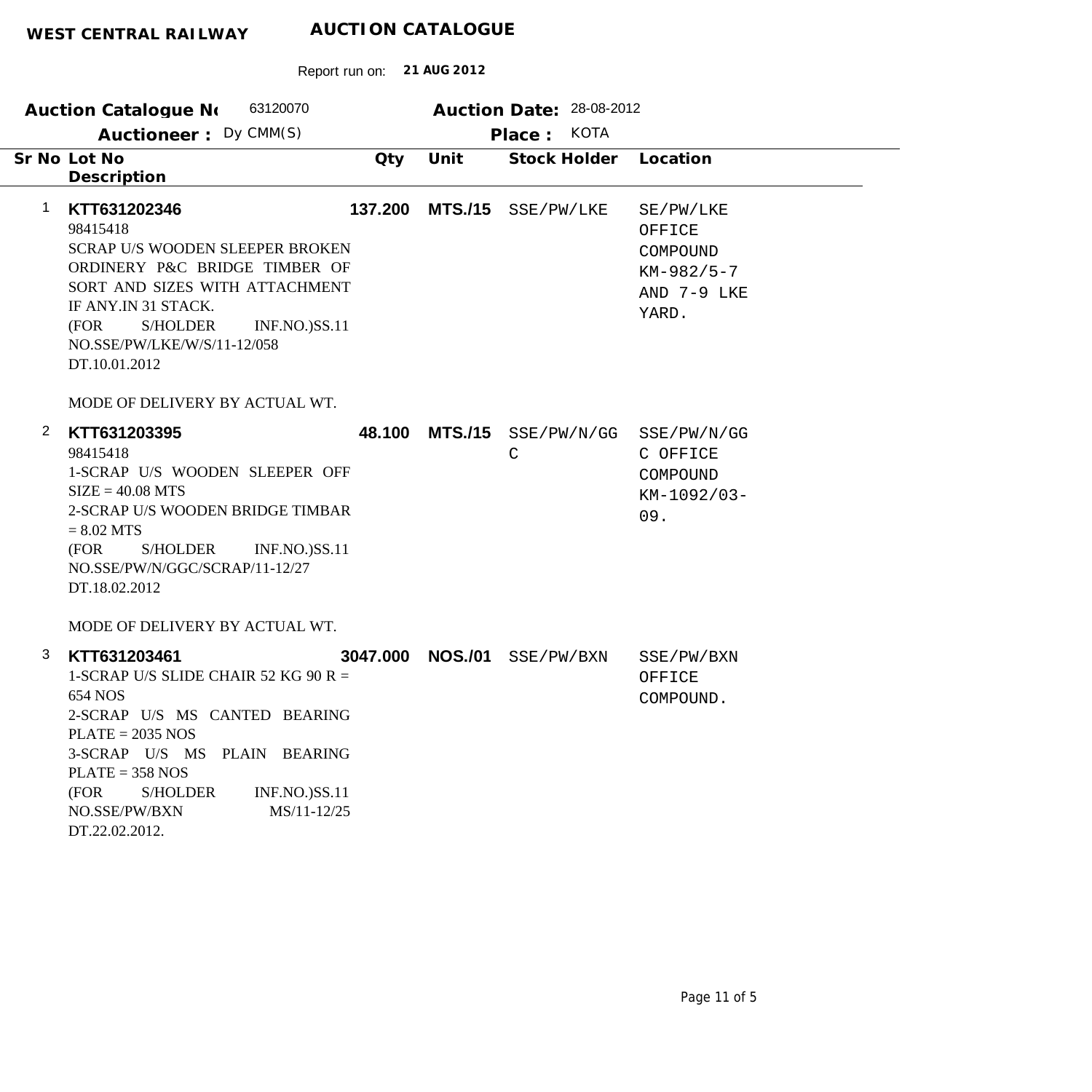| Sr No Lot No<br>Description                                                                                                                                                                                                                                                                                     | Qty | Unit | Stock Holder Location                      |                                                                                              |
|-----------------------------------------------------------------------------------------------------------------------------------------------------------------------------------------------------------------------------------------------------------------------------------------------------------------|-----|------|--------------------------------------------|----------------------------------------------------------------------------------------------|
| KTT631206012<br>4<br>98011285<br>SCRAP U/S RAIL $52$ KG= 110 NOS=<br>177.57 RM (FOR S/HOLDER INF.NO.)<br>NO.SSE/PW/C/KTT/11-12/11<br>SS11<br>DT.29.02.2012<br>MODE OF DELIVERY BY RM.                                                                                                                           |     |      | 9.214 MTS./15 SSE/PW/C/KO<br>TA            | 1.- OFFICE<br>COMPOUND<br>SSE/PW/C/KO<br>TA $2. -$<br>OFFICE<br>COMPOUND<br>SSE/W/C/KOT<br>Α |
| 5<br>KTT631206013<br>98050620<br>SCRAP U/S GALV.CHANNEL SLEEPER<br><b>S/HOLDER</b><br>(FOR<br>INF.NO.)<br><b>SS11</b><br>NO.SSE/PW/S/GGC/CHANNEL/12-13/04<br>DT.14.04.2012                                                                                                                                      |     |      | 36.778 MTS./15 SSE/PW/S/GG<br>$\mathsf{C}$ | $1 - \text{NEAR}$<br>STORE GODAM<br><b>BALLAST</b><br>SIDING GGC.                            |
| 6<br>KTT631206018<br>98050709<br>SCRAP U/S ST P&C SLEEPER WITH AND<br>WITHOUT ATTACHMENT OF SLIDE<br>CHAIR IN (2 STACK)= 239 NOS=864.07<br>RM + SLIDE CHAIR 66 (FOR S/HOLDER<br>INF.NO) SS11 NO.SSE/PW/BD/SCRAP<br>ST/P&C 2012-13-09 DT.12.05.2012<br>MODE OF DELIVERY BY RM.                                   |     |      | 31.631 MTS./15 SSE/PW/BD                   | $KM-42/4-5$ &<br>$5-6$ NEAR<br>SNAR YARD.                                                    |
| 7<br>KTT631207032<br>98080015<br>(1) SCRAP C.S.T. 9 PLATES RUSTED<br>CORRODED WITH & WITH OUT TIEBAR<br><b>BROKEN, U/S</b><br>(2) SCRAP C.I. POTS CORRODED WITH<br>& WITHOUT TIE BAR BROKEN U/S<br>FOR (S/HOLDER INF. NO.) SS 11 NO.<br>SSE/PW/SWM/CI/02/12-13 DT. 16.05.2012<br>MODE OF DELIVERY BY ACTUAL WT. |     |      | 25.500 MTS./15 SSE/PW/SWM                  | 1029/19-21<br>P.Q.R.S.<br>DEPO                                                               |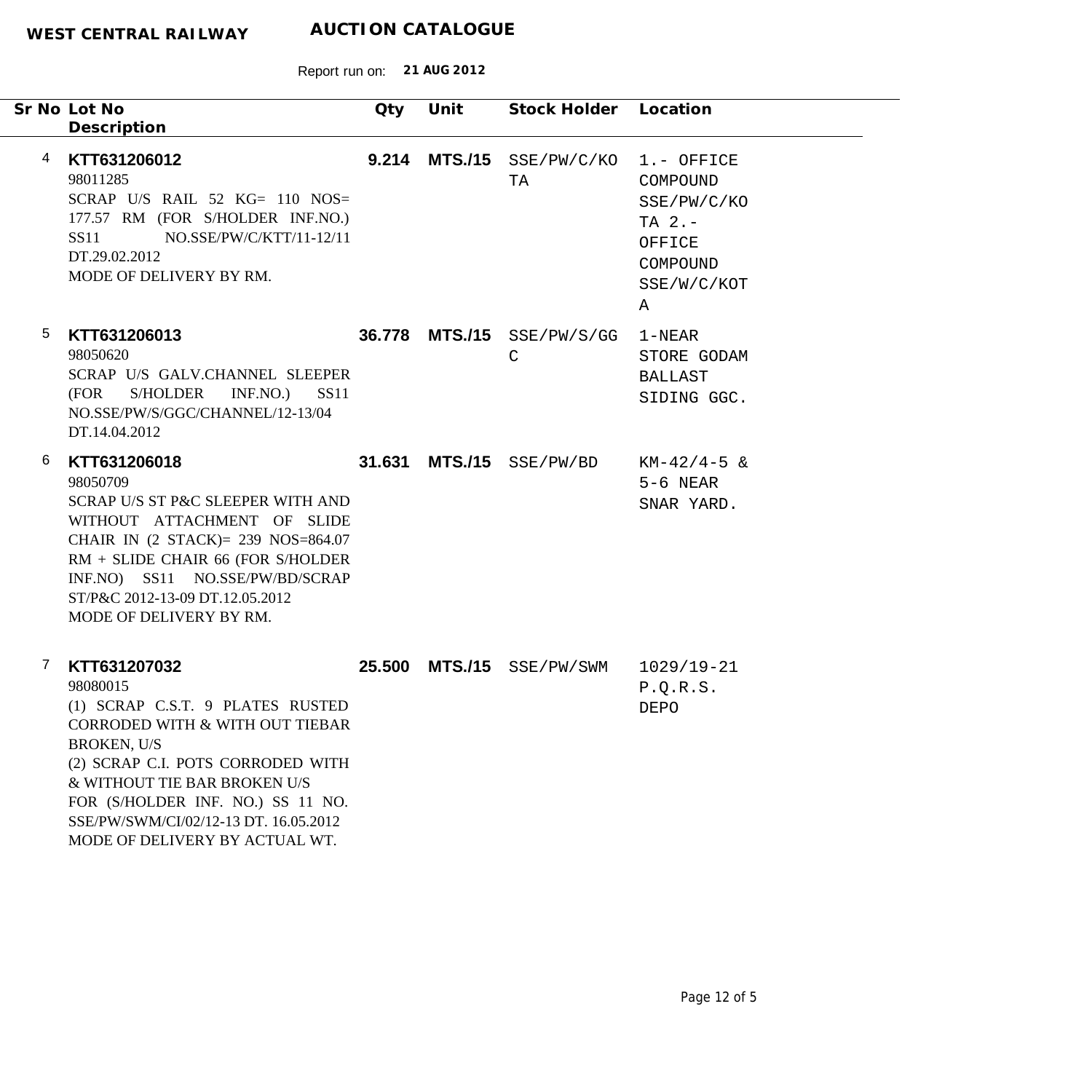Report run on: **21 AUG 2012**

|                  | Sr No Lot No<br>Description                                                                                                                                                                                                                                                         | Qty    | Unit           | Stock Holder       | Location                                               |
|------------------|-------------------------------------------------------------------------------------------------------------------------------------------------------------------------------------------------------------------------------------------------------------------------------------|--------|----------------|--------------------|--------------------------------------------------------|
| 8                | KTT631207033<br>98011285<br>SCRAP RAIL 60 KG U/S = 16 NOS.=<br>176.40 RM<br>(FOR S/HOLDER INF.NO.) SS 11 NO.<br>SSE/PW/SWM/RAIL/12-13/06 DT. 07.06.12<br>OF DELIVERY<br>BY<br>RM.<br>MODE                                                                                           | 10.644 | <b>MTS./15</b> | SSE/PW/SWM         | KM 1047/23-<br>27                                      |
| 9                | KTT631207034<br>98011285<br>SCRAP RAIL 90 R/ 90 LBS RUSTED,<br>CORRODED, DUSTED U/S = 78 NOS.=<br>416.28 RM<br>(FOR S/HOLDER INF. NO.) SS 11 NO.<br>SSE/PW/SWM/RAIL/12-13/05 DT.16.06.12                                                                                            | 18.570 |                | MTS./15 SSE/PW/SWM | KM 1047/17-<br>21                                      |
| 10               | KTT631207035<br>98090902<br>SCRAP M.S.SCRAP TIEBAR GATE, CGI<br>SEAT, STEEL DOOR SHATER, ANGLE,<br>SMALL PCS OF RAIL, GI PIPES, SCRAP<br>STEEL JAFRI, DOOR SHATER ETC.<br>(FOR S/HOLDER INF. NO.) SS 11 NO.<br>SSE/W/SWM/M.S.SCRAP DT. 06.09.2011<br>MODE OF DELIVERY BY ACTUAL WT. | 30,000 |                | MTS./15 SSE/W/SWM  | SSE/W/SWM<br>OFFICE<br>COMPOUND.                       |
| 11               | KTT631207036<br>98090902<br>SCRAP M.S.SCRAP PIPE, CUT RAIL, M.S.<br>PLATES, ANGLE, CHANNEL, CGI<br>SHEET, CORODED OF SIZE ETC.<br>(FOR S/HOLDER INF. NO.) SS 11 NO.<br>SSE/W/SWM/3 DT. 06.09.2011<br>MODE OF DELIVERY BY ACTUAL WT.                                                 | 22,650 |                | MTS./15 SSE/W/SWM  | NEAR PQRS<br>DEPOT<br>$1030/3 -$<br>1030/5 UP<br>SIDE. |
| 12 <sup>12</sup> | KTT631207037<br>98090902<br>SCRAP CI SCRAP VALVES PIPE ETC.<br>(FOR S/HOLDER INF. NO.) SS 11 NO.<br>SSE/W/SWM/02 DT. 06.09.2011<br>MODE OF DELIVERY BY ACTUAL WT.                                                                                                                   | 3.000  | <b>MTS./15</b> | SSE/W/SWM          | SSE/W/SWM<br>OFFICE<br>COMPOUND.                       |

٠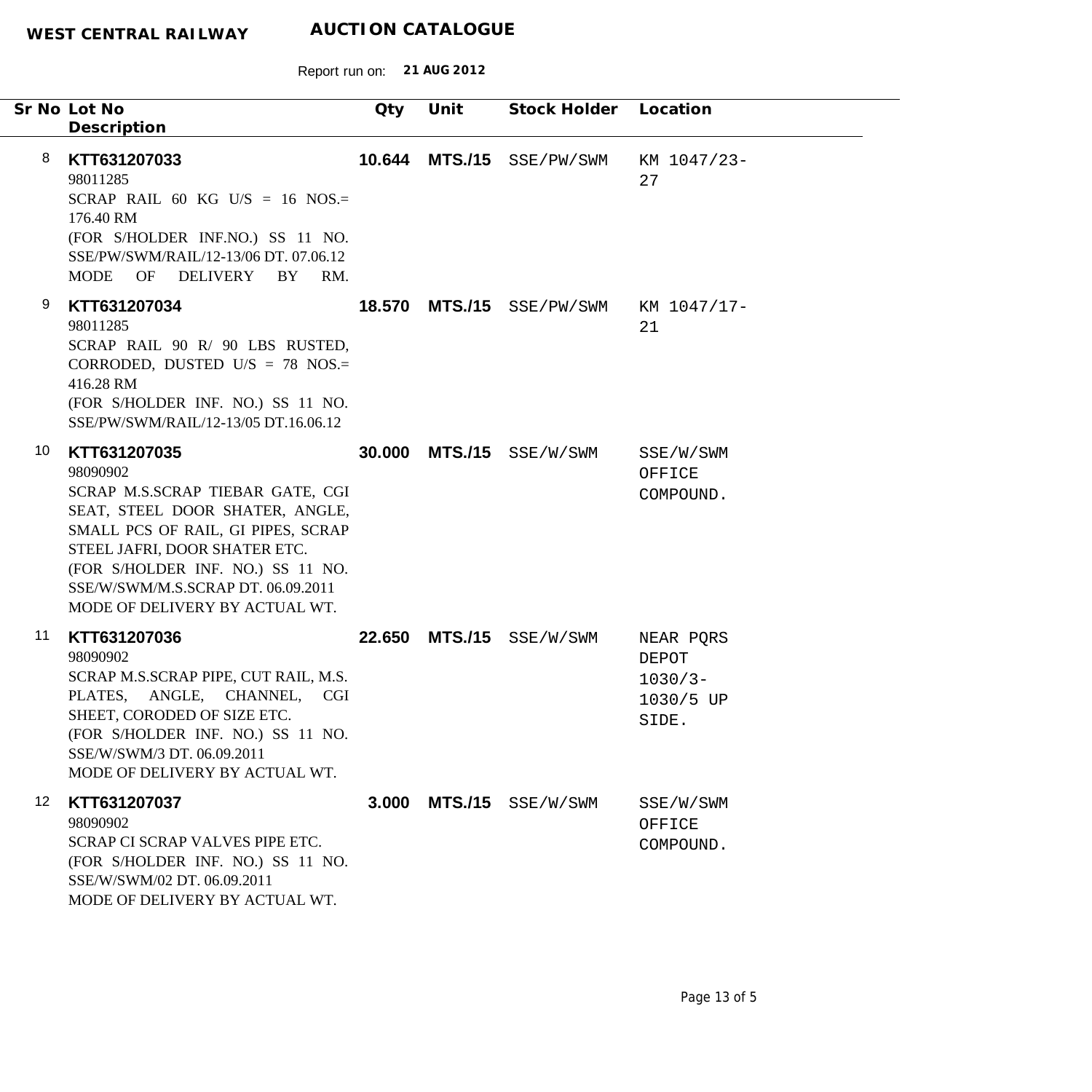|    | Sr No Lot No<br>Description                                                                                                                                                                      | Qty    | Unit           | Stock Holder Location                      |                                                                     |
|----|--------------------------------------------------------------------------------------------------------------------------------------------------------------------------------------------------|--------|----------------|--------------------------------------------|---------------------------------------------------------------------|
| 13 | KTT631207039<br>98011285<br>SCRAP RAILS 60 KG U/S = 65 NOS.=<br>232.02 RM<br>(FOR S/HOLDER INF. NO.) SS 11 NO.<br>SSE/PW/N/GGC/SCRAP/12-13/02<br>DT.<br>29.06.2012<br>MODE OF DELIVERY BY RM.    | 14.000 |                | MTS./15 SSE/PW/N/GG<br>$\mathsf{C}$        | SSE/PW/N/GG<br>C OFFICE<br>COMPOUND KM<br>$1092/03-$<br>1092/09     |
| 14 | KTT631207043<br>SCRAP TURNING BORING.                                                                                                                                                            |        |                | 12.000 MTS./15 SSE/S/TRS/T<br>ΚD           | NEAT PIT<br>WHEEL<br>LATHE.                                         |
| 15 | KTT631208044<br>98011285<br>SCRAP RAILS 60 KG U/S = 52 NOS.=<br>294.020 RM<br>(FOR S/HOLDER INF. NO.) SS 11 NO.-<br>SSE/PWAY/N/KOTA/2012-13/1<br>DT.<br>04.05.2012<br>MODE OF DELIVERY BY RM.    | 17.741 | <b>MTS./15</b> | SSE/PW/N/KO<br>TA                          | KM 929/0 TO<br>$929/2$ 2-<br>$929/4-6$ .                            |
| 16 | KTT631208045<br>98011285<br>SCRAP RAILS 52 KG U/S = 206 NOS.=<br>1311.22 RM<br>(FOR S/HOLDER INF. NO.) SS 11 NO.-<br>SSE/PWAY/N/KOTA/2012-13/2<br>DT.<br>04.05.2012<br>MODE OF DELIVERY BY RM.   |        | 68.039 MTS./15 | $SSE/PW/N/KO$ 1-KM 929/4<br>TA             | TO 929/6<br>$2 - KM929/2$<br>TO 929/4<br>$3 - KM -$<br>$929/2 - 4.$ |
| 17 | KTT631208046<br>98011285<br>SCRAP GLUED JOINT 52 KG WITH<br>PLATES AND BOLTS.<br>(FOR S/HOLDER INF. NO.) SS 11 NO.-<br>SSE/PWAY/N/KOTA/2012-13/3<br>DT.<br>04.05.2012<br>MODE OF DELIVERY BY WT. |        |                | 8.575 MTS./15 SSE/PW/N/KO KM 929/4-6<br>TA | $2 - 929/2 - 4$<br>3-KM 929/0<br>TO 929/2                           |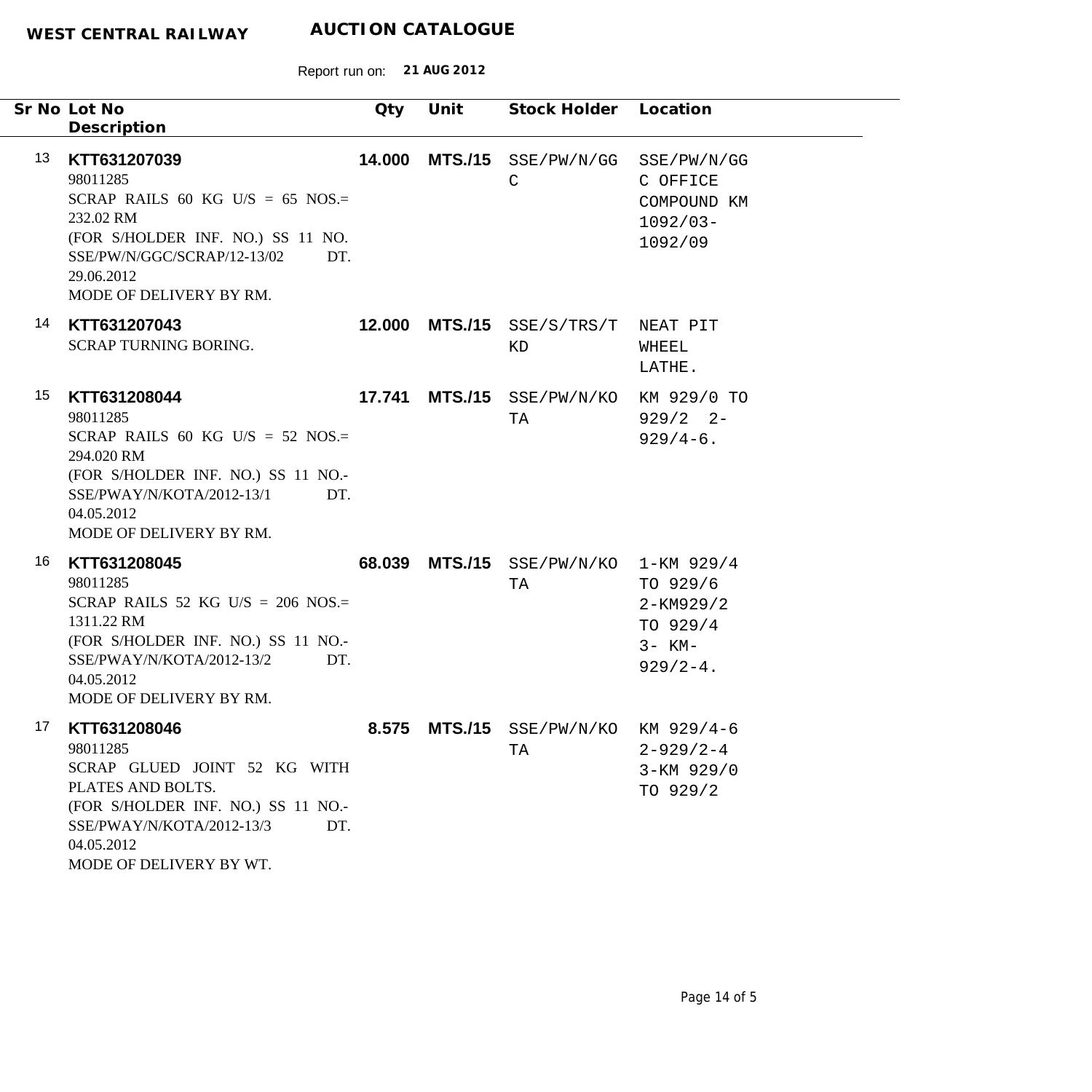| Sr No Lot No | Description                                                                                                                                                                                                                                                                                               | Qty     | Unit           | Stock Holder Location                |                                               |
|--------------|-----------------------------------------------------------------------------------------------------------------------------------------------------------------------------------------------------------------------------------------------------------------------------------------------------------|---------|----------------|--------------------------------------|-----------------------------------------------|
| 18           | KTT631208047<br>98011285<br>SCRAP GLUED JOINT 90 KG WITH<br>PLATES AND BOLTS.<br>(FOR S/HOLDER INF. NO.) SS 11 NO.-<br>SSE/PWAY/N/KOTA/2012-13/4<br>DT.<br>04.05.2012<br>MODE OF DELIVERY BY WT.                                                                                                          | 6.135   |                | MTS./15 SSE/PW/N/KO KM 929/4-6<br>TA | $2 - 929/2 - 4$<br>3-KM 929/0<br>TO 929/2.    |
| 19           | KTT631208048<br>98011285<br>SCRAP CHUCK RAIL/NOSE XING 52<br>KG/90R WING RAIL T/RAIL 60/52 KG<br><b>CURVE SWITCH.</b><br>(FOR S/HOLDER INF. NO.) SS 11 NO.-<br>SSE/PWAY/N/KOTA/2012-13/5<br>DT.<br>04.05.2012<br>MODE OF DELIVERY BY WT.                                                                  | 7.590   |                | MTS./15 SSE/PW/N/KO KM 929/4-6<br>TA | $929/2 - 4$                                   |
| 20           | KTT631208054<br>98050709<br>SCRAP S.T. SLEEPER (52 KG/90 R) IN 11<br>STACKS BADLY CORRODED.<br>(FOR S/HOLDER INF.NO.) SS 11 NO.<br>KTT/RMA/ST/000140 DT.04.07.2012.<br>MODE OF DELIVERY BY NOS.                                                                                                           | 976.000 | <b>NOS./01</b> | SSE/PW/RMA                           | RMA YARD<br>$848/17 - 21$ &<br>$848/29 - 33.$ |
| 21           | KTT631208055<br>98050709<br>SCRAP U/S S.T. SLEEPER OF P&C OFF<br>SIZE $(52 \text{ KG}/90 \text{ R}) = 47 \text{ NOS} = 168.36 \text{ RM}$<br>WITH ATTACHMENT OF SLIDE CHAIR<br>IN 01 STACK.<br>(FOR S/HOLDER INF.NO.) SS 11 NO.<br>KTT/RMA/DRF/ST/P&C/000141<br>DT.04.07.2012.<br>MODE OF DELIVERY BY RM. | 6.173   |                | MTS./15 SSE/PW/RMA                   | DRF YARD<br>$873/31-33.$                      |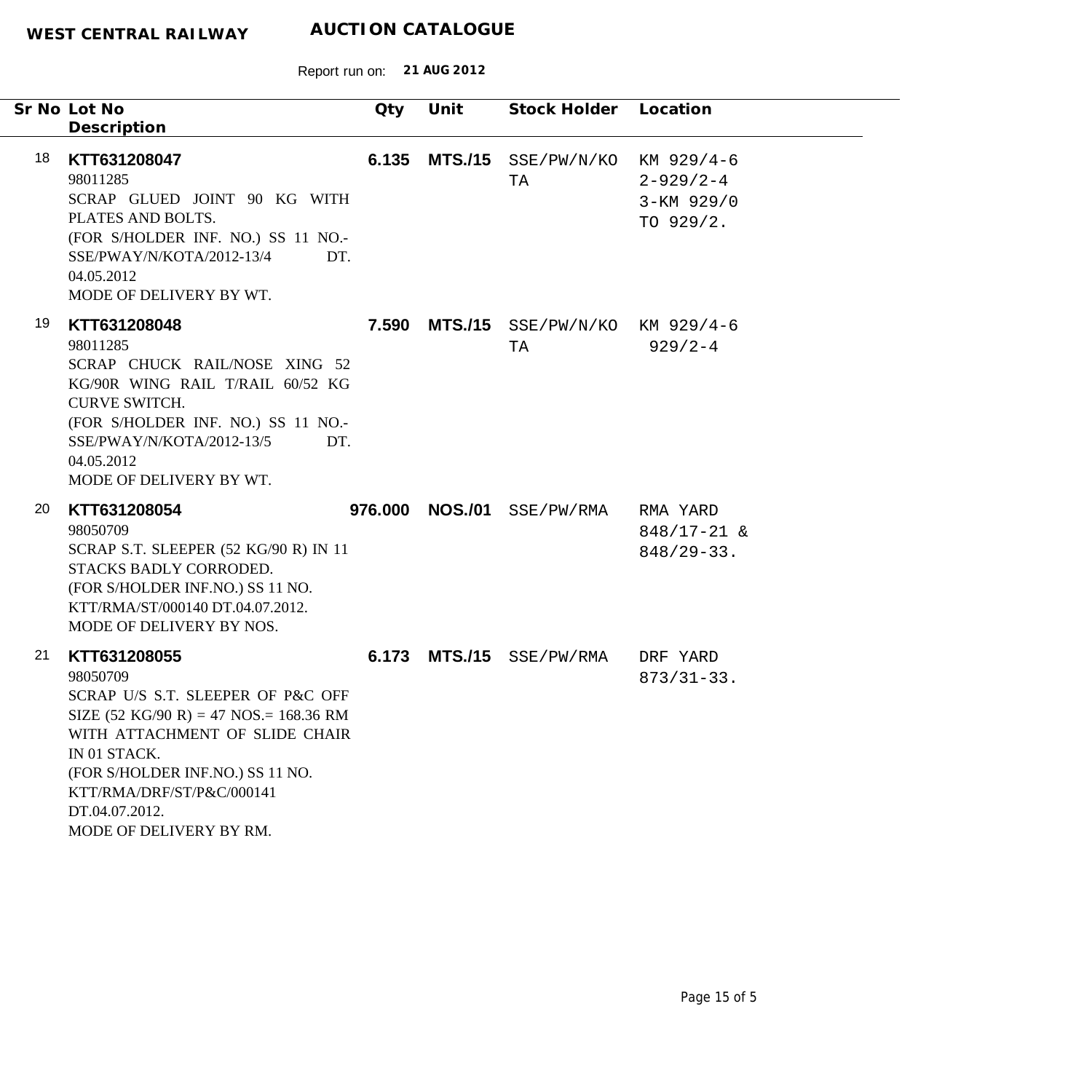|    | Sr No Lot No<br>Description                                                                                                                                                                                                                                                                                                                 | Qty     | Unit           | Stock Holder Location |                                                                  |
|----|---------------------------------------------------------------------------------------------------------------------------------------------------------------------------------------------------------------------------------------------------------------------------------------------------------------------------------------------|---------|----------------|-----------------------|------------------------------------------------------------------|
| 22 | KTT631208056<br>98011285<br>(1) SCRAP US 90 R RAIL LESS THAN 1.00<br>$M = 6.190$ MTS.<br>(2) SCRAP US 52 KG RAIL LESS THAN<br>$1.00 M = 1.838 MTS.$<br>(3) SCRAP US 60 KG RAIL LESS THAN<br>$1.00 M = 2.567 MTS.$<br>(FOR S/HOLDER INF.NO.) SS 11 NO.<br>SSE/PW/N/GGC/SCRAP/12-13/03<br>DT.<br>24.07.2012<br>MODE OF DELIVERY BY ACTUAL WT. | 10.595  | <b>MTS./15</b> | SSE/PW/N/GG<br>C      | SSE/PW/N/GG<br>C OFFICE<br>COMPOUND KM<br>$1092/03-$<br>1092/09. |
| 23 | KTT631208057<br>98050709<br>SCRAP U/S S.T. SLEEPER OF P&C OFF<br>SIZE $(52 \text{ KG}/90 \text{ R}) = 92 \text{ NOS} = 331.55 \text{ RM}$<br>WITH ATTACHMENT OF SLIDE CHAIR<br>IN 02 STACKS.<br>(FOR S/HOLDER INF.NO.)SS 11 NO.<br>KTT/RMA/ST/P&C/000143 DT. 09.07.2012.<br>MODE OF DELIVERY BY RM.                                         | 12.160  | <b>MTS./15</b> | SSE/PW/RMA            | RMA YARD KM<br>$848/36-$<br>849/02 & KM<br>$848/33 - 35$ .       |
| 24 | KTT631208058<br>98413569<br>SCRAP USED TRANSFORMER<br>OIL<br>FILLED IN 65 DRUMS.<br>(FOR S/HOLDER INF.NO.) SS 11 LOT NO.<br>SSE/S/TKD/35/12/01 DT. 20.07.2012.<br>MODE OF DELIVERY BY ACTUAL WT.<br>(AUTHORIZATION<br><b>CERTIFICATE</b><br><b>IS</b><br><b>REQUIRED OF CPCB)</b>                                                           | 12.831  | <b>MTS./15</b> | SSE/S/TKD             | NEAR WARD<br>NO. 88 OF<br>SMM/ELD/TKD                            |
| 25 | KTT631208059<br>98310604<br>SCRAP EMPTY IRON DRUMS (OIL &<br>CCF) CAPACITY 210 LTRS/182 LTRS.<br>(FOR S/HOLDER INF.NO.) SS 11 LOT NO.<br>SSE/S/TKD/35/12/02 DT. 20.07.2012.<br>MODE OF DELIVERY BY NOS.                                                                                                                                     | 220,000 | <b>NOS./01</b> | SSE/S/TKD             | NEAR WARD<br>NO. 88 OF<br>SMM/ELD/TKD                            |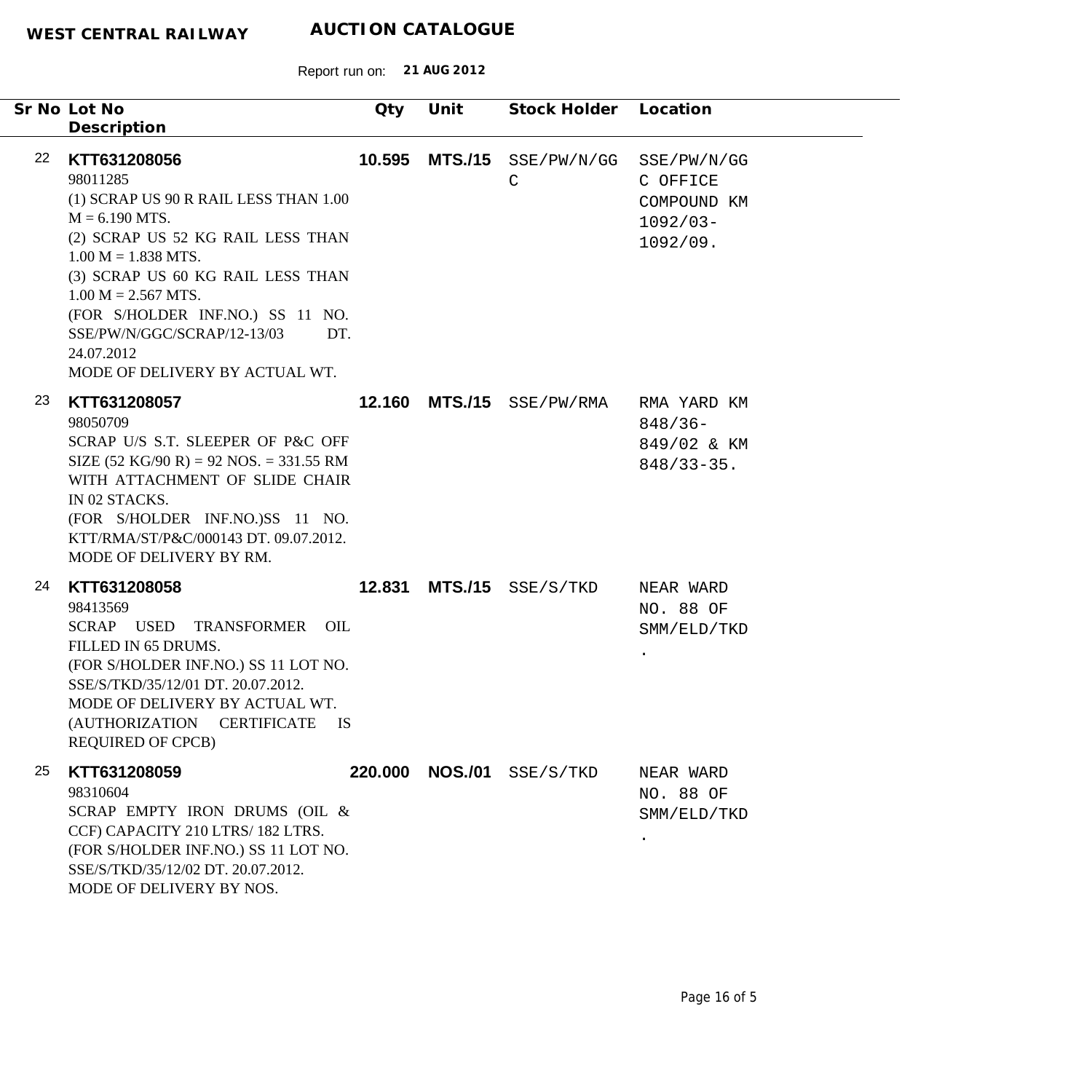|    | Sr No Lot No<br>Description                                                                                                                                                                                                     | Qty    | Unit           | Stock Holder Location    |                                              |
|----|---------------------------------------------------------------------------------------------------------------------------------------------------------------------------------------------------------------------------------|--------|----------------|--------------------------|----------------------------------------------|
| 26 | KTT631208060<br>98050060<br>SCRAP AXLE BOX HOUSING & SPRING<br>SEAT & CENTRE PIVOT HOUSING ETC.<br>(FOR S/HOLDER INF.NO.) SS 11 LOT NO.<br>SSE/S/TKD/35/12/03 DT. 20.07.2012.<br>MODE OF DELIVERY BY ACTUAL WT.                 | 11.000 | <b>MTS./15</b> | SSE/S/TKD                | NEAR ROAD<br>BETWEEN M-<br>$3/HR$ TO<br>PWL. |
| 27 | KTT631208061<br>98050126<br><b>SCRAP GEAR CASE OF LOCO.</b><br>(FOR S/HOLDER INF.NO.) SS 11 LOT NO.<br>SSE/S/TKD/35/12/04 DT. 20.07.2012.<br>MODE OF DELIVERY BY ACTUAL WT.                                                     | 5.500  | <b>MTS./15</b> | SSE/S/TKD                | OPPOSITE<br>PWL.                             |
| 28 | KTT631208062<br>98050060<br>SCRAP COUPLER, KNUCKLE SCREW<br>COUPLING, SPRING & PINION ETC.<br>(FOR S/HOLDER INF.NO.) SS 11 LOT NO.<br>SSE/S/TKD/35/12/05 DT. 20.07.2012.<br>MODE OF DELIVERY BY ACTUAL WT.                      | 10.500 | <b>MTS./15</b> | SSE/S/TKD                | OPPOSITE<br>PWL.                             |
| 29 | KTT631208063<br>98080060<br>SCRAP T.M. END SHIELD, ROCKER<br>RING, TOP & BOTTOM COVER OF<br>ARNO ETC.<br>(FOR S/HOLDER INF.NO.) SS 11 LOT NO.<br>SSE/S/TKD/35/12/06 DT. 20.07.2012.<br>MODE OF DELIVERY BY ACTUAL WT.           | 10.000 | <b>MTS./15</b> | SSE/S/TKD                | NEAR ROAD<br>BETWEEN M-<br>$3/HR$ TO<br>PWL. |
| 30 | KTT631208064<br>98090129<br>SCRAP<br>SUSPENSION<br><b>BEARING</b><br>OF<br>LOCO WITH AND WITHOUT WHITE<br>METAL.<br>(FOR S/HOLDER INF.NO.) SS 11 LOT NO.<br>SSE/S/TKD/35/12/07 DT. 20.07.2012<br>MODE OF DELIVERY BY ACTUAL WT. |        |                | 13.904 MTS./15 SSE/S/TKD | NEAR ROAD<br>BETWEEN M-<br>$3/HR$ TO<br>PWL. |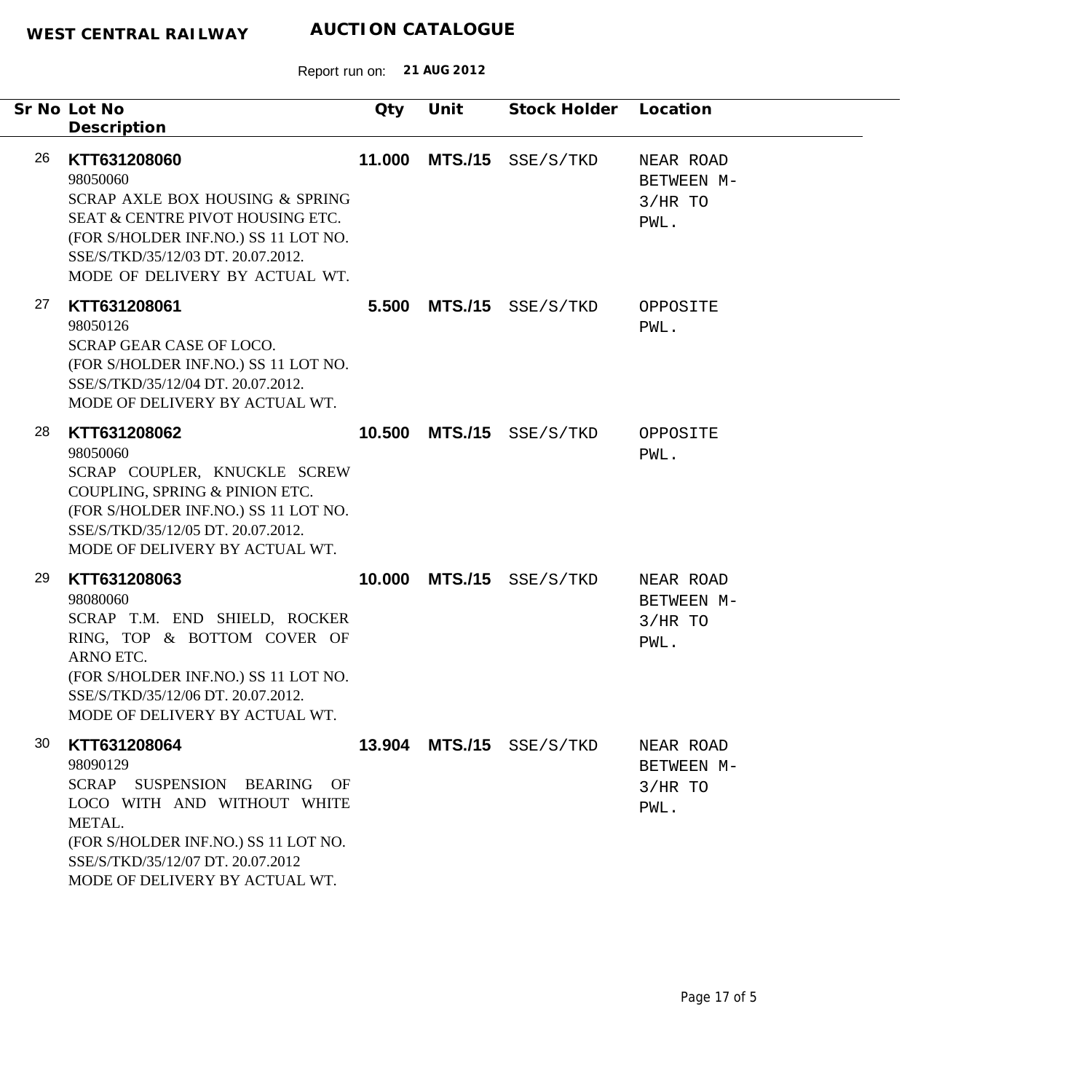|    | Sr No Lot No<br>Description                                                                                                                                                                                                                                                                                               | Qty    | Unit           | Stock Holder Location |                                              |
|----|---------------------------------------------------------------------------------------------------------------------------------------------------------------------------------------------------------------------------------------------------------------------------------------------------------------------------|--------|----------------|-----------------------|----------------------------------------------|
| 31 | KTT631208065<br>98050308<br>SCRAP EQUALISER BEAM (LONG &<br>SHORT OF WAG-5 & WAG-7 LOCO)<br>COMPENSATING BEAM, LINK OF WAG-<br>7 BRAKE GEARING ITEMS ETC.<br>(FOR S/HOLDER INF.NO.) SS 11 LOT NO.<br>SSE/S/TKD/35/12/08 DT. 20.07.2012<br>MODE OF DELIVERY BY ACTUAL WT.                                                  | 16.000 | <b>MTS./15</b> | SSE/S/TKD             | NEAR ROAD<br>BETWEEN M-<br>$3/HR$ TO<br>PWL. |
| 32 | KTT631208066<br>SCRAP CO-CO BOGIE FRAME (CASTED)<br>OF LOCO WAG-5 (SR. NO. CLW 6049,<br>1937, 5444, 9696, 6332, 7497, 6277).<br>(FOR S/HOLDER INF.NO.) SS 11 LOT NO.<br>SSE/S/TKD/35/12/09 DT. 20.07.2012<br>MODE OF DELIVERY BY NOS.<br>NOTE-CUTTING ALLOWED.                                                            | 7.000  | <b>NOS./01</b> | SSE/S/TKD             | BEHIND PWL.                                  |
| 33 | KTT631208067<br>98050015<br>SCRAP C.I. BRAKE BLOCK OF LOCO.<br>(FOR S/HOLDER INF.NO.) SS 11 LOT NO.<br>SSE/S/TKD/35/12/10 DT. 20.07.2012<br>MODE OF DELIVERY BY ACTUAL WT.                                                                                                                                                | 75.000 | <b>MTS./15</b> | SSE/S/TKD             | NEAR ROAD<br>BETWEEN M-<br>$3/HR$ TO<br>PWL. |
| 34 | KTT631208068<br>98050126<br>MISC. SCRAP OF LOCO SPARE PARTS,<br>SHEETS,<br>NUTS, BOLTS,<br>PLATES,<br>ANGLES, CATTLE GUARD, LOCO ROOF,<br>IMPELLER, DUCTING ETC. IN 02<br>STACKS.<br>(FOR S/HOLDER INF.NO.) SS 11 LOT NO.<br>SSE/S/TKD/35/12/11 DT. 20.07.2012<br>MODE OF DELIVERY BY ACTUAL WT.<br>NOTE-CUTTING ALLOWED. | 60.000 | <b>MTS./15</b> | SSE/S/TKD             | <b>BETWEEN PWL</b><br>AND WATER<br>TESTING.  |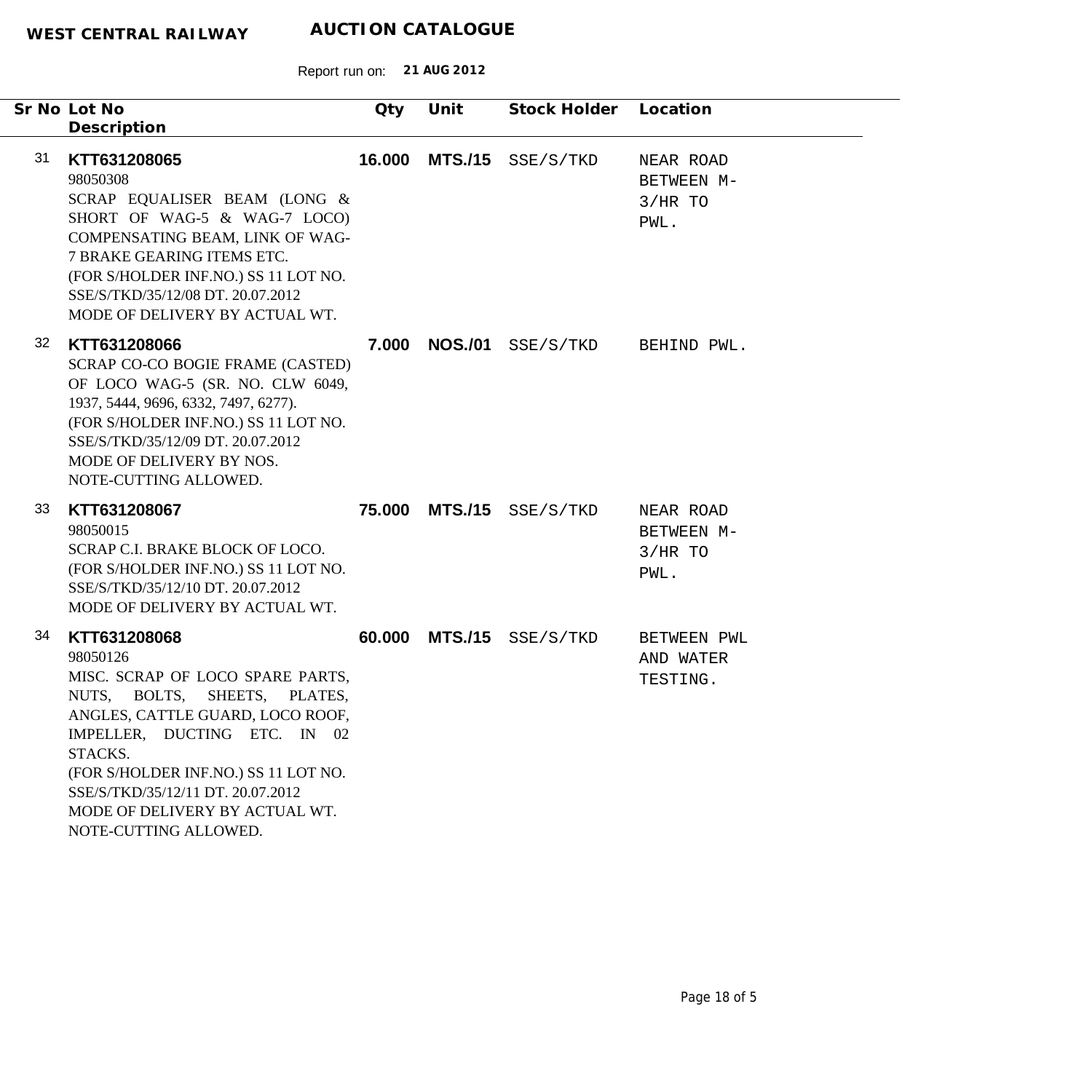|   | 63120071<br><b>Auction Catalogue No</b><br>Auctioneer: Dy CMM(S)                                                                                                                                                                                           |         |                | Auction Date: 28-08-2012<br>Place: KOTA |                                                                 |
|---|------------------------------------------------------------------------------------------------------------------------------------------------------------------------------------------------------------------------------------------------------------|---------|----------------|-----------------------------------------|-----------------------------------------------------------------|
|   | Sr No Lot No<br>Description                                                                                                                                                                                                                                | Qty     | Unit           | Stock Holder                            | Location                                                        |
| 1 | JBP631110215<br>98415816<br>SCRAP RELEASED WOODEN PACKAGE<br>AND BROKEN TREES IN 5 STACK. AT<br>DIFFERENT LOCATION<br><b>SHED</b><br>IN<br>PERMISSION.<br>(FOR<br>S/HOLDER<br><b>INF.NO.)SS.11</b><br>NO.NKJ/SSE/D/2011/14 DT.15.09.2011.                  | 15.000  | <b>MTS./15</b> | SSE/LOCO/DL<br>S/NKJ                    | MATERIAL<br>WILL BE<br>SUPPLIED IN<br>DIESEL SHED<br>NKJ.       |
| 2 | JBP631203497<br>SCRAP MISC.ALLUMINUM SCRAP (FOR<br><b>S/HOLDER</b><br><b>INF.NO.)SS.11</b><br>NO.JBP/C&W/STORE/11-12/01<br>DT.11.11.2011.                                                                                                                  |         |                | 430.000 KGS./13 SSE/C&W/JBP             | OS/STORE/C&<br>W/JBP                                            |
| 3 | JBP631203536<br>98080015<br>SCRAP STS 168 LBS INTACT BG IN 7<br>STACK.<br>$SS-11$<br>(FOR<br>S/HOLDER<br>INF.NO.)<br>NO.S4/STS 168/190 DT.09.02.2012                                                                                                       | 658.000 |                | NOS./01 SSE/PW/KTE                      | $KM-1098/3-4$<br>TO $1097/8-9$<br>UP JKE<br>YARD.               |
| 4 | JBP631203537<br>98080015<br>SCRAP STS 168 LBS INTACT BG IN 5<br>STACK.<br>(FOR<br>S/HOLDER INF.NO.)<br>$SS-11$<br>NO.S4/STS 168/213 DT.18.02.2012                                                                                                          | 292.000 | <b>NOS./01</b> | SSE/PW/KTE                              | $KM-1077/4-5$<br>TO $1078/0-1$<br>UP AND DN<br>KTE (S)<br>YARD. |
| 5 | JBP631203618<br>98090800<br>SCRAP MS CONDISTING DOORS AND<br>LIGHT MELTING MATERIAL i.e junk<br>(patch PCS OF SIDE VALVES, FLOWER,<br>D.V<br>COVERS, G.I. SHEETS<br>ROOF,<br><b>S/HOLDER</b><br>ETC.)(FOR<br>INF.NO.)JBP/STA/C&W/12/01/05<br>DT.25.02.2012 |         |                | 5.000 MTS./15 SSE/C&W/STA               | ROH COMPLEX<br>STA ALD<br>END.                                  |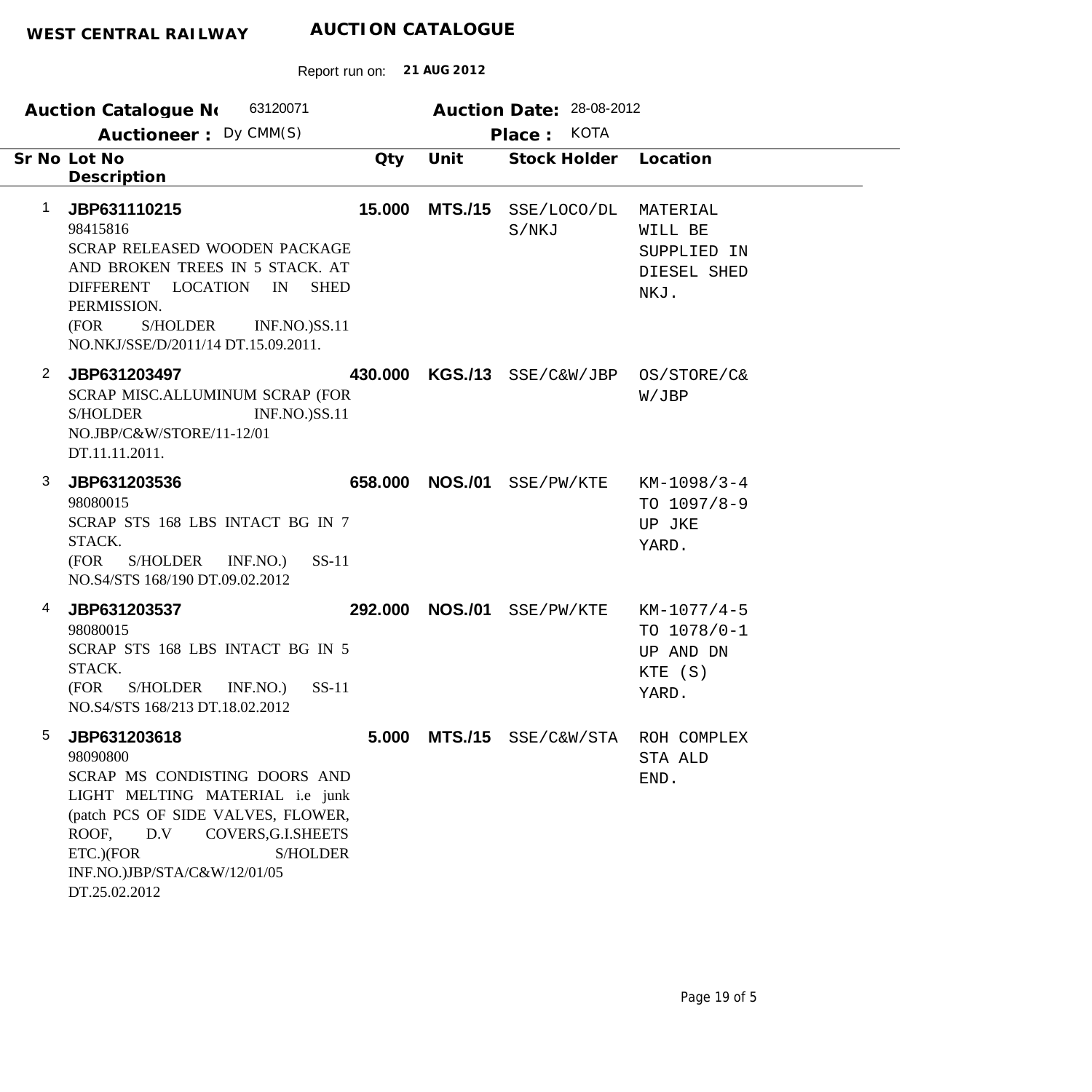|   | Sr No Lot No                                                                                                                                                                                                             | Qty    | Unit | Stock Holder Location           |                                                                                                                                       |
|---|--------------------------------------------------------------------------------------------------------------------------------------------------------------------------------------------------------------------------|--------|------|---------------------------------|---------------------------------------------------------------------------------------------------------------------------------------|
|   | Description                                                                                                                                                                                                              |        |      |                                 |                                                                                                                                       |
| 6 | JBP631203619<br>98050096<br><b>SCRAP FERROUS TURNING &amp; BORING</b><br>RELEASED FROM WHEEL TURNING,<br>CUTTING AND BORING WORK.(FOR<br><b>S/HOLDER</b><br>INF.NO.)JBP/STA/C&W/12/01/06<br>DT.25.02.2012                | 45.000 |      | MTS./15 SSE/C&W/STA ROH COMPLEX | STA JBP END                                                                                                                           |
| 7 | JBP631203620<br>98011509<br>SCRAP SPRING STEEL CONSISTING OF<br>ALL TYPE HELICAL SPRINGS (BODY<br>BOLSTER SPRINGS, SAB SPRINGS<br>S/HOLDER<br>ETC.(FOR<br>INF.NO.)JBP/STA/C&W/12/01/07<br>DT.25.02.2012                  | 5.000  |      | MTS./15 SSE/C&W/STA ROH COMPLEX | STA ALD<br>END.                                                                                                                       |
| 8 | JBP631203627<br>98050709<br>SCRAP STEEL XING SLEEPERS = 171<br>$NOS = 613.07$ RM<br>(FOR S/HOLDER INF.NO.)SS.11 NO.S-<br>5/KMZ/SS.11/STEEL<br><b>XING</b><br>SLEEPER/2011-12/02 DT.24.11.2011<br>MODE OF DELIVERY BY RM. |        |      | 21.764 MTS./15 SSE/PW/KMZ       | KM-1196/8-9<br>DN SIDE<br><b>BINA</b><br>$END, KM-$<br>1196/8-9 DN<br>SIDE BINA<br>$END, KM-$<br>$1197/4 - 5$ DN<br>SIDE BINA<br>END. |
| 9 | JBP631203647<br>98050709<br><b>SCRAP STEEL TRUFF SLEEPER 168 LBS</b><br>STACK.<br>(FOR<br>IN<br>9<br><b>S/HOLDER</b><br>INF.NO.)SS.11<br>NO.JBP/BGTA/STS168<br><b>BS/06</b><br>DT.12.03.2012                             |        |      | 613.000 NOS./01 SSE/PW/BGTA     | $KM-771/4-$<br>$5, 5 - 6, 6 -$<br>$7,8-$<br>$9,772/0-1$<br>DN SIDE.                                                                   |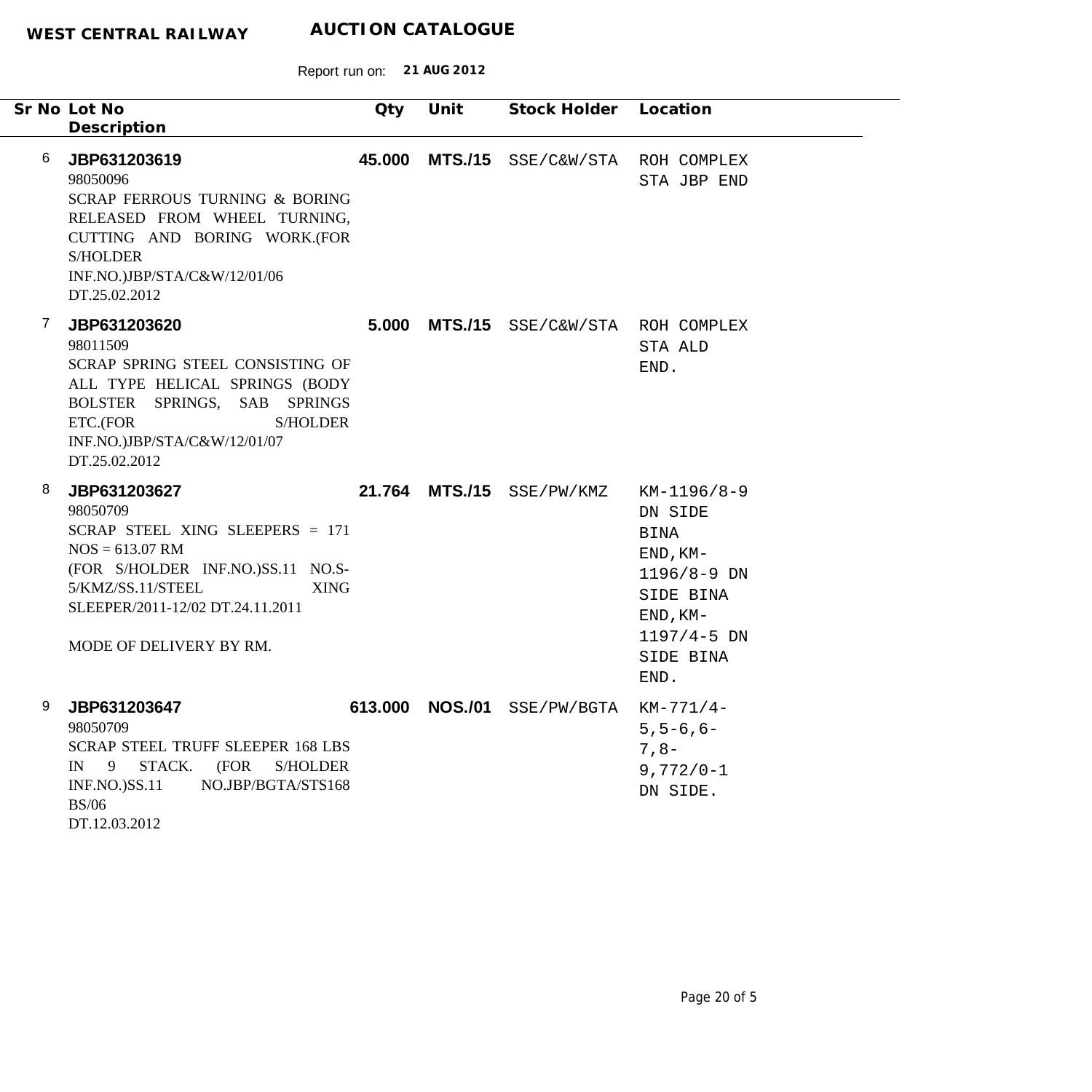| Sr No Lot No<br>Description                                                                                                                                                                                      | Qty     | Unit           | Stock Holder | Location                                                                                                                                                                                                                                                                                                          |
|------------------------------------------------------------------------------------------------------------------------------------------------------------------------------------------------------------------|---------|----------------|--------------|-------------------------------------------------------------------------------------------------------------------------------------------------------------------------------------------------------------------------------------------------------------------------------------------------------------------|
| 10 <sup>°</sup><br>JBP631203654<br>98050709<br><b>SCRAP STEEL TRUFF SLEEPER 168 LBS</b><br>IN 14 STACK.<br>(FOR<br><b>S/HOLDER</b><br><b>INF.NO.)SS.11</b><br>NO.JBP/BGTA/STS/168<br>LBS/04<br>DT.09.03.2012     | 546.000 | <b>NOS./01</b> | SSE/PW/BGTA  | $KM-785/1-$<br>$0,784/9-$<br>$10, 9 - 8, 8 -$<br>$7, 7 - 6, 6 -$<br>$5, 5 - 4$ DN<br>SIDE, KM-<br>$784/4 - 5, 5 -$<br>$6, 0-1$ DN<br>SIDE.                                                                                                                                                                        |
| 11<br>JBP631203678<br>98050709<br>SCRAP STEEL SXS WITHOUT SLIDE<br>CHAIR IN 7 STACK = $342$ NOS = $1215.95$<br>RM (FOR S/HOLDER INF.NO.)SS.11 S<br>4/NKJ/PW/SXS/11-12/46 DT.05.03.2012<br>MOD OF DELIVERY BY RM. | 43.166  | <b>MTS./15</b> | SSE/PWNKJ    | 1-KM 1029/5<br>TO 1029/4<br>UP LINE, 2-<br>KM 1029/6<br>TO 1029/5<br>UP<br>LINE, $3&4-$<br>KM 1029/7<br>TO 1029/6<br>UP LINE, $5-$<br><b>URDI 1027</b><br>TO URDI<br>1023 NEAR<br>ARE NKJ C<br>CABIN, 6-<br><b>URDI 1063</b><br>TO URDI<br>$1041, 7-$<br>URDI 1079<br>TO URDI<br>1063 NEAR<br>ARE NKJ C<br>CABIN. |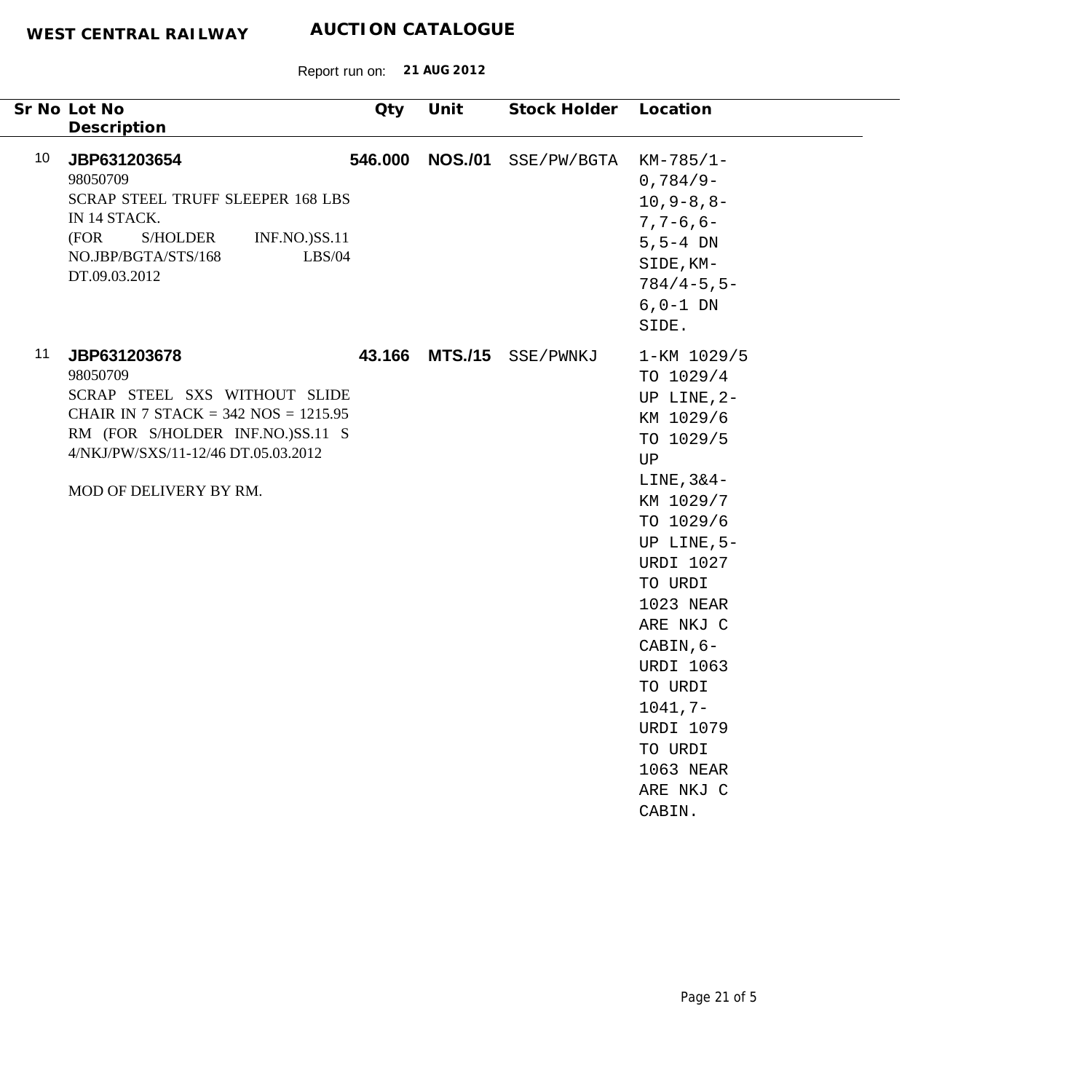Report run on: **21 AUG 2012**

| Sr No Lot No<br>Description                                                                                                                                                                                                                                                                                                                                                                                                                   | Qty                                                   | Unit           | Stock Holder            | Location                                             |
|-----------------------------------------------------------------------------------------------------------------------------------------------------------------------------------------------------------------------------------------------------------------------------------------------------------------------------------------------------------------------------------------------------------------------------------------------|-------------------------------------------------------|----------------|-------------------------|------------------------------------------------------|
| 12 <sup>°</sup><br>JBP631205010<br>98050126<br><b>SCRAP</b><br>CONSISTING<br>OF<br>MELTING, BODY PATCH,<br>PATCH, MS SHEET CORODED AND<br><b>RUSTED</b><br><b>RELEASE</b><br><b>FROM</b><br>WAGON.(FOR S/HOLDER INF.NO.)SS.11<br>NO.JBP/NKJ/C&W/M.S./03/12/227<br>LOT<br>DT.24.03.2012.                                                                                                                                                       | 15.000<br><b>LIGHT</b><br><b>FLOOR</b><br><b>BOXN</b> | <b>MTS./15</b> | SSE/C&W/ROH<br>SHED/NKJ | OSL COMPLEX<br>NKJ.                                  |
| 13<br>JBP631205014<br>98936028<br><b>SCRAP</b><br><b>USED</b><br>OIL<br><b>WITH</b><br>TRANSFORMER(TFP)<br>DRUMS. TOTAL177DRUMS EACH DRUM<br>CONTAINING APPROX.209 LTR TFP OIL.<br>(FOR s/HOLDER INF. NO.) LOT<br>NO.NKJ/TRS/SC NF/11-12/16 DTD22/03/12<br><b>[AUTHORIZATION</b><br><b>CERTIFICATE</b><br><b>REQUIRED OF CPCB.]</b>                                                                                                           | 33.000<br><b>OF</b><br><b>IRON</b><br><b>IS</b>       | <b>MTS./15</b> | SSE/S/ELS/N<br>ΚJ       | MATERIAL<br>WILL BE<br>DELIVERED<br>FROM<br>ELS/NKJ. |
| 14<br>JBP631205017<br>98310604<br><b>SCRAP</b><br><b>DRUM</b><br><b>IRON</b><br>OIL/CARDIUM CAPACITY 182/205 KGS<br>WITH OR WITHOUT BUNGS.<br><b>S/HOLDER</b><br>(FOR<br>NO.NKJ/TRS/SC/11-12/17 DT.22.03.12.                                                                                                                                                                                                                                  | 214.000<br><b>EMPTY</b><br>INF.NO.)LOT                | <b>NOS./01</b> | SSE/S/ELS/N<br>ΚJ       | MATERIAL<br>WILL BE<br>DELIVERED<br>FROM ELS<br>NKJ. |
| JBP631206023<br>15<br>SCRAP OLD TIME BARRED RECORDS<br>COVERING PERIODS UPTO DEC-2010<br>(FOR S/HOLDER INF. NO.) SS11 NO.<br>HQ/AC/TA/OLD RECORD/71/11-12 DT.<br>24.02.2012.<br>$NOTE:-(1)$<br>THE<br><b>OLD</b><br>REQUIRED TO BE SHREDDED/TORN<br>INTO PIECES BY THE PURCHASER<br>BEFORE LIFTING THEM.<br>(2) THE GUNNY BAGS ARE TO BE<br>RETURNED TO THE CONSIGNEE OR<br>DEPOSIT COST OF GUNNY BAG @ RS.<br>15/- EACH BEFORE LIFTING THEM. | 24.300<br><b>RECORDS</b>                              | $MTS./15$ FA & | CAO/WCR                 | BASEMENT OF<br>GM'S OFFICE<br>BUILDING.              |

٠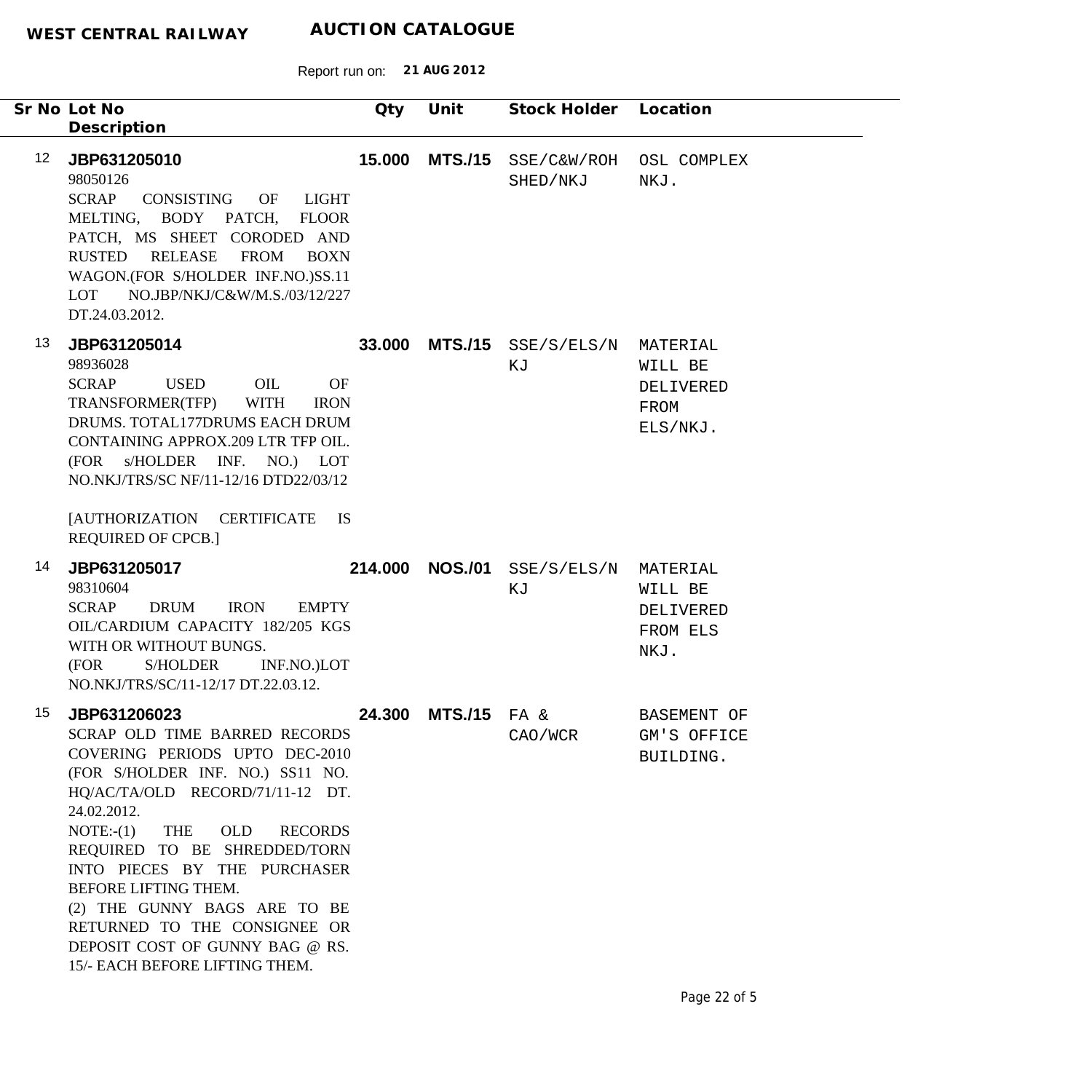| Sr No Lot No                                                                                                                                                                                                                                 | Qty    | Unit           | Stock Holder Location |                                                                                                                                                                                                                                                                                           |
|----------------------------------------------------------------------------------------------------------------------------------------------------------------------------------------------------------------------------------------------|--------|----------------|-----------------------|-------------------------------------------------------------------------------------------------------------------------------------------------------------------------------------------------------------------------------------------------------------------------------------------|
| Description<br>16<br>JBP631207027<br>SCRAP SXS WITH OUT SLIDE CHAIR =<br>306 NOS.= 1057.92 RM IN 07 STACK FOR<br>INF.<br>(S/HOLDER<br>NO.)<br><b>SS</b><br>-11<br>DT.<br>NO.S4/NKJ/PW/SXS/11-12/45<br>01.03.2012.<br>MODE OF DELIVERY BY RM. | 37.556 | <b>MTS./15</b> | SSE/PW/NKJ            | (1) 1031/7<br>TO 1031/8<br>DN LINE.<br>$(2)$ TL/1007<br>TO TL 1003<br>TRIPE SHED.<br>(3)1030/7<br>TO 1030/6<br>UP LINE.<br>(4) 1030/7<br>TO 1030/6<br>UP LINE.<br>$(5)$ 1030/6<br>TO 1030/5<br>UP LINE.<br>$(6)$ 1029/9<br>TO 1029/8<br>UP LINE.<br>$(7)$ 1029/9<br>TO 1029/8<br>UP LINE. |
| 17<br>JBP631207028<br>980110285<br>SCRAP RAIL $100$ DH = $103$ NOS= $1086.47$<br>RM IN 03 STACKS (FOR S/HOLDER INF.<br>NO.) SS 11 NO. S4/NKJ/PW/RAIL/100<br>DH/11-12/53 DT. 27.03.2012<br>MODE OF DELIVERY BY RM.                            | 53.997 | <b>MTS./15</b> | SSE/PW/NKJ            | (1) 1031/1<br>TO KM<br>1032//0 UP<br>LINE. $(2)$<br>1032/0 TO<br>KM 1031/9<br>UP LINE.<br>(3) 1032/8<br>TO KM<br>1032/7 UP<br>LINE.                                                                                                                                                       |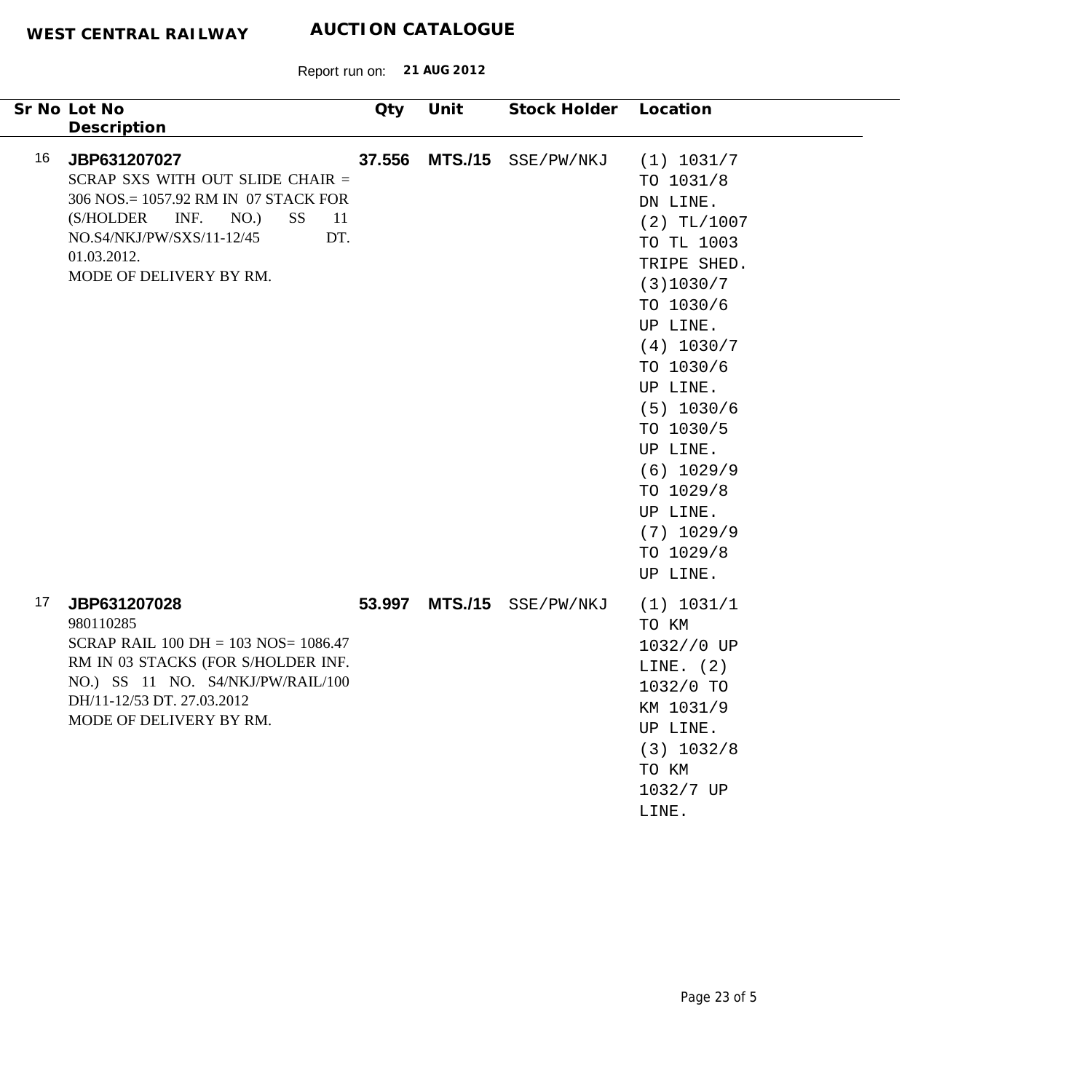|    | Sr No Lot No                                                                                                                                                                                                                                                                                                                                        | Qty    | Unit | Stock Holder Location |                                                                                   |
|----|-----------------------------------------------------------------------------------------------------------------------------------------------------------------------------------------------------------------------------------------------------------------------------------------------------------------------------------------------------|--------|------|-----------------------|-----------------------------------------------------------------------------------|
|    | Description                                                                                                                                                                                                                                                                                                                                         |        |      |                       |                                                                                   |
| 18 | JBP631207029<br>98080015<br>(1) SCRAP RAIL BLOW 1 MTR 52 $KG =$<br>57.550 MTS APPROX.<br>(2) SCRAP RAIL 90 LBS RAIL BLOW 1<br>$MTR = 06.815$ MTS APPROX.<br>(3) SCRAP RAIL 100 DH RAIL BLOW 1<br>$MTR = 00.795$ MTS APPROX.<br>(FOR S/HOLDER INF. NO.) SS 11 NO.<br>S4/NKJ/PW/RAIL/12-13/04 DT, 28.05.2012<br>MODE OF DELIVERY BY ACTUAL<br>WEIGHT. | 65.160 |      | MTS./15 SSE/PW/NKJ    | $(1)$ 1033/5<br>TO $1033/4$<br>UP RD. $(2)$<br>MARSHALING<br>YARD LINE<br>NO. 12. |
|    |                                                                                                                                                                                                                                                                                                                                                     |        |      |                       |                                                                                   |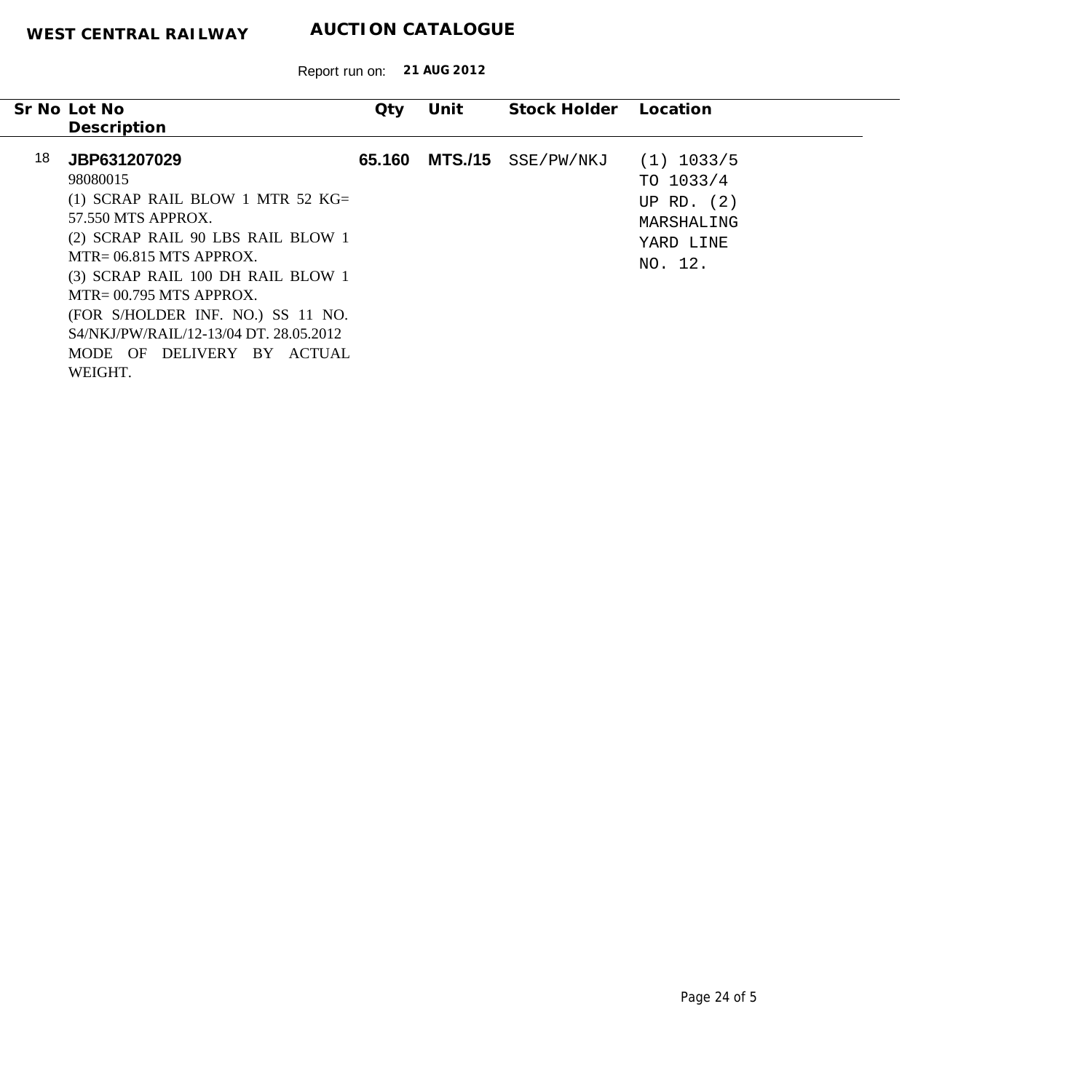| Sr No Lot No<br>Description                                                                                                                                                                                                                                                                                                                                                                                                                              | <b>Qty</b>                   | Unit | Stock Holder Location |                                                                                                                                                                                                                                                                                                                                                                                                                                                                    |
|----------------------------------------------------------------------------------------------------------------------------------------------------------------------------------------------------------------------------------------------------------------------------------------------------------------------------------------------------------------------------------------------------------------------------------------------------------|------------------------------|------|-----------------------|--------------------------------------------------------------------------------------------------------------------------------------------------------------------------------------------------------------------------------------------------------------------------------------------------------------------------------------------------------------------------------------------------------------------------------------------------------------------|
| 19<br>JBP631207032<br>98050709<br>(1) SCRAP STS 168 LBS BROKEN BADLY<br>CORRODED BROKEN 04 STACKS<br>$RUSTED = 14.448 MTS$<br>(2) SCRAP STS ROMANIA 171 LBS<br>BROKEN BADLY CORRODED RUSTED<br>02 STACKS = 99 NOS. = 05.882 MTS<br>(3) SCRAP STS 171 LBS BROKEN BADLY<br>CORRODED & RUSTED IN 01 STACKS<br>$=00.950$ MTS. TOTAL QTY= 21.280 MTS<br>(FOR S/HOLDER INF. NO.)<br>NO.S4/NKJ/PW/STS/12-13/02<br>06.04.2012.<br>MODE OF DELIVERY BY ACTUAL WT. | 21.280<br><b>SS11</b><br>DT. |      | MTS./15 SSE/PW/NKJ    | (1)<br>URDI/1099<br>TO<br>URDI/1041<br>NEAR ARE<br>NKJ C CABIN<br>(2)<br>URDI/1099<br>TO<br>URDI/1041<br>NEAR ARE<br>NKJ C CABIN<br>(3)<br>URDI/1099<br>TO<br>URDI/1041<br>NEAR ARE<br>NKJ C CABIN<br>(4)<br>URDI/1041<br>TO URDI<br>1037 NEAR<br>ARE NKJ C<br>CABIN (5)<br>URDI/1041<br>TO URDI<br>1037 NEAR<br>ARE NKJ C<br>CABIN (6)<br>URDI/1037<br>TO URDI<br>1023 NEAR<br>ARE NKJ C<br>CABIN (7)<br>URDI/1037<br>TO URDI<br>1023 NEAR<br>ARE NKJ C<br>CABIN. |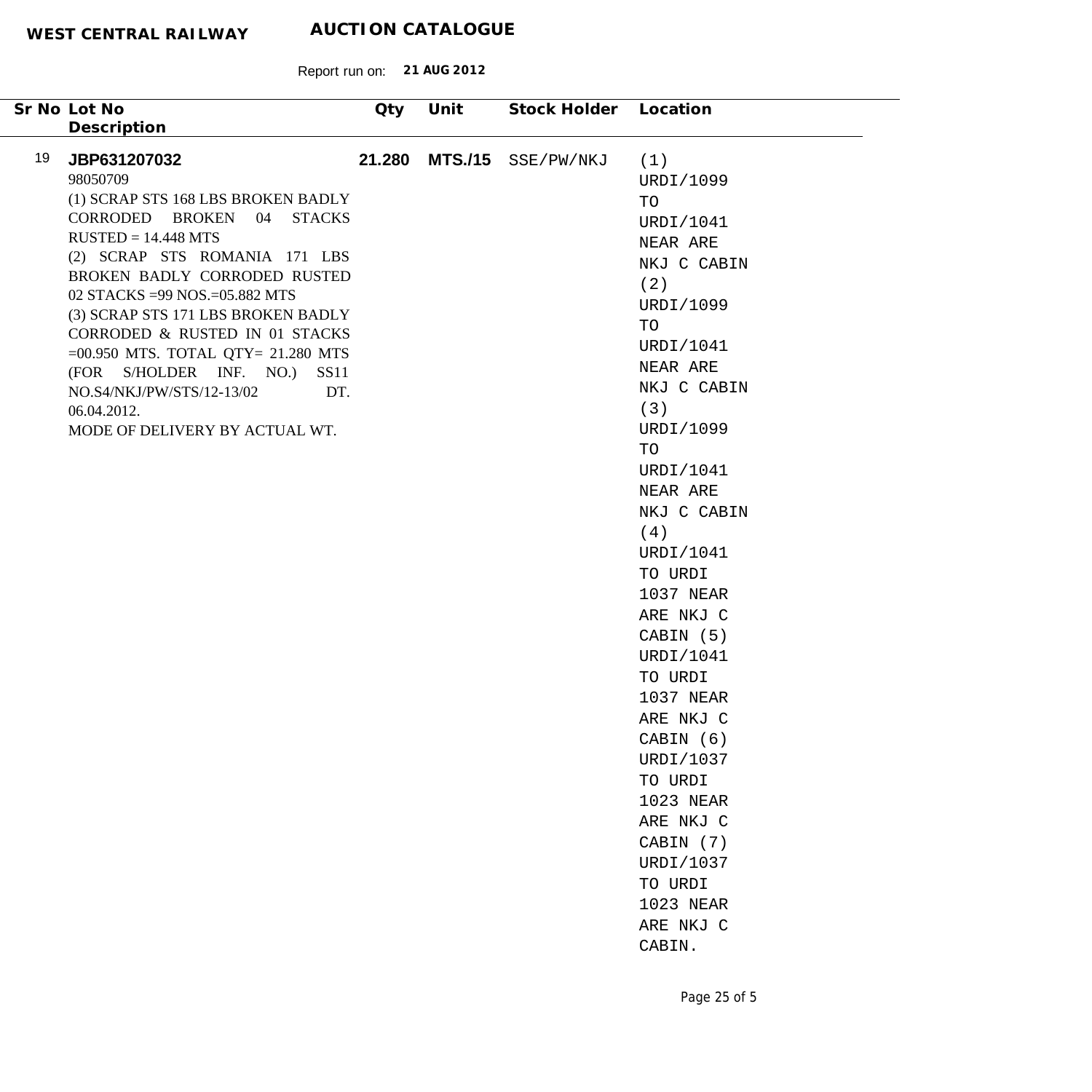| Sr No Lot No                                                                                                                           |                                                                                                                                                                                                                                                                                                                                                                                                                     | Qty      | Unit           | Stock Holder Location     |                                                                                                                                                                                             |
|----------------------------------------------------------------------------------------------------------------------------------------|---------------------------------------------------------------------------------------------------------------------------------------------------------------------------------------------------------------------------------------------------------------------------------------------------------------------------------------------------------------------------------------------------------------------|----------|----------------|---------------------------|---------------------------------------------------------------------------------------------------------------------------------------------------------------------------------------------|
| Description                                                                                                                            |                                                                                                                                                                                                                                                                                                                                                                                                                     |          |                |                           |                                                                                                                                                                                             |
| 20<br>JBP631207033<br><b>BADLY</b><br>$STACKS = 8.596 MTS.$<br>$TOTAL = 35.410 MTS$                                                    | (1) SCRAP STS 168 LBS BROKEN<br><b>PARTIALLY</b><br><b>CORRODED</b><br>RUSTED BROKEN & STRICKED MUD IN<br>06 STACKS= 14.866 MTS.<br>(2) SCRAP STS 171 LBS BADLY<br>PARTIALLY CORRODED<br><b>RUSTED</b><br>BROKEN & STRICKED MUD IN 02<br>(3) SCRAP STS ROMANIA CORRODED<br>IN 02 STACKS= 11.948 MTS<br>(FOR S/HOLDER INF. NO.) SS 11 NO.<br>S4/NKJ/PW/STS/11-12/54 DT. 27.03.2012<br>MODE OF DELIVERY BY ACTUAL WT. |          | 35.410 MTS./15 | SSE/PW/NKJ                | (1)1033/2<br>TO 1033/1<br>UP LINE $(2)$<br>$1033/1$ TO<br>1033/0 DN<br>LINE $(3)$<br>MRS/1279 TO<br>NKJ/3148<br>$(4)$ 1033/2<br>TO 1033/3<br>DN LINE (5)<br>1032/9 TO<br>1033/0 DN<br>LINE. |
| 21<br>JBP631207034<br>98050709                                                                                                         | (1) SCRAP STS 168 LBS CORRODED $\&$<br><b>BROKEN IN 05 STACKS= 16.400 MTS</b><br>(2) SCRAP STS 171 LBS CORRODED $\&$<br>BROKEN IN 03 STACKS= 7.940 MTS.<br>(FOR S/HOLDER INF. NO.) SS 11 NO.<br>S4/NKJ/PW/STS/11-12/51 DT. 23.03.2012<br>MODE OF DELIVERY BY ACTUAL WT.                                                                                                                                             |          |                | 24.340 MTS./15 SSE/PW/NKJ | (1)<br>URDZ/1227<br>TO<br>URDZ/1217<br>NEAR ARE<br>GCI (2)<br>URDZ/1227<br>TO<br>URDZ/1195<br>NEAR ARE<br>GCI.                                                                              |
| 22<br>JBP631207037<br>98030504<br><b>SCRAP M.S. MELTING</b><br>$10430 = 1719$ NOS.<br>371 NOS.<br>NOS.<br>JBP/NU/M.S.<br><b>NUMBER</b> | (1) SCRAP CANTED BEARING PLATE T-<br>(2) SCRAP FISH PLATE 90 LBS $T.059=$<br>(3) SCRAP FISH PLATE 52 KG T.090= 400<br>(FOR S/HOLDER INF. NO.) SS 11 NO.<br><b>MELTING/11-12/08</b><br>DT.<br>12.03.2012 MODE OF DELIVERY BY                                                                                                                                                                                         | 2490.000 | <b>NOS./01</b> | SSE/PW/NARS<br>INGHPUR    | KM 906/6-7<br>DN NU<br>OFFICE<br>COMPOUND.                                                                                                                                                  |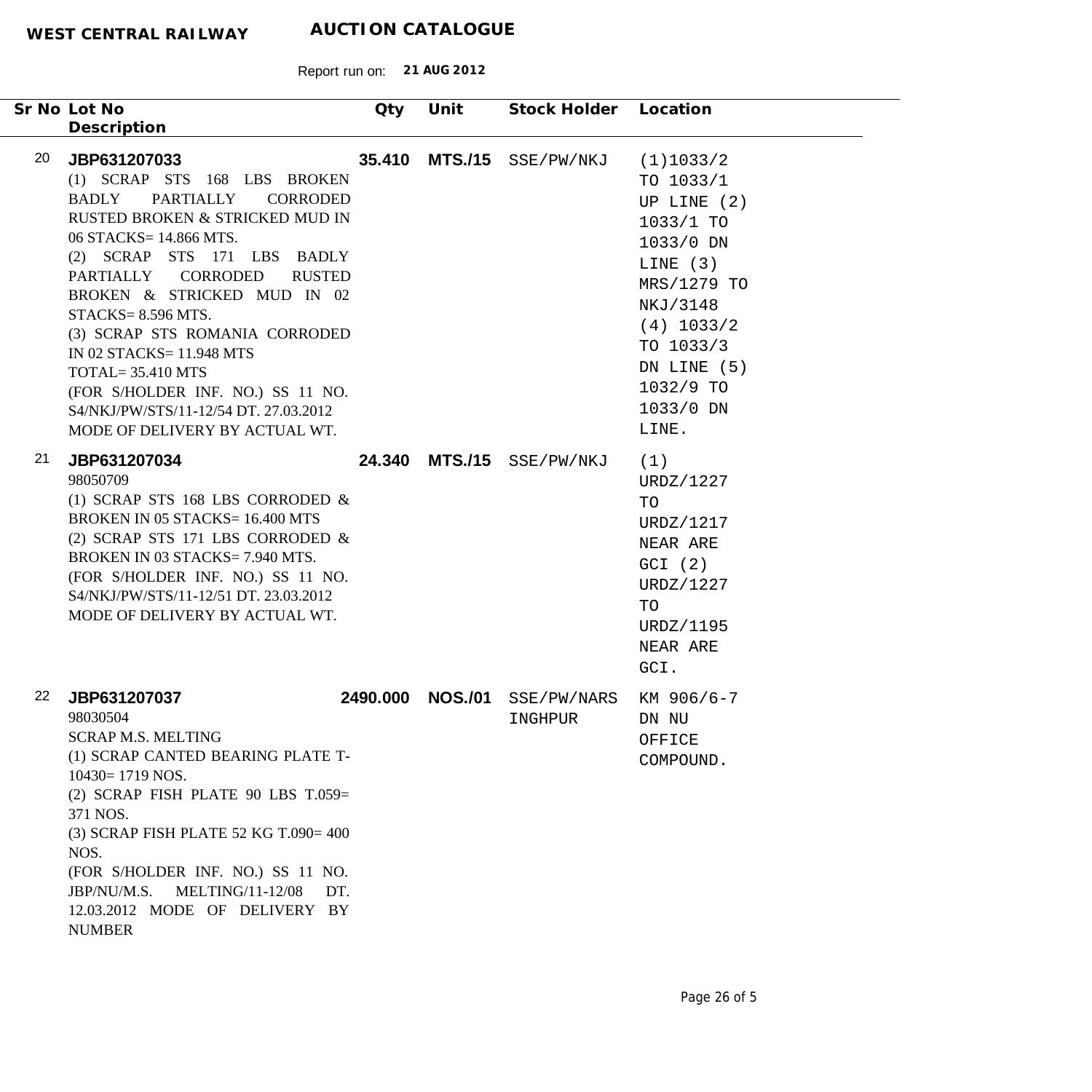|    | Sr No Lot No<br>Description                                                                                                                                                                                         | Qty     | Unit           | Stock Holder Location      |                                                                                                              |
|----|---------------------------------------------------------------------------------------------------------------------------------------------------------------------------------------------------------------------|---------|----------------|----------------------------|--------------------------------------------------------------------------------------------------------------|
| 23 | JBP631207039<br>98011285<br>SCRAP RAIL 52 KG = 96 NOS.= $425.26$<br>RM<br>(FOR S/HOLDER INF.NO.) SS 11 NO.<br>JBP/N/R/12-13/2 DT. 19.06.2012<br>MODE OF DELIVERY BY RM.                                             | 22.067  |                | $MTS./15$ SSE/PW/N/JB<br>Ρ | KM 998/3-4<br>UP SIDE                                                                                        |
| 24 | JBP631207041<br>98080015<br><b>SCRAP CST-9 PLATE SINGLE INTACT</b><br>(FOR S/HOLDER INF.NO.) SS 11 NO. S-<br>5/KMZ/SS-11/CST-9/2011-12/10<br>DT.<br>15.03.2012<br>MODE OF DELIVERY BY NOS.                          | 842.000 | <b>NOS./01</b> | SSE/PW/KMZ                 | KM 1187/1-2<br>DN SIDE<br>SALEPA YARD                                                                        |
| 25 | JBP631207042<br>98050709<br>SCRAP STEEL SLEEPER<br>171 LBS<br><b>INTACT.</b><br>(FOR S/HOLDER INF.NO.) SS 11 NO. S-<br>5/KMZ/SS-11/STS 171 LBS/12-13/02/01<br>DT.03.04.2012<br>MODE OF DELIVERY BY NOS.             | 990.000 | <b>NOS./01</b> | SSE/PW/KMZ                 | KM 1229/1-2<br>UP SIDE<br>$1229/2 - 3$ DN<br>SIDE &<br>$1229/3 - 4$ DN<br>SIDE IN<br>MJGP PHATAK<br>STATION. |
| 26 | JBP631207043<br>98050015<br>SCRAP C.I. GR.I CST-9 PLATES BROKEN<br><b>BG U/S</b><br>(FOR S/HOLDER INF.NO.) SS 11 NO.<br>JBP/GAR/C.I.GR-I/CST-9 PLATES/12-13/02<br>DT. 25.05.2012.<br>MODE OF DELIVERY BY ACTUAL WT. |         |                | 44.211 MTS./15 SSE/PW/GAR  | KM 847/7-9<br>UP SIDE<br>SCKR YARD.                                                                          |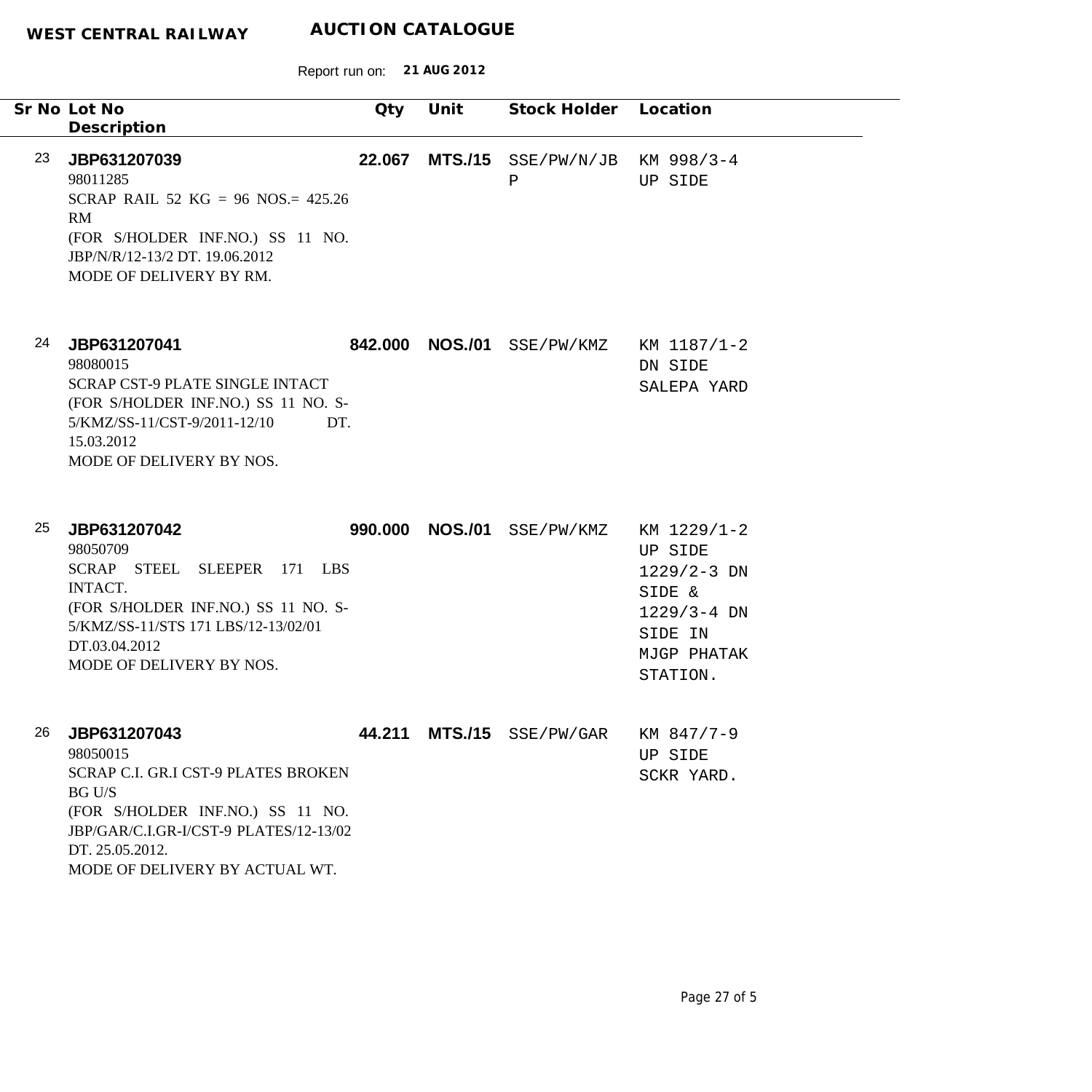|    | Sr No Lot No<br>Description                                                                                                                                                                                      | Qty    | Unit           | Stock Holder Location      |                                                             |
|----|------------------------------------------------------------------------------------------------------------------------------------------------------------------------------------------------------------------|--------|----------------|----------------------------|-------------------------------------------------------------|
| 27 | JBP631207044<br>98050035<br>SCRAP C.I. GR.I CST-9 PLATES BROKEN<br><b>BG U/S</b><br>(FOR S/HOLDER INF.NO.) SS 11 NO.<br>JBP/GAR/C.I GR-I/CST-9 PLATES/12-13/01<br>DT. 23.05.12<br>MODE OF DELIVERY BY ACTUAL WT. | 87.047 |                | MTS./15 SSE/PW/GAR         | KM 831/5-8<br>UP SIDE BKH<br>YARD.                          |
| 28 | JBP631207045<br>98011285<br>SCRAP RAIL 60 KG= 77 NOS = $603.02$ RM<br>(FOR S/HOLDER INF. NO.) SS 11 NO.<br>JBP/SGO/R. 60 KG/194 DT. 29.03.2012<br>MODE OF DELIVERY BY RM.                                        |        |                | 36.386 MTS./15 SSE/PW/SGO  | KM 1072/21-<br>1073/9 UP &<br>KM 1073/26-<br>28 DN.         |
| 29 | JBP631207048<br>98011285<br>SCRAP RAIL 52 KG III rd (BG) IN 10<br>$STACK = 346 NOS = 3316.26 RM$<br>(FOR S/HOLDER INF. NO.) SS 11 NO. S-4<br>52 KG/02 DT. 12.04.2012<br>MODE OF DELIVERY BY<br>RM.               |        |                | 172.080 MTS./15 SSE/PW/KTE | $1099/0-1$ DN<br>1099/0-1 UP<br>TO $1098/4-5$<br>UP JKE YD. |
| 30 | JBP631207049<br>98011285<br>SCRAP RAIL 52 KG III rd (BG) RAILS IN<br>7 STACK= 252 NOS.= 1700.82 RM<br>(FOR S/HOLDER INF. NO.) SS 11 NO. S-4<br>52 KG/03 DT. 12.04.2012<br>MODE OF DELIVERY BY RM.                |        | 88.255 MTS./15 | SSE/PW/KTE                 | 1096/8-9 UP<br>TO $1097/8-9$<br>UP RD. JKE<br>YD.           |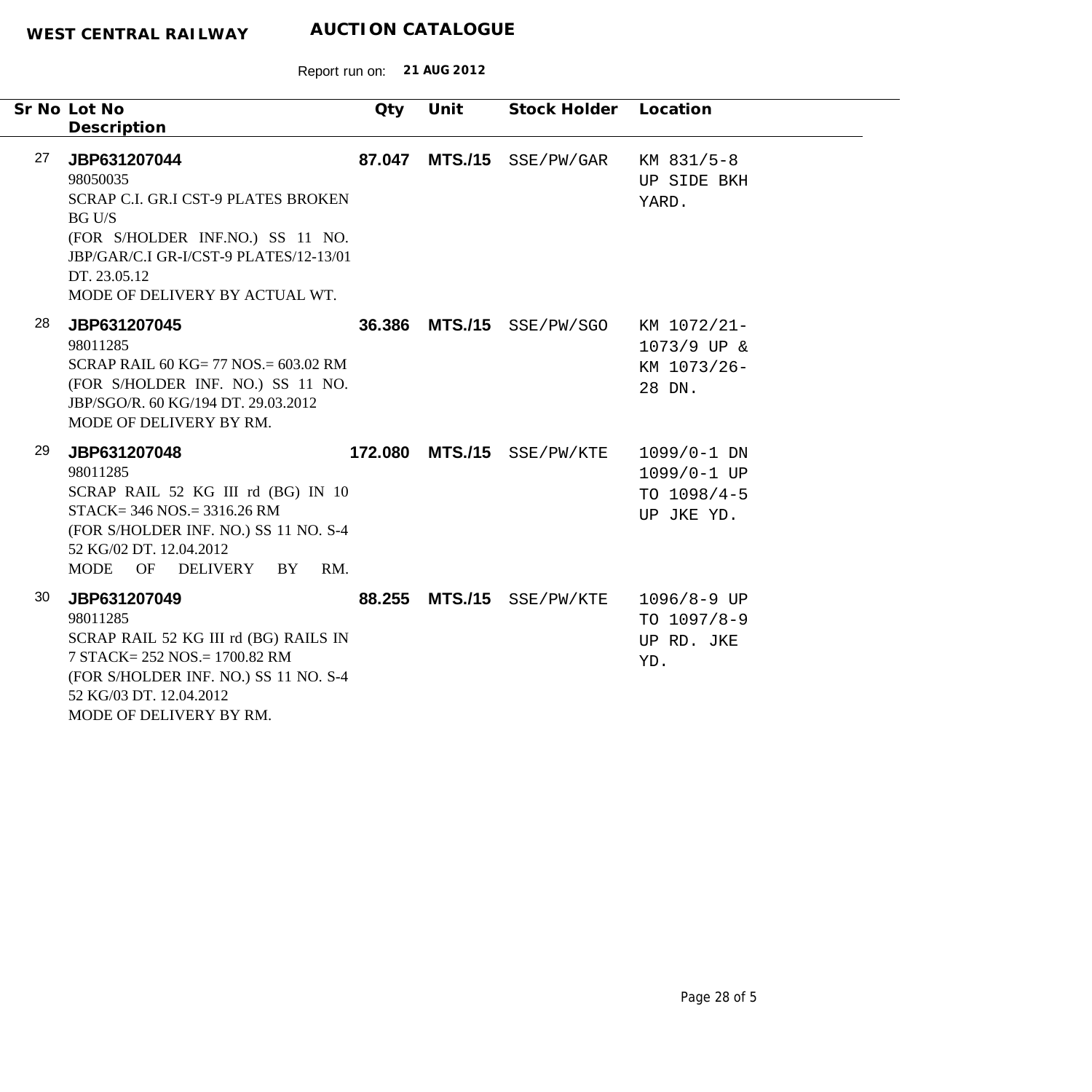Report run on: **21 AUG 2012**

| Sr No Lot No<br>Description                                                                                                                                                                                                                                                                                                                                                                                                                                                                                                                                                                                                                                                                                                                                                                                                                                                                                                                   | Qty                 | Unit           | Stock Holder       | Location                                                                                              |
|-----------------------------------------------------------------------------------------------------------------------------------------------------------------------------------------------------------------------------------------------------------------------------------------------------------------------------------------------------------------------------------------------------------------------------------------------------------------------------------------------------------------------------------------------------------------------------------------------------------------------------------------------------------------------------------------------------------------------------------------------------------------------------------------------------------------------------------------------------------------------------------------------------------------------------------------------|---------------------|----------------|--------------------|-------------------------------------------------------------------------------------------------------|
| 31<br>JBP631207050<br>SCRAP OLD IRON & STEEL RESEALED<br>FROM CONDEMNED 8 WHEEL (BG)<br>BOXN ACCIDENTAL WAGON WITHOUT<br>WHEEL SET & AXLE & COMPLETE<br>TROLLEY. WAGON NO. (1) 104075 SE<br>(BOXN).<br>(2) 108945 CR (BOXN).<br>(3) 970626 CR (BOXN)<br>RETURNABLE ITEM- (1) WHEEL SET<br>AXLE BOX COMPLETE TROLLEY.<br>(2) COMPLETE CBC WITH ALL<br>COMPONENT OF CBC BKUP-KNUCKLE<br>& KNUCKLE PIN LOCKING PIECE<br>KNUCKLE THROWER, CBC HEAD,<br>YOKE, DRAFT, FRONT FOLLOWER,<br>YOKE PIN ETC.<br>(3) DV WITH COMMON BRACKET, AR<br>TANK, BRAKE PIPE LINE, ANGLE<br><b>DURT</b><br>COCK,<br>SAB,<br><b>COLLECTOR</b><br>ROLLER BRAKE OPRATING ROD, MAIN<br>PULL ROD, EMPTY LOADED ROD,<br>HAND BRAKE LONG & SHORT ROD,<br><b>EMPTY</b><br><b>LOADED</b><br><b>CROSS</b><br>COMPLETE HORIZONTAL LEVER.<br>(4) DOOR, PIVOT TOP.<br>(FOR S/HOLDER INF. NO.) SS 11 NO.-<br>JBP/NKJ/WAGON/05/12-13 DT. 11.07.2012<br>MODE OF DELIVERY BY NUMBER. | 3.000<br><b>ROD</b> | <b>NOS./01</b> | SSE/C&W/NKJ        | $KM-1271/9-$<br>10 BETWEEN<br>DUBRIKALAN<br>& JOBA<br>(STN.<br>SECTION-<br>KTE-SGRL.                  |
| 32<br>JBP631208051<br>98011285<br>SCRAP RAIL $90$ LBS = 156 NOS = 1055.92<br><b>RM</b><br>(FOR S/HOLDER INF. NO.) SS 11 NO.- S-<br>5/KMZ/SS.11/RAIL 90 LBS/2012-13/05 DT.<br>29.05.2012<br>MODE OF DELIVERY BY RM.                                                                                                                                                                                                                                                                                                                                                                                                                                                                                                                                                                                                                                                                                                                            | 47.105              |                | MTS./15 SSE/PW/KMZ | KM 1186/4-5<br>DN, $1186/4-$<br>5 UP,<br>1186/7-8 UP<br>KM 1187/2-3<br>DN KM<br>1187/2-3 UP<br>IN SYA |

YARD.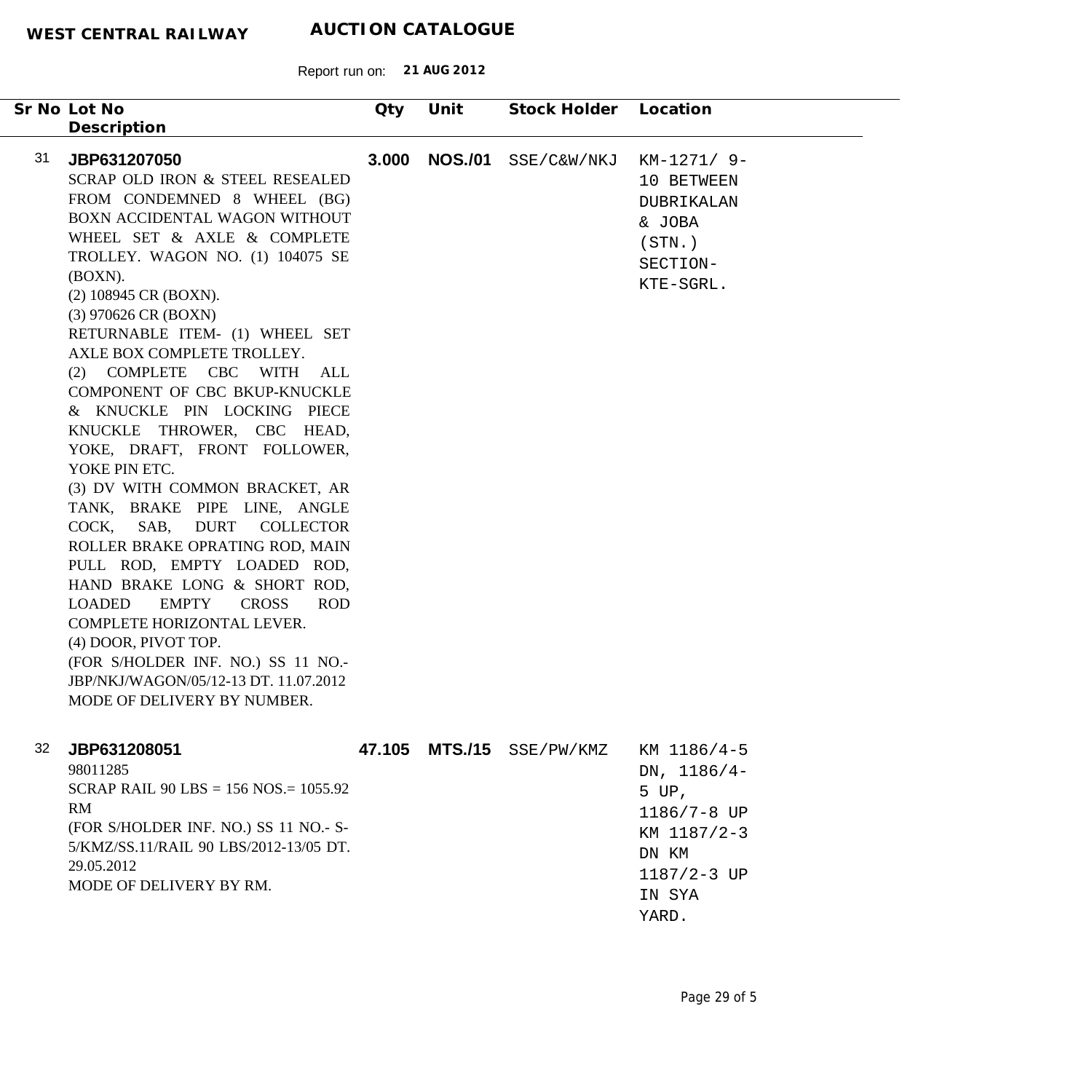|    | Sr No Lot No<br>Description                                                                                                                                                                         | Qty    | Unit | Stock Holder              | Location                                                                                                                                                         |
|----|-----------------------------------------------------------------------------------------------------------------------------------------------------------------------------------------------------|--------|------|---------------------------|------------------------------------------------------------------------------------------------------------------------------------------------------------------|
| 33 | JBP631208052<br>98011285<br>SCRAP RAIL 52 KG = 110 NOS. = 786.90<br>RM<br>(FOR S/HOLDER INF. NO.) SS 11 NO.- S-<br>5/KMZ/SS.11/RAIL 52 KG/2012-13/06 DT.<br>29.05.2012<br>MODE OF DELIVERY BY RM.   | 40.832 |      | MTS./15 SSE/PW/KMZ        | KM 1234/3-4<br>UP SITE,<br>$1234/4 - 5$ UP<br>SITE, KM<br>$1234/8 - 9$ UP<br>SITE,<br>1234/9 TO<br>1235/0 UP<br>SITE<br>BETWEEN KMZ<br>"A" TO<br>MJGP.           |
| 34 | JBP631208053<br>98011285<br>SCRAP RAIL 52 KG = $254$ NOS = 1539.14<br>RM<br>(FOR S/HOLDER INF. NO.) SS 11 NO.- S-<br>5/KMZ/SS.11/RAIL 52 KG/2012-13/07 DT.<br>15.06.2012<br>MODE OF DELIVERY BY RM. |        |      | 79.866 MTS./15 SSE/PW/KMZ | $(1)$ KM<br>$1187/2 - 3$ DN<br>$(2)$ 1187/3-<br>4 UP (3)<br>1187/4-5 UP<br>$(4)$ 1187/4-<br>5 UP (5)<br>$1187/5 - 6$ UP<br>$(6)$ 1187/5-<br>6 UP IN SYA<br>YARD. |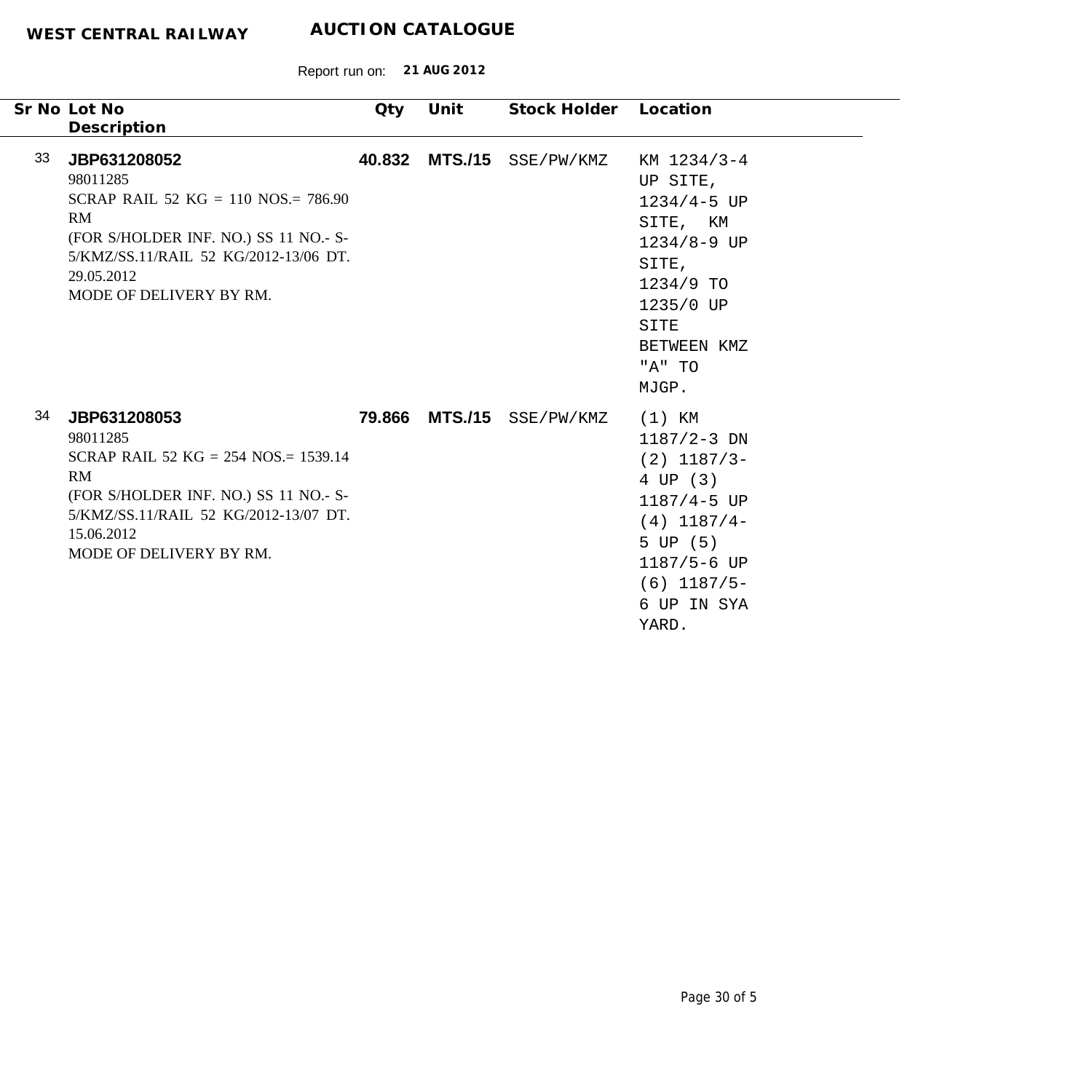| Sr No Lot No                                                                                                                                                                                   | Qty     | Unit           | Stock Holder | Location                                                                                                                                                                                                                                                                   |
|------------------------------------------------------------------------------------------------------------------------------------------------------------------------------------------------|---------|----------------|--------------|----------------------------------------------------------------------------------------------------------------------------------------------------------------------------------------------------------------------------------------------------------------------------|
|                                                                                                                                                                                                |         |                |              |                                                                                                                                                                                                                                                                            |
| Description<br>35<br>JBP631208054<br>98080015<br>SCRAP CST 9 GR.I INTACT IN 07 STACK.<br>(FOR S/HOLDER INF.NO.) SS 11 NO. S-<br>4/NKJ/PW/CI/12-13/06 DT. 07.06.12.<br>MODE OF DELIVERY BY NOS. | 935.000 | <b>NOS./01</b> | SSE/PW/NKJ   | $1 -$<br>URD2/3203<br>TO<br>URD2/1195.<br>$2 -$<br>URD2/1195<br>TO<br>URD2/1175.<br>3-URD2/1195<br>TO<br>URD2/1175.<br>$4-$<br>URD2/1175<br>TO<br>URD2/1161.<br>$5 -$<br>URD2/1161<br>TO<br>URD2/1147.<br>$6-$<br>URD2/1147<br>TO<br>URD2/1133.<br>$7-$<br>URD2/1119<br>TO |
|                                                                                                                                                                                                |         |                |              | URD2/1101.                                                                                                                                                                                                                                                                 |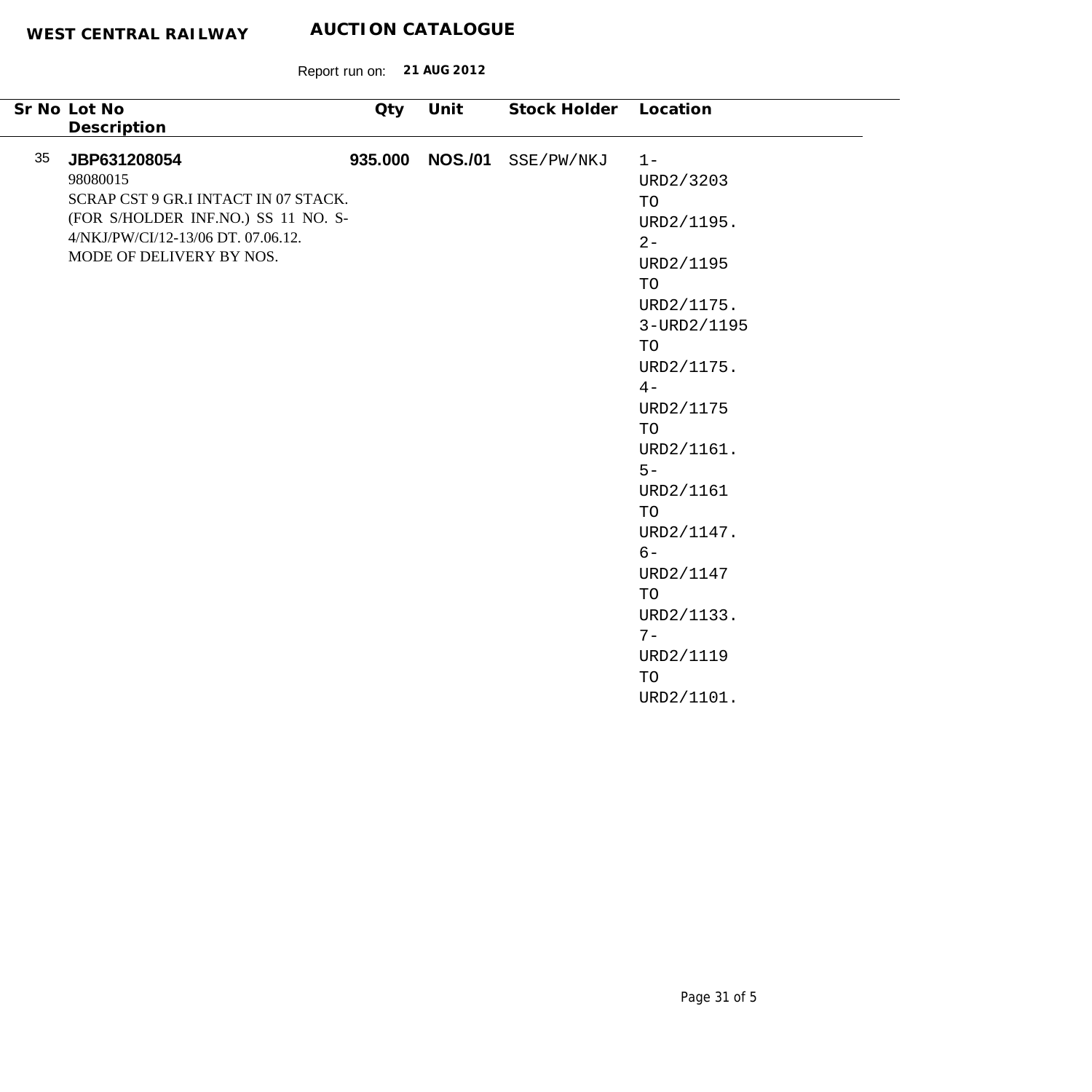|    | Sr No Lot No                                                              | Qty | Unit            | Stock Holder Location |                                  |
|----|---------------------------------------------------------------------------|-----|-----------------|-----------------------|----------------------------------|
|    | Description                                                               |     |                 |                       |                                  |
| 36 | JBP631208055                                                              |     | 744.000 NOS./01 | SSE/PW/NKJ            | $1 -$                            |
|    | 98080106                                                                  |     |                 |                       | URD2/1195                        |
|    | SCRAP CST 9 GR. II PAIRS CORRODED                                         |     |                 |                       | TO                               |
|    | RUSTED IN 12 STACKS.                                                      |     |                 |                       | URD2/1175.                       |
|    | (FOR S/HOLDER INF. NO.) SS 11 NO. S-<br>4/NKJ/PW/CI/12-13/07 DT. 07.06.12 |     |                 |                       | $2 -$                            |
|    | MODE OF DELIVERY BY NOS.                                                  |     |                 |                       | URD2/1195                        |
|    |                                                                           |     |                 |                       | TO                               |
|    |                                                                           |     |                 |                       | URD2/1175.                       |
|    |                                                                           |     |                 |                       | $3 -$                            |
|    |                                                                           |     |                 |                       | URD2/1195                        |
|    |                                                                           |     |                 |                       | TO                               |
|    |                                                                           |     |                 |                       | URD2/1175.<br>$4-$               |
|    |                                                                           |     |                 |                       | URD2/1195                        |
|    |                                                                           |     |                 |                       | TO                               |
|    |                                                                           |     |                 |                       | URD2/1175.                       |
|    |                                                                           |     |                 |                       | $5-$                             |
|    |                                                                           |     |                 |                       | URD2/1161                        |
|    |                                                                           |     |                 |                       | TO                               |
|    |                                                                           |     |                 |                       | URD2/1147.                       |
|    |                                                                           |     |                 |                       | $6-$                             |
|    |                                                                           |     |                 |                       | URD2/1161                        |
|    |                                                                           |     |                 |                       | TO                               |
|    |                                                                           |     |                 |                       | URD2/1147.                       |
|    |                                                                           |     |                 |                       | $7-$                             |
|    |                                                                           |     |                 |                       | URD2/1147                        |
|    |                                                                           |     |                 |                       | TO                               |
|    |                                                                           |     |                 |                       | URD2/1133.                       |
|    |                                                                           |     |                 |                       | $8-$                             |
|    |                                                                           |     |                 |                       | URD2/1133                        |
|    |                                                                           |     |                 |                       | $\operatorname{TO}$              |
|    |                                                                           |     |                 |                       | URD2/1119.                       |
|    |                                                                           |     |                 |                       | $9-$                             |
|    |                                                                           |     |                 |                       | URD2/1133<br>$\operatorname{TO}$ |
|    |                                                                           |     |                 |                       | URD2/1119.                       |
|    |                                                                           |     |                 |                       | $10 -$                           |
|    |                                                                           |     |                 |                       | URD2/1119                        |
|    |                                                                           |     |                 |                       | $\operatorname{TO}$              |
|    |                                                                           |     |                 |                       | URD2/1101.                       |
|    |                                                                           |     |                 |                       |                                  |
|    |                                                                           |     |                 |                       | Page 32 of 5                     |
|    |                                                                           |     |                 |                       |                                  |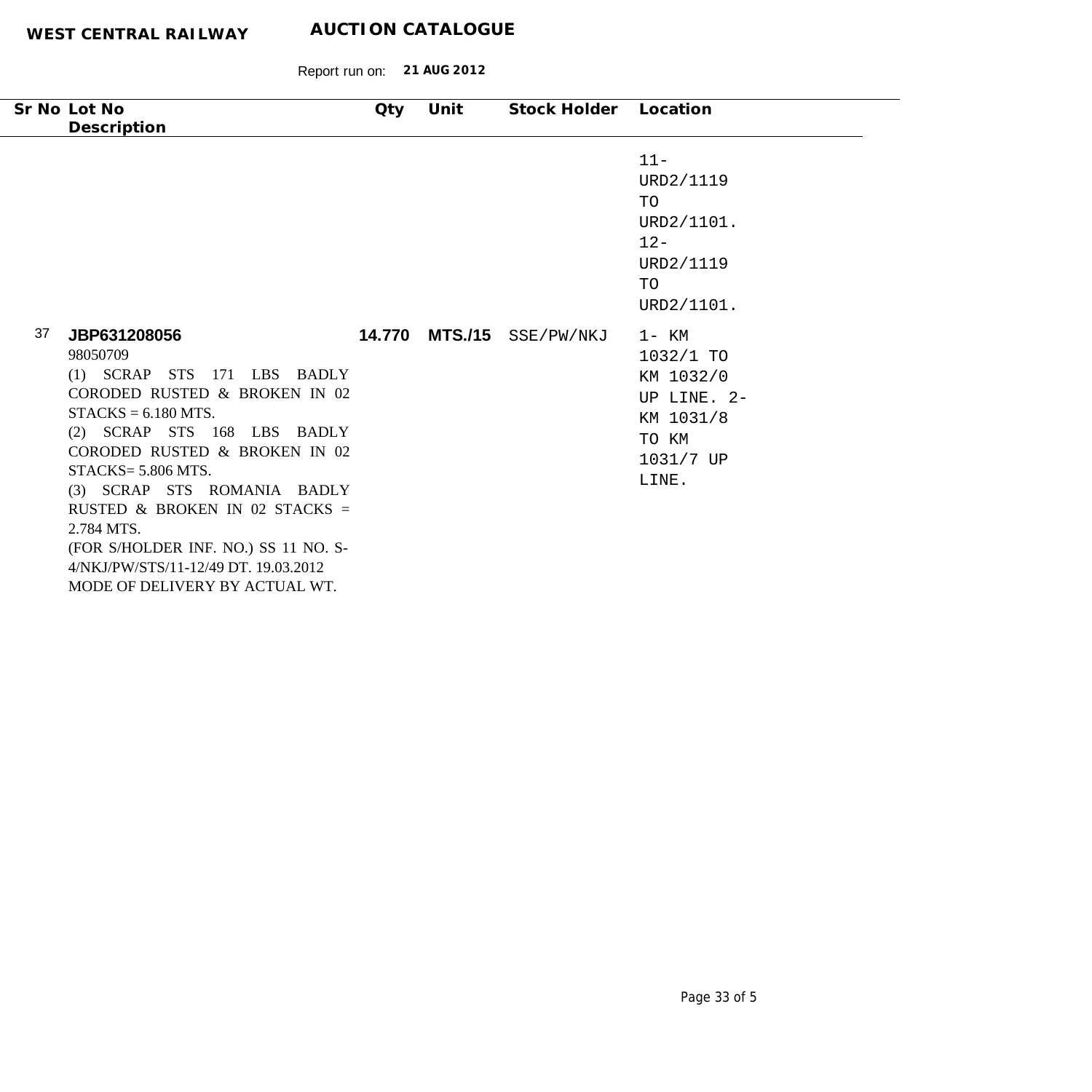| Sr No Lot No |                                                                                                                                                                                                                                                                                                                                                                                                                                                                                                                                                                                                                                                                                                                                                                                                                            | Qty      | Unit           | Stock Holder                | Location             |
|--------------|----------------------------------------------------------------------------------------------------------------------------------------------------------------------------------------------------------------------------------------------------------------------------------------------------------------------------------------------------------------------------------------------------------------------------------------------------------------------------------------------------------------------------------------------------------------------------------------------------------------------------------------------------------------------------------------------------------------------------------------------------------------------------------------------------------------------------|----------|----------------|-----------------------------|----------------------|
|              | Description                                                                                                                                                                                                                                                                                                                                                                                                                                                                                                                                                                                                                                                                                                                                                                                                                |          |                |                             |                      |
| 38           | JBP631208060<br>WATER COOLER 150 LITER VARIOUS<br>MAKE & SR. NO. (1) SHRI RAM USHA<br>SR. NO. 92/196. (2) SHRI RAM USHA W/O<br>NO. (3) SHRI RAM USHA SR. NO. 92/97.<br>(4) VOLTAS SR. NO. 580185. (5) VOLTAS<br>SR. NO. 46092. (6) VOLTAS SR. NO.<br>46090. (7) USHA SR. NO. 95-72-E-1717. (8)<br>SIDWAL SR. NO. 96BSR-2809. (9) BLUE<br>STAR SR. NO. BKF-09061K. (10) VOLTAS<br>SR. NO. 90290. (11) SIDWAL SR. NO.<br>04KSR-8474. (12) SIDWAL SR. NO.<br>06KSR7472 (13) USHA SR. NO. 8503E309.<br>(14) BLUE STAR SR. NO. B/90/MH1900.<br>(15) S. USHA SR. NO. 9512E-1712. (16)<br>VOLTAS SR. NO. 46175. (17) S. USHA SR.<br>NO. 60537. (18) USHA SR. NO. CR-NO-<br>197. (19) SIDWAL SR.NO. 04GSB-6415.<br>(20) USHA SR. NO. 95-12-E-1774. (21)<br>BLUE STAR SR. NO. BTH36922K-93. (22)<br>BLUE STAR SR. NO. JU-4081-G-88. | 22.000   | <b>NOS./01</b> | SR.SEE/M/JB<br>Ρ            | SR.SEE(M)JB<br>$P$ . |
|              | (FOR S/HOLDER INF. NO.) SS 11 NO.<br>JBP/ELEC/M/05 DT. 22.02.2012.<br>MODE OF DELIVERY BY NOS.                                                                                                                                                                                                                                                                                                                                                                                                                                                                                                                                                                                                                                                                                                                             |          |                |                             |                      |
| 39           | JBP631208063<br>RELEASED GI SHEET.<br>(FOR. S/HOLDER INF. NO.) SS 11 NO.<br>JBP/ELEC/M/08 DT. 14.03.2012.<br>MODE OF DELIVERY BY ACTUAL WT.                                                                                                                                                                                                                                                                                                                                                                                                                                                                                                                                                                                                                                                                                | 1249.200 | <b>KGS./13</b> | SR.SEE/M/JB<br>Ρ            | SR.SEE(M)JB<br>$P$ . |
| 40           | JBP631208064<br>RELEASE MS DAMPER.<br>(FOR. S/HOLDER INF. NO.) SS 11 NO.<br>JBP/ELEC/M/08 DT. 14.03.2012.<br>MODE OF DELIVERY BY ACTUAL WT.                                                                                                                                                                                                                                                                                                                                                                                                                                                                                                                                                                                                                                                                                | 118.000  | <b>KGS./13</b> | SR.SEE/M/JB SR.SEE (M)<br>Ρ | JBP.                 |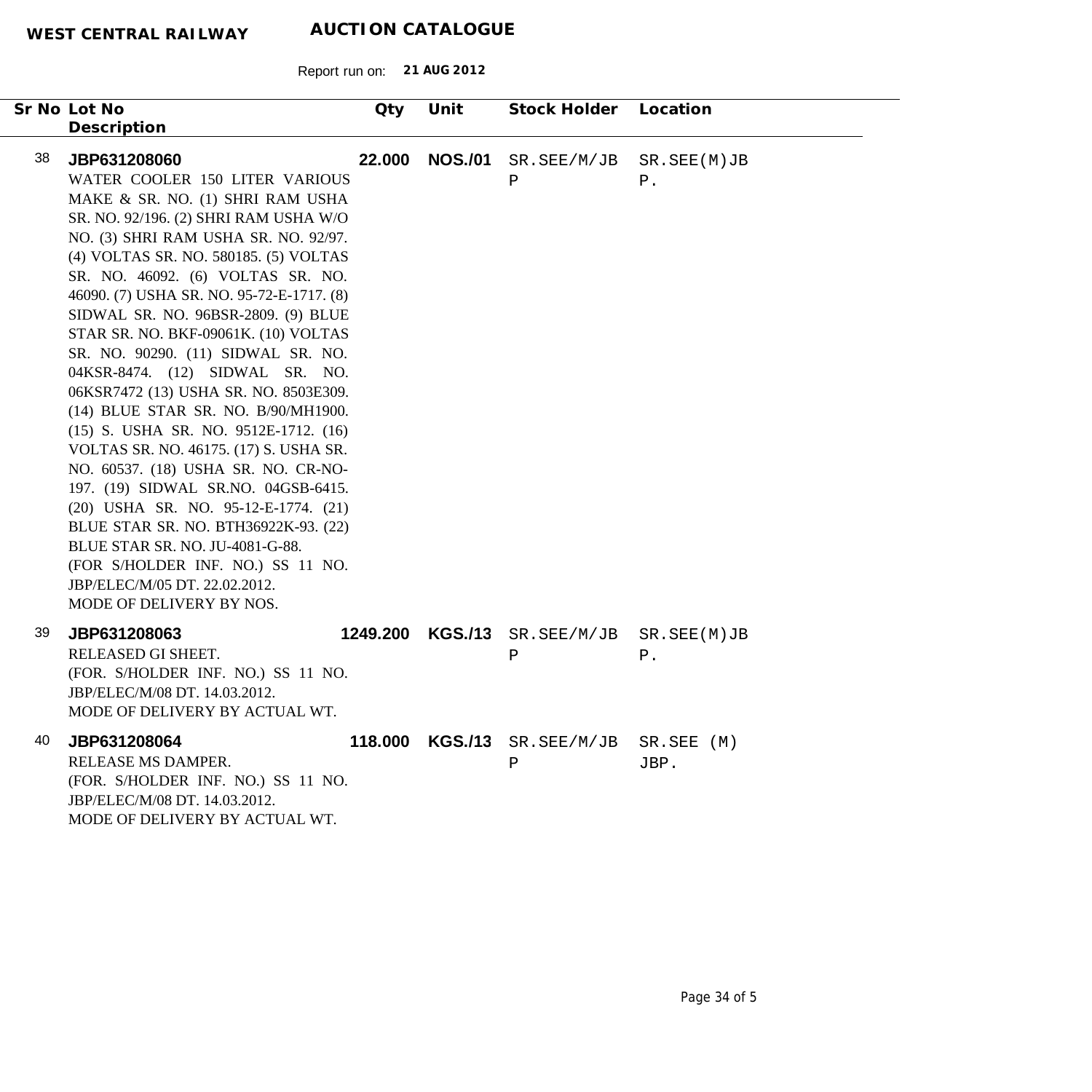|    | Sr No Lot No<br>Description                                                                                                                                                                                                                                                                             | Qty    | Unit            | Stock Holder Location    |                                                                                  |
|----|---------------------------------------------------------------------------------------------------------------------------------------------------------------------------------------------------------------------------------------------------------------------------------------------------------|--------|-----------------|--------------------------|----------------------------------------------------------------------------------|
| 41 | JBP631208065<br>98050096<br>SCRAP CONSISTING OF TURNING &<br>BORING, MAXIUMUM QTY. TURNING &<br>RUSTED CORRODED WITH CTRB LOCK<br>PLATE IN 03 STACKS.<br>(FOR S/HOLDER INF. NO.) SS 11 LOT<br>$NO.-JBP/NKJ/C&W/CS$ $07/12/01$<br>DT.<br>05.07.2012.<br>MODE OF DELIVERY BY ACTUAL WT.                   |        | 240.000 MTS./15 | SSE/C&W/ROH<br>SHED/NKJ. | MATERIAL<br>WILL BE<br>SUPPLIED IN<br>$SSE(C\&W)$<br>OSL ROH<br>COMPLEX,<br>NKJ. |
| 42 | JBP631208066<br>98050126<br>SCRAP MS CONSISTING OF DOOR<br>RELEASED FROM BOXN WAGON IN 03<br>STACKS.<br>(FOR S/HOLDER INF. NO.) SS 11 LOT<br>NO.-JBP/NKJ/C&W/MS<br>07/12/02<br>DT.<br>05.07.2012.<br>MODE OF DELIVERY BY ACTUAL WT.                                                                     |        | 40.000 MTS./15  | SSE/C&W/ROH<br>SHED/NKJ. | MATERIAL<br>WILL BE<br>SUPPLIED IN<br>SSE (C&W)<br>OSL ROH<br>COMPLEX,<br>NKJ.   |
| 43 | JBP631208067<br>98050060<br>SCRAP CS CONSISTING OF CBC HEAD,<br>DRAFT, BACK STAPPER, FRONT<br>FOLLOWER, ALL COMPONENTS ARE<br>CBC RELEASED FROM BOXN WAGON<br>IN 03 STACKS.<br>(FOR S/HOLDER INF. NO.) SS 11 LOT<br>NO.-JBP/NKJ/C&W/CS 07/12/03<br>DT.<br>05.07.2012.<br>MODE OF DELIVERY BY ACTUAL WT. | 40.000 | <b>MTS./15</b>  | SSE/C&W/ROH<br>SHED/NKJ. | MATERIAL<br>WILL BE<br>SUPPLIED IN<br>SSE/C&W OSL<br>ROH<br>COMPLEX,<br>NKJ.     |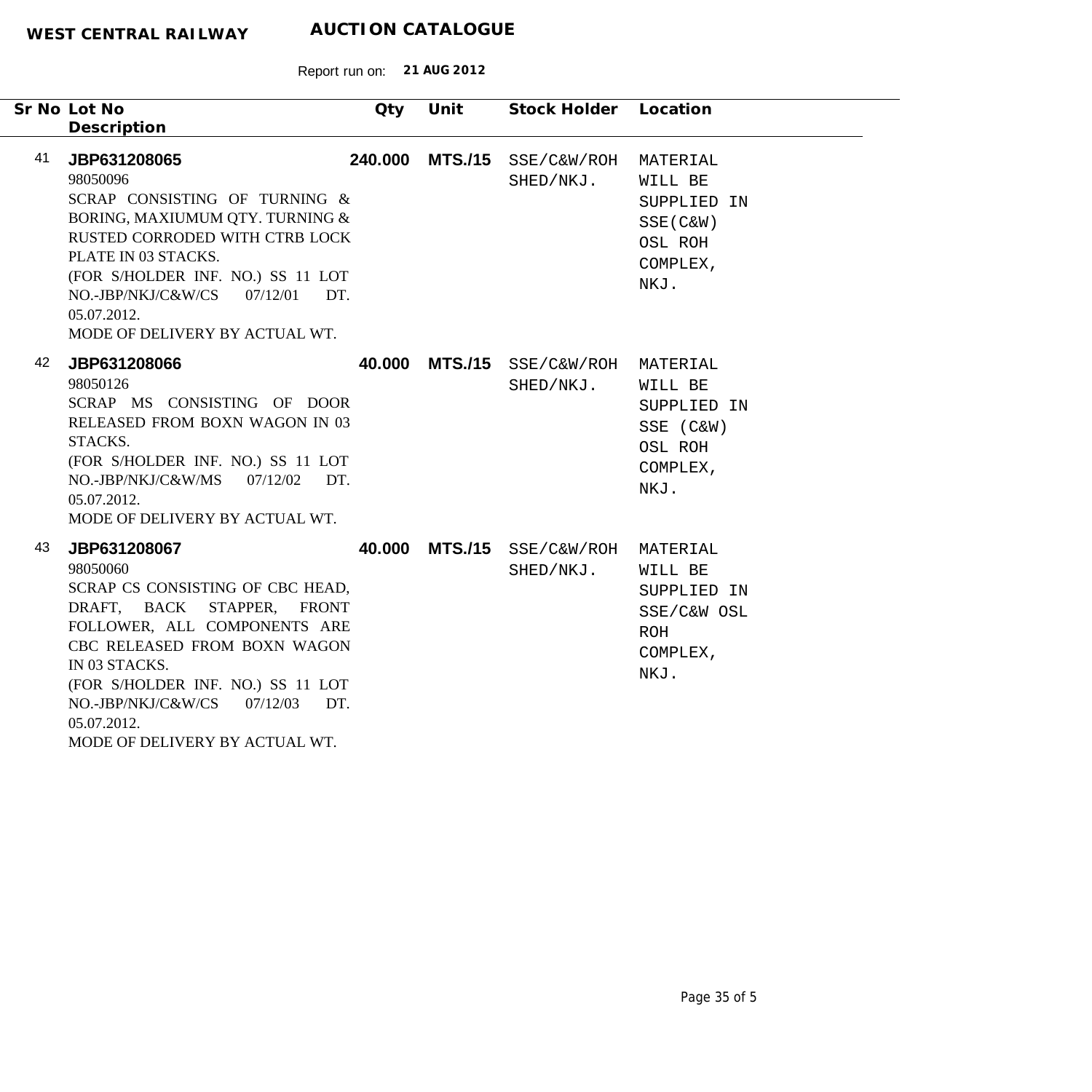|    | Sr No Lot No<br>Description                                                                                                                                                                                                                                                                                                                    | Qty    | Unit           | Stock Holder Location   |                                                                                  |
|----|------------------------------------------------------------------------------------------------------------------------------------------------------------------------------------------------------------------------------------------------------------------------------------------------------------------------------------------------|--------|----------------|-------------------------|----------------------------------------------------------------------------------|
| 44 | JBP631208068<br>98050126<br>SCRAP MS CONSISTING OF CUT ROD,<br>DIFIRECE SIZE & DIFFERENT ROD,<br>MAIN PULL ROD, COUPLER ROD,<br>OPERATING ROD, CONTROL ROD, SAB<br>ROD ETC. RELEASED FROM BOXN<br>WAGON IN 02 STACKS.<br>(FOR S/HOLDER INF. NO.) SS 11 LOT<br>NO.-JBP/NKJ/C&W/MS 07/12/04 DT.<br>05.07.2012.<br>MODE OF DELIVERY BY ACTUAL WT. | 15.000 | <b>MTS./15</b> | SSE/C&W/ROH<br>SHED/NKJ | MATERIAL<br>WILL BE<br>SUPPLIED IN<br>$SSE(C\&W)$<br>OSL ROH<br>COMPLEX,<br>NKJ. |
| 45 | JBP631208069<br>98050060<br>SCRAP CS CONSISTING OF KNUCKLE<br>RELEASED FROM BOXN WAGON IN 02<br>STACKS.<br>(FOR S/HOLDER INF. NO.) SS 11 LOT<br>$NO.-JBP/NKJ/C&W/CS$ 07/12/05<br>DT.<br>05.07.2012.<br>MODE OF DELIVERY BY ACTUAL WT.                                                                                                          | 22.000 | <b>MTS./15</b> | SSE/C&W/ROH<br>SHED/NKJ | MATERIAL<br>WILL BE<br>SUPPLIED IN<br>SSE (C&W)<br>OSL ROH<br>COMPLEX,<br>NKJ.   |
| 46 | JBP631208070<br>98413508<br>SCRAP MS CONSISTING OF EM PAD,<br>SIDE BEARER PAD, DRAFT PAD WITH<br>OR WITHOUT RUBBER, RUBBER PAD<br>RELEASED FROM BOXN WAGON IN 02<br>STACKS.<br>(FOR S/HOLDER INF. NO.) SS 11 LOT<br>NO.-JBP/NKJ/C&W/MS<br>07/12/06<br>DT.<br>05.07.2012.<br>MODE OF DELIVERY BY ACTUAL WT.                                     | 45.000 | <b>MTS./15</b> | SSE/C&W/ROH<br>SHED/NKJ | MATERIAL<br>WILL BE<br>SUPPLIED IN<br>$SSE(C\&W)$<br>OSL ROH<br>COMPLEX,<br>NKJ. |
| 47 | JBP631208071<br>98050060<br>SCRAP CS CONSISTING OF PIVOT TOP<br>& BOTTOM RELEASED FROM BOXN<br>WAGON.<br>(FOR S/HOLDER INF. NO.) SS 11 LOT<br>NO.-JBP/NKJ/C&W/CS<br>07/12/07<br>DT.<br>05.07.2012.<br>MODE OF DELIVERY BY ACTUAL WT.                                                                                                           | 15.000 | <b>MTS./15</b> | SSE/C&W/ROH<br>SHED/NKJ | MATERIAL<br>WILL BE<br>SUPPLIED IN<br>SSE (C&W)<br>OSL ROH<br>COMPLEX,<br>NKJ.   |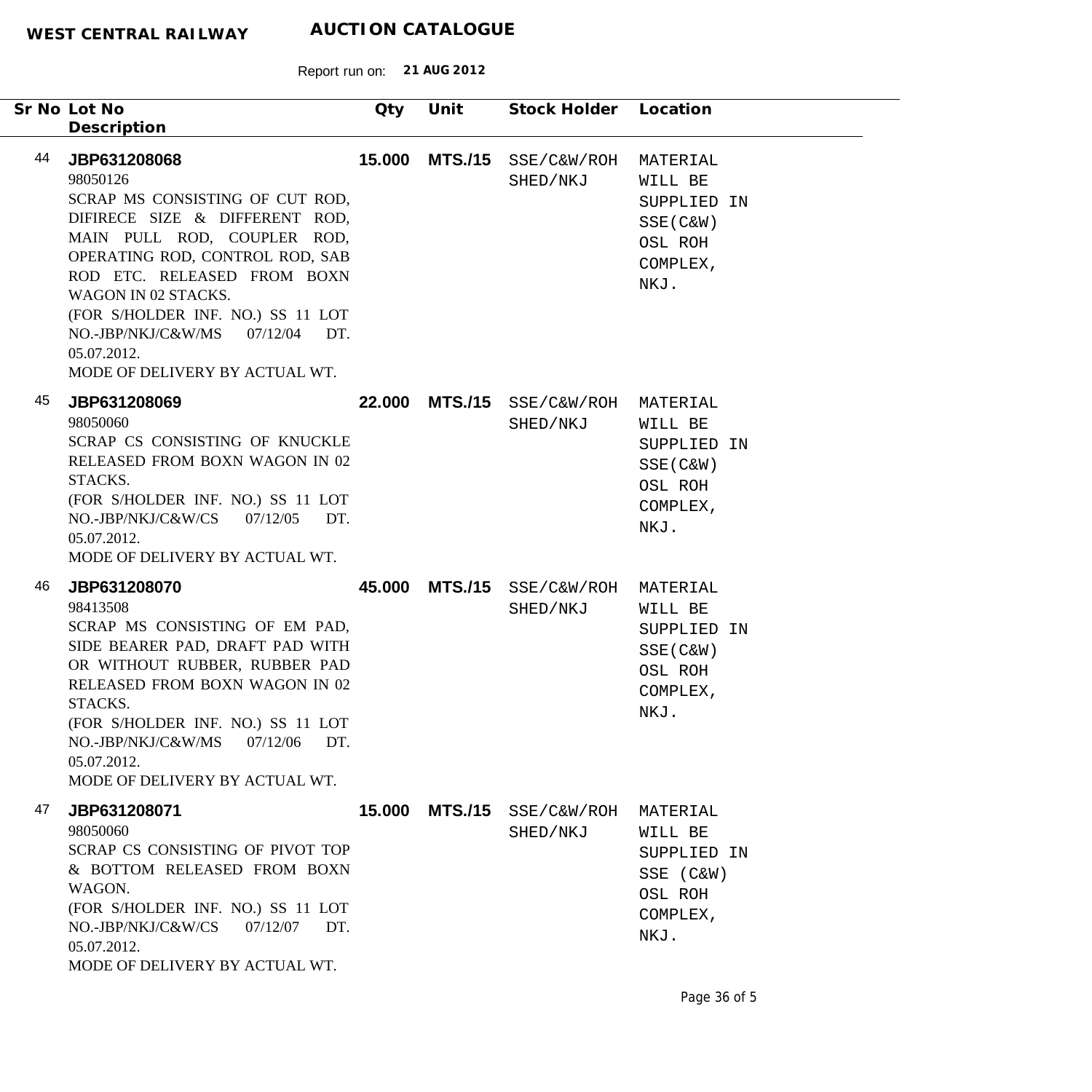|    | Sr No Lot No<br>Description                                                                                                                                                                                                                                                                                                                     | Qty    | Unit           | Stock Holder            | Location                                                                             |  |
|----|-------------------------------------------------------------------------------------------------------------------------------------------------------------------------------------------------------------------------------------------------------------------------------------------------------------------------------------------------|--------|----------------|-------------------------|--------------------------------------------------------------------------------------|--|
| 48 | JBP631208072<br>98050126<br>SCRAP CONSISTING OF BRAKE BEAM<br>RELEASED FROM CASNUB BOGIE IN 02<br>STACKS.<br>(FOR S/HOLDER INF. NO.) SS 11 LOT<br>NO.-JBP/NKJ/C&W/MS<br>07/12/08<br>DT.<br>05.07.2012.<br>MODE OF DELIVERY BY ACTUAL WT.                                                                                                        | 25.000 | <b>MTS./15</b> | SSE/C&W/ROH<br>SHED/NKJ | MATERIAL<br>WILL BE<br>SUPPLIED IN<br>$SSE(C\&W)$<br>OSL ROH<br>COMPLEX,<br>NKJ.     |  |
| 49 | JBP631208073<br>98413454<br>SCRAP CONSISTING OF COMPOSITE<br>BRAKE BLOCK RELEASED FROM BOXN<br>WAGON IN 02 STACKS.<br>(FOR S/HOLDER INF. NO.) SS 11 LOT<br>NO.-JBP/NKJ/C&W/MS<br>07/12/09<br>DT.<br>05.07.2012.<br>MODE OF DELIVERY BY ACTUAL WT.                                                                                               |        | 35.000 KGS./13 | SSE/C&W/ROH<br>SHED/NKJ | MATERIAL<br>WILL BE<br>SUPPLIED IN<br>SSE (C&W)<br>OSL ROH<br>COMPLEX,<br>NKJ.       |  |
| 50 | JBP631208074<br>98050126<br>SCRAP MS CONSISTING OF END<br>PANEL, SIDE PANEL, M.S. SHEET,<br>PILLAR, FLOOR SHEET, DOOR & DOOR<br>FITTINGS AND ALL COMPONENT OF<br>BOXN WAGON, RELEASED FROM<br><b>BOXN WAGON.</b><br>(FOR S/HOLDER INF. NO.) SS 11 LOT<br>NO.-JBP/NKJ/C&W/MS<br>07/12/10<br>DT.<br>05.07.2012.<br>MODE OF DELIVERY BY ACTUAL WT. | 6.000  | <b>MTS./15</b> | SSE/C&W/ROH<br>SHED/NKJ | MATERIAL<br>WILL BE<br>SUPPLIED IN<br>SSE (C&W)<br>OSL ROH<br><b>COMPLEX</b><br>NKJ. |  |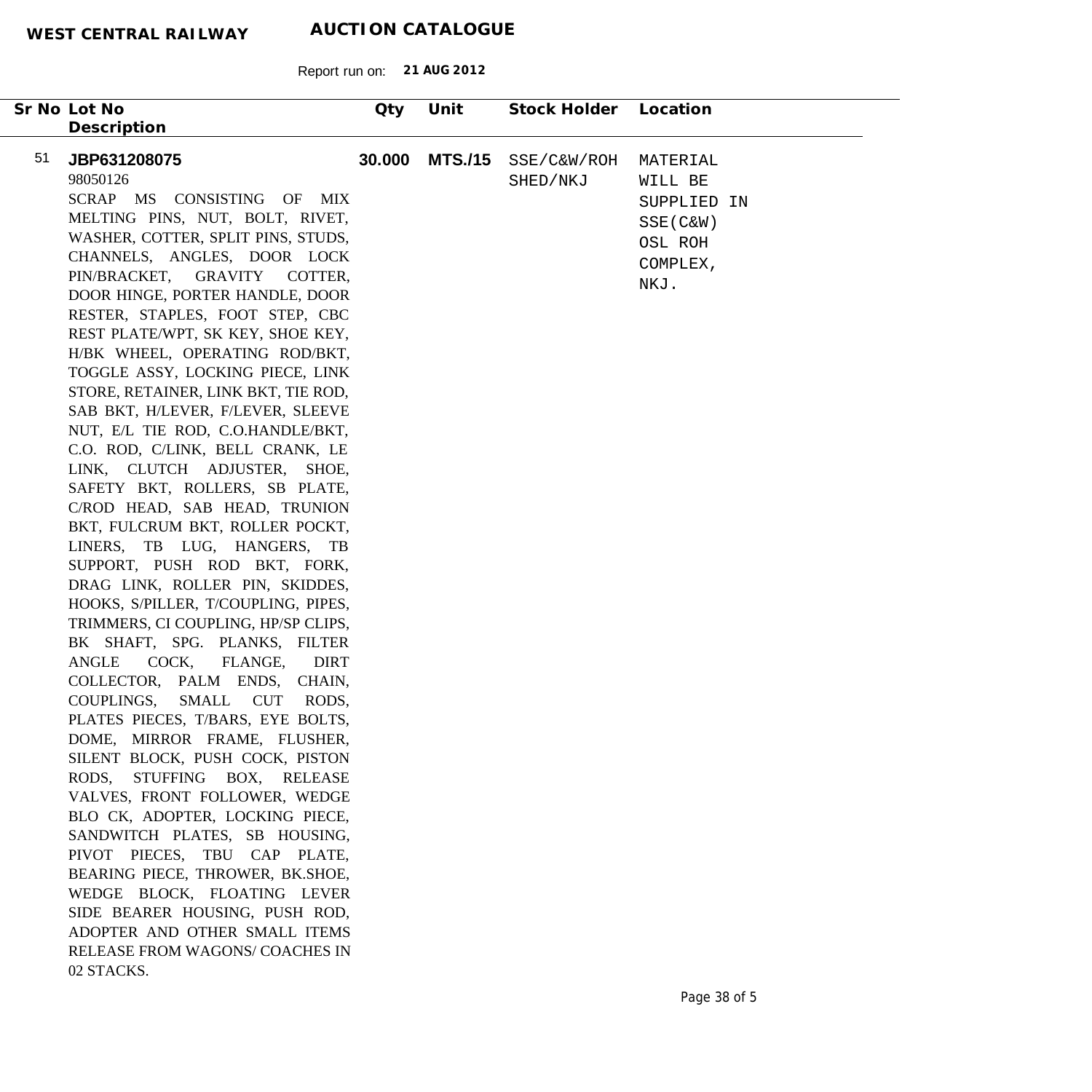Report run on: **21 AUG 2012**

| Sr No Lot No<br>Description                                                                                                                                                                                                                                                                                           | Qty    | Unit           | Stock Holder Location           |                                                                                  |
|-----------------------------------------------------------------------------------------------------------------------------------------------------------------------------------------------------------------------------------------------------------------------------------------------------------------------|--------|----------------|---------------------------------|----------------------------------------------------------------------------------|
| (FOR S/HOLDER INF. NO.) SS 11 LOT<br>NO.-JBP/NKJ/C&W/MS<br>07/12/11<br>DT.<br>05.07.2012.<br>MODE OF DELIVERY BY ACTUAL WT.                                                                                                                                                                                           |        |                |                                 |                                                                                  |
| 52<br>JBP631208076<br>98050126<br>SCRAP MS CONSISTING OF LIGHT<br><b>HEAVILY</b><br>MELTING,<br>CORRODED<br>RELEASED FROM BOXN WAGON.<br>(FOR S/HOLDER INF.NO.) SS 11 LOT NO.<br>JBP/NKJ/C&W/MS 07/12/14 DT. 05.07.2012<br>MODE OF DELIVERY BY ACTUAL WT.                                                             | 15.000 |                | MTS./15 SSE/C&W/ROH<br>SHED/NKJ | MATERIAL<br>WILL BE<br>SUPPLIED IN<br>$SSE(C\&W)$<br>OSL ROH<br>COMPLEX,<br>NKJ. |
| 53<br>JBP631208077<br>98413508<br>SCRAP CONSISTING OF AIR HOSE<br>COUPLING, SYPHONE PIPE, HOSE PIPE<br>WITH AND WITHOUT PALM AND<br>NIPPLE RUBBER HOSE PIPE OF GAS<br><b>CYLINDER PIPE SCRAP.</b><br>(FOR S/HOLDER INF.NO.) SS 11 LOT NO.<br>JBP/NKJ/C&W/MS 07/12/15 DT. 05.07.2012<br>MODE OF DELIVERY BY ACTUAL WT. | 3.000  | <b>MTS./15</b> | SSE/C&W/ROH<br>SHED/NKJ         | MATERIAL<br>WILL BE<br>SUPPLIED IN<br>SSE (C&W)<br>OSL ROH<br>COMPLEX,<br>NKJ.   |
| 54<br>JBP631208078<br>98050060<br>SCRAP CS CONSISTING OF CASNUB<br>TROLLEY, BOLSTER SIDE FRAME,<br><b>FROM</b><br>PLANK,<br><b>RELEASE</b><br><b>BOXN</b><br>WAGON.<br>(FOR S/HOLDER INF.NO.) SS 11 LOT NO.<br>JBP/NKJ/C&W/MS 07/12/16 DT. 05.07.2012<br>MODE OF DELIVERY BY ACTUAL WT.                               | 10.000 |                | MTS./15 SSE/C&W/ROH<br>SHED/NKJ | MATERIAL<br>WILL BE<br>SUPPLIED IN<br>SSE (C&W)<br>OSL ROH<br>COMPLEX,<br>NKJ.   |
| 55<br>JBP631208079<br>98050126<br>SCRAP MS CONSISTING OF BRAKE<br>CYLINDER RELEASED FROM BOXN<br>WAGON.<br>(FOR S/HOLDER INF.NO.) SS 11 LOT NO.<br>JBP/NKJ/C&W/MS 07/12/17 DT. 05.07.2012<br>MODE OF DELIVERY BY ACTUAL WT.                                                                                           | 5.000  | <b>MTS./15</b> | SSE/C&W/ROH<br>SHED/NKJ         | MATERIAL<br>WILL BE<br>SUPPLIED IN<br>SSE (C&W)<br>OSL ROH<br>COMPLEX,<br>NKJ.   |

 $\overline{\phantom{0}}$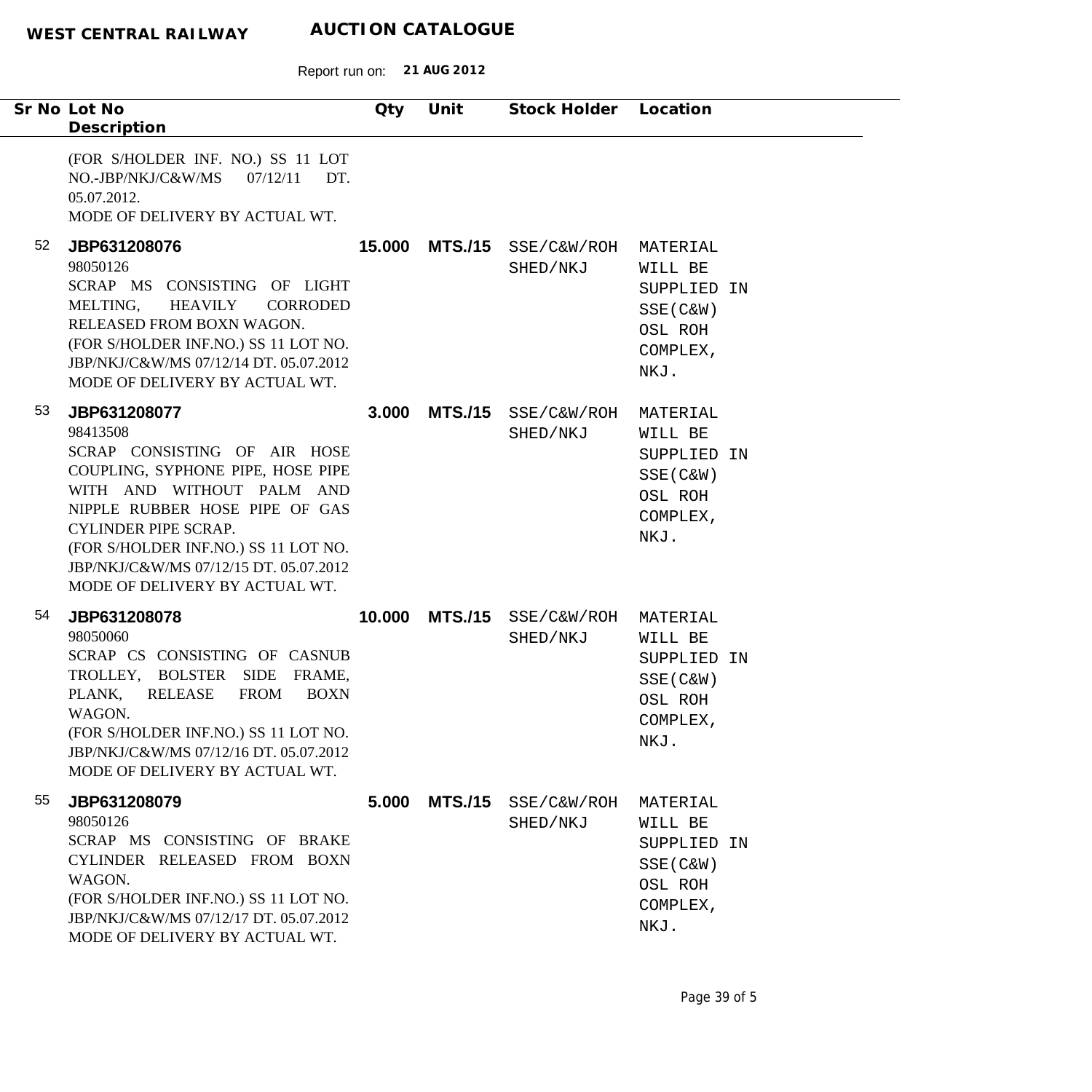| Sr No Lot No<br>Description                                                                                                                                                                                  | Qty     | Unit           | Stock Holder                    | Location                                                                       |
|--------------------------------------------------------------------------------------------------------------------------------------------------------------------------------------------------------------|---------|----------------|---------------------------------|--------------------------------------------------------------------------------|
| 56<br>JBP631208080<br>98230025<br>SCRAP ALLUMINUM RELEASE FROM<br>COACH ETC.<br>(FOR S/HOLDER INF.NO.) SS 11 LOT NO.<br>JBP/NKJ/C&W/AL/BRASS/CU/07/12/18<br>DT. 05.07.2012<br>MODE OF DELIVERY BY ACTUAL WT. | 581.000 | <b>KGS./13</b> | SSE/C&W/ROH<br>SHED/NKJ         | MATERIAL<br>WILL BE<br>SUPPLIED IN<br>SSE (C&W)<br>OSL ROH<br>COMPLEX,<br>NKJ. |
| 57<br>JBP631208081<br>98230025<br>SCRAP BRASS RELEASE FROM M&P<br>M/C ETC.<br>(FOR S/HOLDER INF.NO.) SS 11 LOT NO.<br>JBP/NKJ/C&W/AL/BRASS/CU/07/12/18<br>DT. 05.07.2012<br>MODE OF DELIVERY BY ACTUAL WT.   | 46.000  |                | KGS./13 SSE/C&W/ROH<br>SHED/NKJ | MATERIAL<br>WILL BE<br>SUPPLIED IN<br>SSE (C&W)<br>OSL ROH<br>COMPLEX,<br>NKJ. |
| 58<br>JBP631208082<br>98210129<br>SCRAP COPPER RELEASE FROM M&P<br>M/C ETC.<br>(FOR S/HOLDER INF.NO.) SS 11 LOT NO.<br>JBP/NKJ/C&W/AL/BRASS/CU/07/12/18<br>DT. 05.07.2012<br>MODE OF DELIVERY BY ACTUAL WT.  | 426.000 |                | KGS./13 SSE/C&W/ROH<br>SHED/NKJ | MATERIAL<br>WILL BE<br>SUPPLIED IN<br>SSE (C&W)<br>OSL ROH<br>COMPLEX,<br>NKJ. |
| 59<br>JBP631208083<br>98210126<br><b>SCRAP 20 LTRS. DRUM RELEASE FROM</b><br>OIL & PAINT.<br>(FOR S/HOLDER INF.NO.) SS 11 LOT NO.<br>JBP/NKJ/C&W/MS/07/12/19 DT. 05.07.2012<br>OF DELIVERY BY NOS.<br>MODE   | 370,000 | <b>NOS./01</b> | SSE/C&W/ROH<br>SHED/NKJ         | MATERIAL<br>WILL BE<br>SUPPLIED IN<br>SSE (C&W)<br>OSL ROH<br>COMPLEX,<br>NKJ. |
| 60<br>JBP631208084<br>98210126<br>SCRAP 210 LTRS. DRUM RELEASE<br>FROM OIL & GREASE.<br>(FOR S/HOLDER INF.NO.) SS 11 LOT NO.<br>JBP/NKJ/C&W/MS/07/12/19 DT. 05.07.2012<br>MODE OF DELIVERY BY NOS.           | 31.000  | <b>NOS./01</b> | SSE/C&W/ROH<br>SHED/NKJ         | MATERIAL<br>WILL BE<br>SUPPLIED IN<br>SSE (C&W)<br>OSL ROH<br>COMPLEX,<br>NKJ. |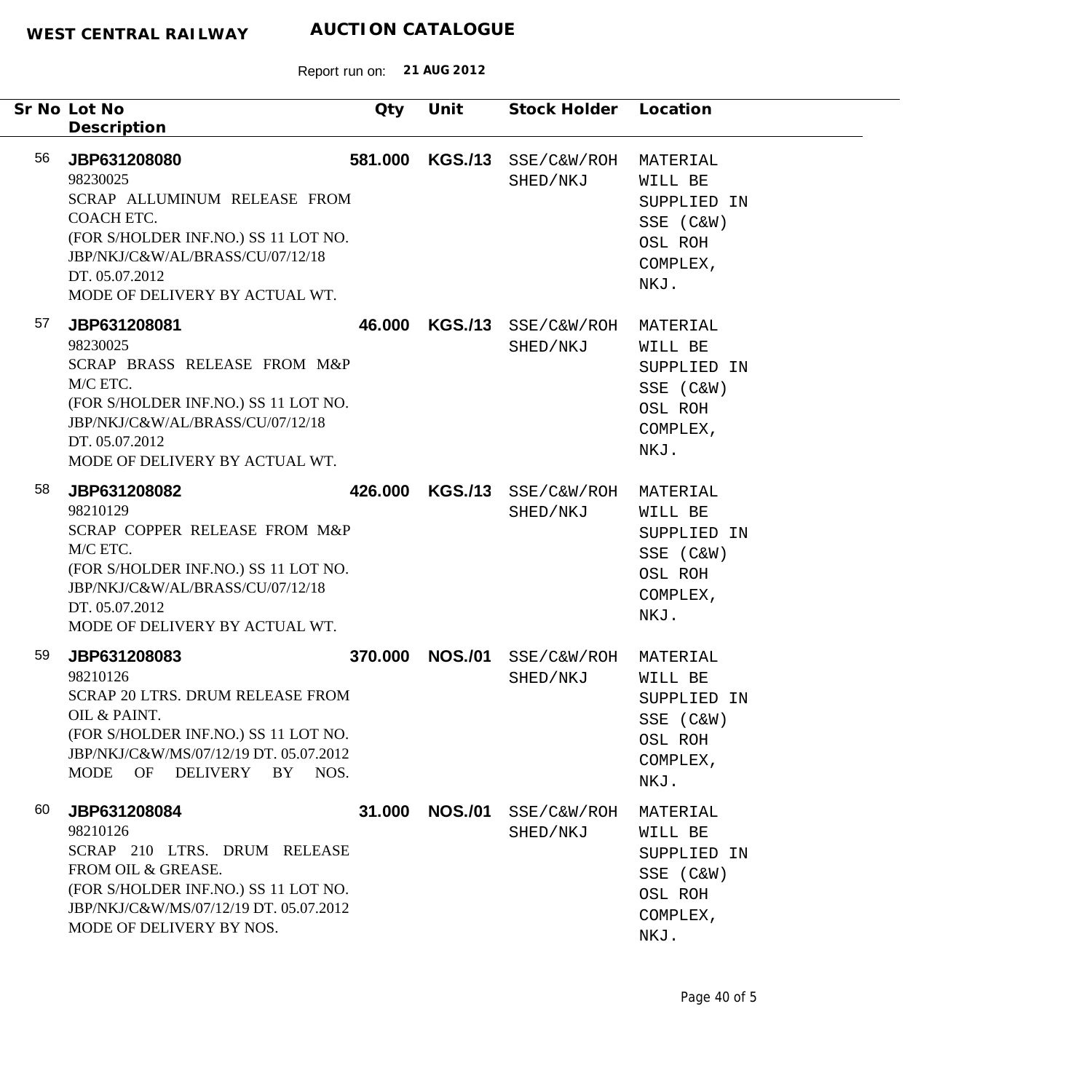| Sr No Lot No | Description                                                                                                                                                                                                                                       | Qty    | Unit            | Stock Holder Location   |                                                                                |
|--------------|---------------------------------------------------------------------------------------------------------------------------------------------------------------------------------------------------------------------------------------------------|--------|-----------------|-------------------------|--------------------------------------------------------------------------------|
| 61           | JBP631208085<br>SCRAP WASTE PAPER LIKE FILE<br>COVER, FILE, PAY SHEET, HAND<br>BOOK, LOOSE PAPER, ROH REPAIR<br>REGISTER ETC.<br>(FOR S/HOLDER INF.NO.) SS 11 LOT NO.<br>JBP/NKJ/C&W/MS/07/12/20 DT. 05.07.2012<br>MODE OF DELIVERY BY ACTUAL WT. | 5.000  | <b>MTS./15</b>  | SSE/C&W/ROH<br>SHED/NKJ | MATERIAL<br>WILL BE<br>SUPPLIED IN<br>SSE (C&W)<br>OSL ROH<br>COMPLEX,<br>NKJ. |
| 62           | JBP631208086<br>98011285<br>SCRAP RAILS $52$ KG = 235 NOS = 3520.04<br>RM IIIRD (BG) ABOVE 1 METER IN 02<br>STACK.<br>(FOR S/HOLDER INF.NO.) SS 11 NO. S-<br>4/52 KG/09 DT. 19.07.2012.<br>MODE OF DELIVERY BY RM.                                |        | 182.654 MTS./15 | SSE/PW/KTE              | KM 1086/1-3<br>TO $1086/6 - 7$<br>DN SIDE<br>KTE-PTWA<br>SECTION.              |
| 63           | JBP631208087<br>98011285<br>SCRAP RAILS $90$ LBS = 165 NOS.=<br>2592.20 RM IIIRD (BG) ABOVE 1 METER<br>IN 05 STACK.<br>(FOR S/HOLDER INF.NO.) SS 11 NO. S-<br>4/90 LBS/10 DT. 23.07.2012.<br>MODE OF DELIVERY BY RM.                              |        | 115.638 MTS./15 | SSE/PW/KTE              | KMS 1103/8<br>TO $1103/0-1$<br>UP & DN JKE<br>KYCE<br>SECTION.                 |
| 64           | JBP631208088<br>98011285<br>SCRAP RAILS $90$ LBS = 82 NOS = 1158.16<br>RM<br>III RD (BG) ABOVE 1 METER IN 03<br>STACK.<br>(FOR S/HOLDER INF.NO.) SS 11 NO. S-<br>4/90 LBS/11 DT. 23.07.2012<br>MODE OF DELIVERY BY RM.                            | 51.665 | <b>MTS./15</b>  | SSE/PW/KTE              | KMS 1104/9-<br>1105/0 TO<br>$1104/3 - 4$ DN<br>JKE KYCE<br>SECTION.            |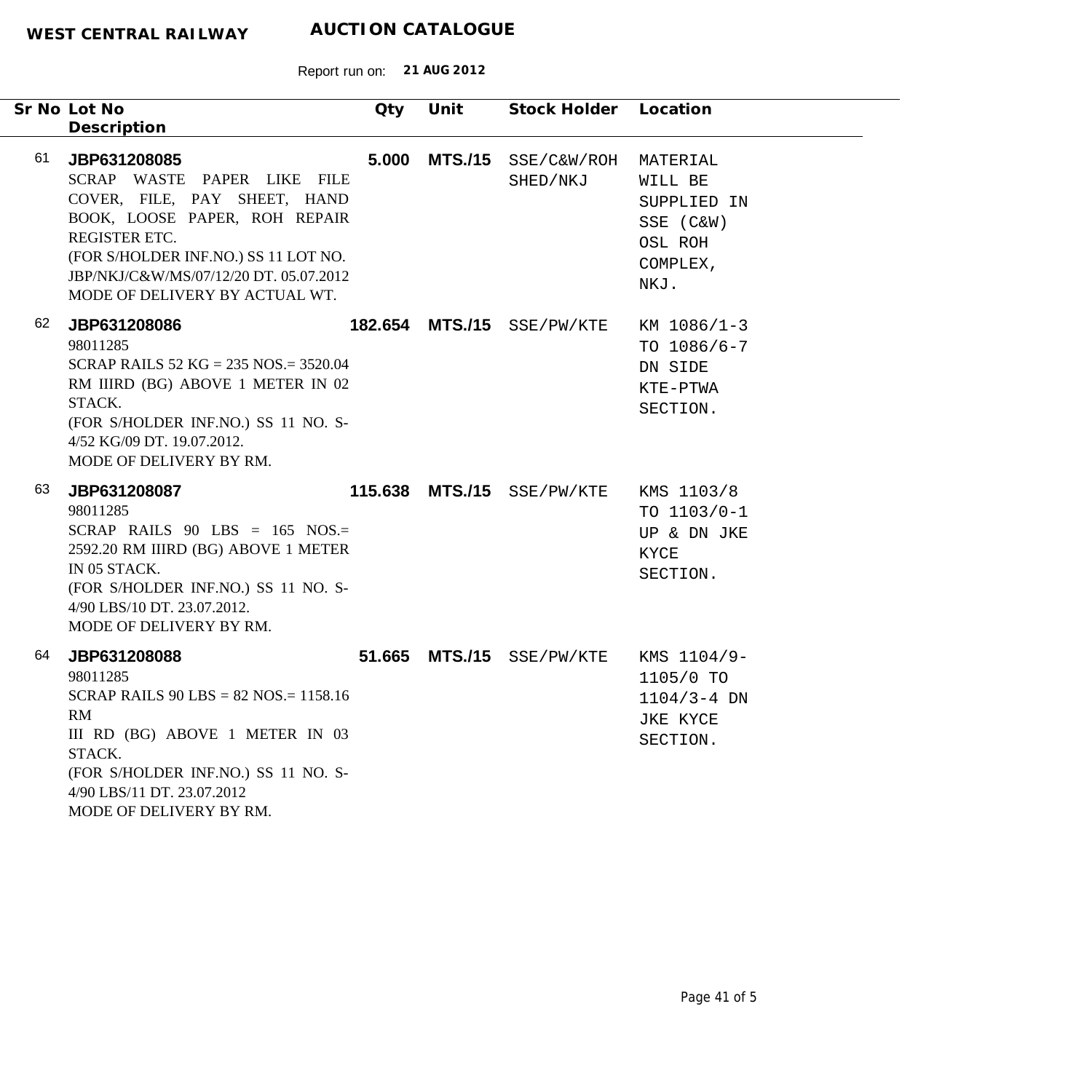|    | Sr No Lot No<br>Description                                                                                                                                                                                                                                                | Qty     | Unit           | Stock Holder Location                |                                                   |
|----|----------------------------------------------------------------------------------------------------------------------------------------------------------------------------------------------------------------------------------------------------------------------------|---------|----------------|--------------------------------------|---------------------------------------------------|
| 65 | JBP631208089<br>98080015<br>SCRAP CST-9 SLEEPER INTACT IN 03<br>STACKS.<br>(FOR S/HOLDER INF.NO.) SS 11 NO.<br>SSE/PW/BEHR/CST-9<br>PLATE/INTACT/03/2012-2013<br>DT.19.07.2012.<br>MODE OF DELIVERY BY NOS.                                                                | 438.000 | <b>NOS./01</b> | SSE/PW/BEHR                          | KM 1192/4<br>TO 1192/6<br>DN SIDE-<br>BEHR YARD.  |
| 66 | JBP631208090<br>98011285<br>SCRAP RAIL 90 LBS = 77 NOS.= $527.10$<br>RM IN 04 STACKS.<br>(FOR S/HOLDER INF.NO.) SS 11 NO.<br>SSE/PW/BEHR/RAILS/90 LBS/02/2012-<br>2013 DT.19.07.2012.<br>MODE OF DELIVERY BY RM.                                                           |         |                | 23.514 MTS./15 SSE/PW/BEHR KM-1181/5 | TO 1182/4<br>CTJ-YARD.                            |
| 67 | JBP631208091<br>98050015<br>(1) SCRAP CST 9 BROKEN = $19.020$ MTS<br>IN 03 STACKS.<br>(2) SCRAP L.K. PLATE-BROKEN = $9.620$<br>MTS.<br>(FOR S/HOLDER INF.NO.) SS 11 NO.<br>SSE/PW/BEHR/CST-9 & LK PLATE-<br><b>BROKEN DT.15.02.2011.</b><br>MODE OF DELIVERY BY ACTUAL WT. |         |                | 28.640 MTS./15 SSE/PW/BEHR           | 1191/9 TO<br>1192/0-1 UP<br>SIDE BEHR<br>SECTION. |
| 68 | JBP631208092<br>98413454<br>SCRAP UNSERVICEABLE COMPOSITE<br><b>BLOCKS</b><br><b>OF</b><br><b>DIESEL</b><br>BREAK<br>LOCOMOTIVES.<br>(FOR S/HOLDER SS 11 NO.)<br>NKJ/SSE/D/2011/46 DT. 23.03.2012.<br>MODE OF DELIVERY BY ACTUAL WT.                                       | 12.000  |                | MTS./15 SSE/LOCO/DL<br>S/NKJ         | MATERIAL<br>WILL BE<br>SUPPLIED IN<br>DLS/NKJ.    |
| 69 | JBP631208093<br>98416108<br><b>SCRAP WASTE PAPERS.</b><br>(FOR S/HOLDER SS 11 NO.)<br>NKJ/SSE/D/2011/47 DT. 23.03.2012.<br>MODE OF DELIVERY BY ACTUAL WT.                                                                                                                  | 15.000  | <b>MTS./15</b> | SSE/LOCO/DL<br>$S/NKJ$ .             | MATERIAL<br>WILL BE<br>SUPPLIED IN<br>$DLS/NKJ$ . |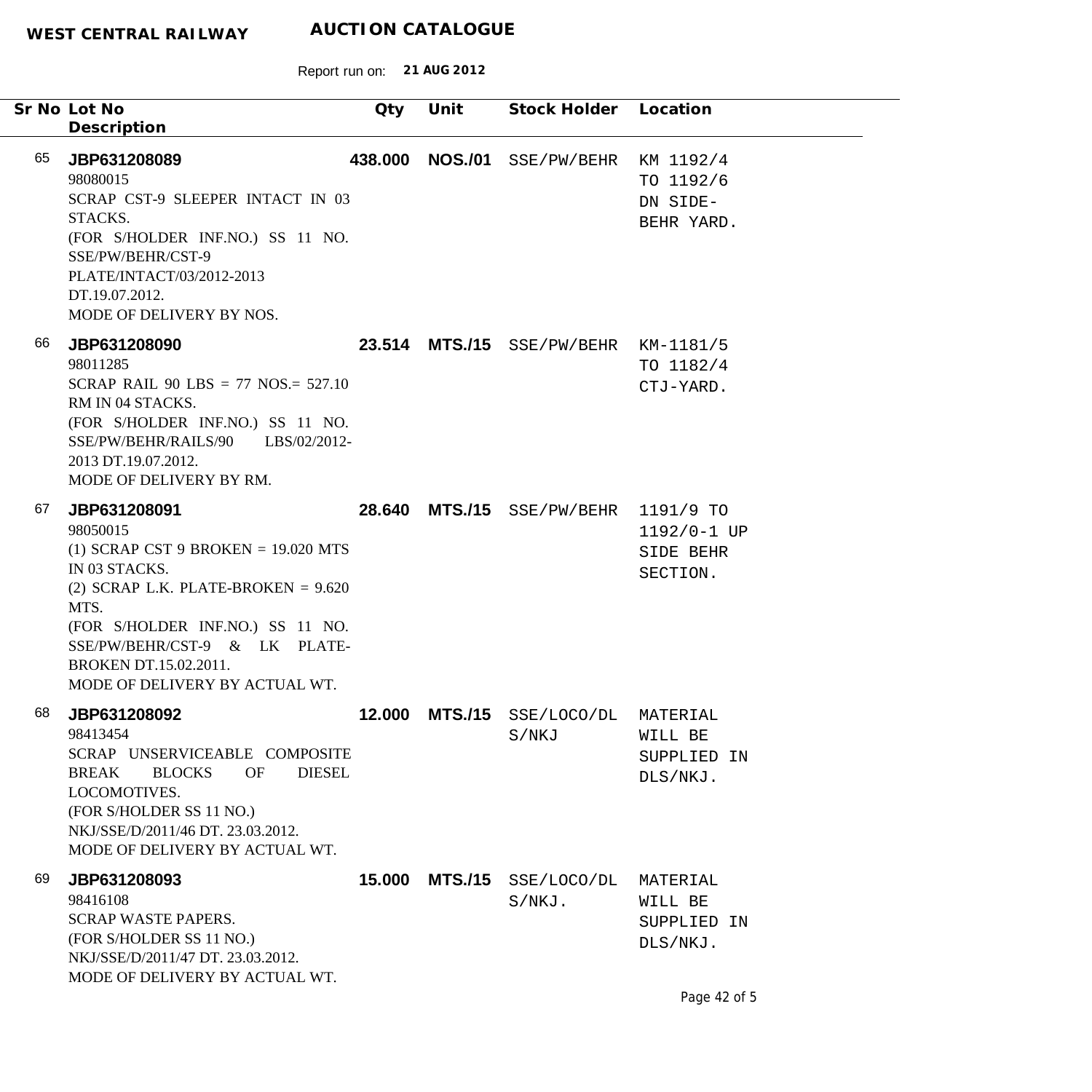|    | Sr No Lot No<br>Description                                          |                                                                                                                                                         |      | $Q$ ty | Unit           | Stock Holder         | Location                                       |
|----|----------------------------------------------------------------------|---------------------------------------------------------------------------------------------------------------------------------------------------------|------|--------|----------------|----------------------|------------------------------------------------|
| 70 | JBP631208094<br>98413454<br><b>SCRAP</b><br>(FOR S/HOLDER SS 11 NO.) | <b>RELEASED</b><br>UNSERVICEABLE VARIOUS TYPE OF<br>RUBBER TYRE, TUBE AND FLAPS.<br>NKJ/SSE/D/2011/48 DT, 23.03.2012.<br>MODE OF DELIVERY BY ACTUAL WT. | AND. | 0.875  | <b>MTS./15</b> | SSE/LOCO/DL<br>S/NKJ | MATERIAL<br>WILL BE<br>SUPPLIED IN<br>DLS/NKJ. |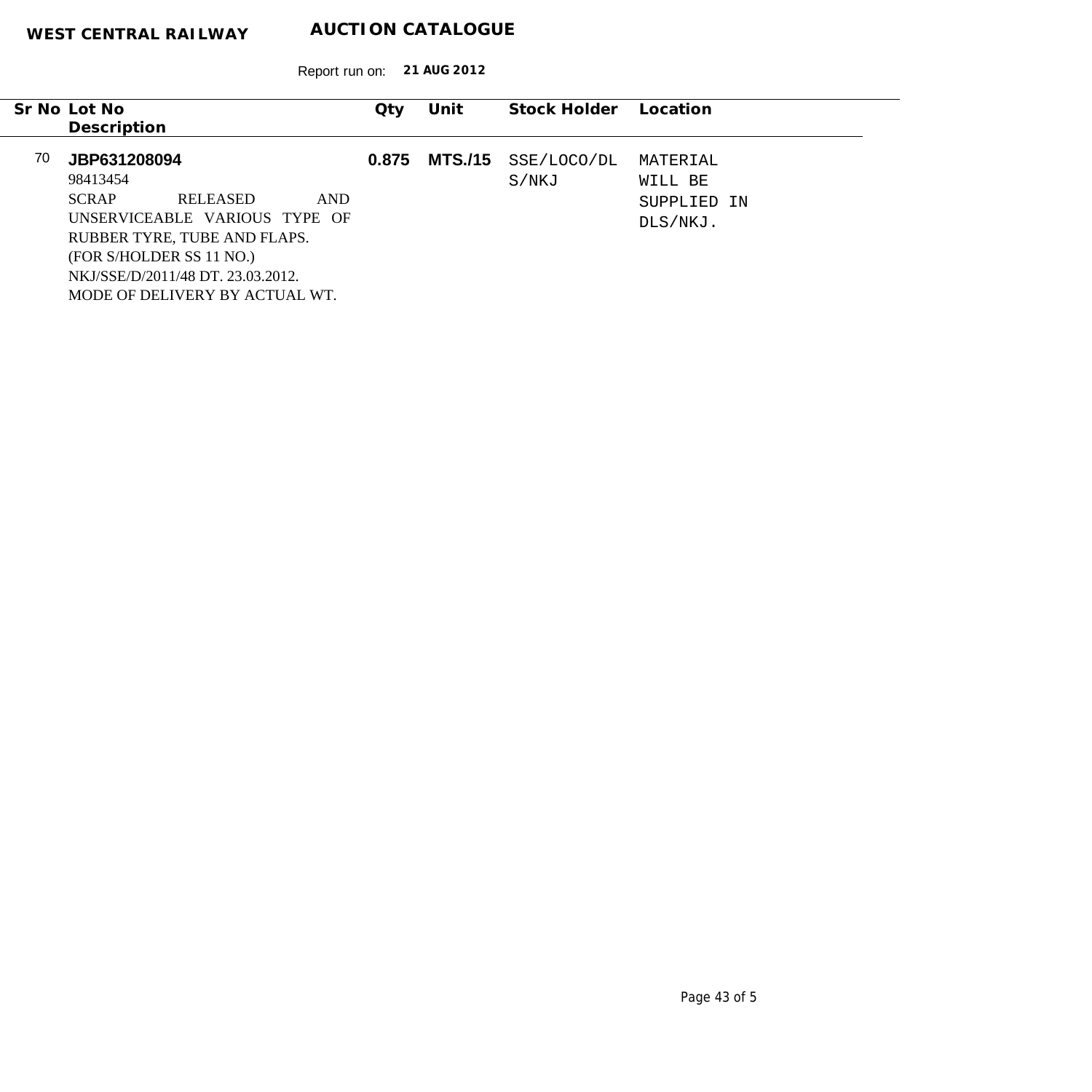| Sr No Lot No                                                                                                                                                                                                                                                                                                                                                                                                                                                                                                                                                                                                                                                                                                                                                                                                                                                                                                                                                                                                                                                                                                                                                                                                                                                                                                                                                                                                                                                                                 | Qty   | Unit           | Stock Holder | Location                                                                                        |
|----------------------------------------------------------------------------------------------------------------------------------------------------------------------------------------------------------------------------------------------------------------------------------------------------------------------------------------------------------------------------------------------------------------------------------------------------------------------------------------------------------------------------------------------------------------------------------------------------------------------------------------------------------------------------------------------------------------------------------------------------------------------------------------------------------------------------------------------------------------------------------------------------------------------------------------------------------------------------------------------------------------------------------------------------------------------------------------------------------------------------------------------------------------------------------------------------------------------------------------------------------------------------------------------------------------------------------------------------------------------------------------------------------------------------------------------------------------------------------------------|-------|----------------|--------------|-------------------------------------------------------------------------------------------------|
|                                                                                                                                                                                                                                                                                                                                                                                                                                                                                                                                                                                                                                                                                                                                                                                                                                                                                                                                                                                                                                                                                                                                                                                                                                                                                                                                                                                                                                                                                              |       |                |              |                                                                                                 |
| Description<br>71<br>JBP631208097<br>SCRAP OLD IRON & STEEL RELEASED<br>FROM CONDEMNED 8 WHEEL (BG)<br>BOXN ACCIDENTAL WAGON WITHOUT<br>WHEEL SET & AXLE & COMPLETE<br>TROLLEY.<br><b>WAGON NO.-</b><br>1-104875 SE (BOXN)<br>2-108945 CR (BOXN)<br>3-970626 CR (BOXN)<br>RETURNABLE ITEM-<br>1- WHEEL SET AXLE BOX COMPLETE<br>TROLLEY.<br>2- COMPLETE<br>CBC<br>WITH<br>ALL<br><b>COMPONENTE OF CBC</b><br>BKUP-KNUCKLE & KNUCKLE PIN<br>LOCKING PIECE KNUCKLE THROWER,<br>CBC HEAD, YOKE, DRAFT, FRONT<br>FOLLOWER, YOKE PIN ETC.<br>3- DV WITH COMMON BRACKET, AR<br>TANK, BRAKE PIPE LINE, ANGLE<br>SAB, DART COLLECTOR,<br>COCK,<br>ROLLER BRAKE OPERATING ROD,<br>MAIN PULL ROD, EMPTY LOADED<br>ROAD, HAND BRAKE LONG & SHORT<br>ROD, LOADED EMPTY CROSS ROD<br>COMPLETE HORIZONTAL LEVER.<br>4- DOOR, PIVOT TOP.<br>(FOR S/HOLDER INF.NO.) SS 11 LOT NO.<br>JBP/NKJ/WAGON/05/12-13 DT. 11.07.12.<br>MODE OF DELIVERY BY NUMBERS.<br>Note:-Scrap lead acid batteries/Lead sludge,<br>waste oil, drained lube oil, scrap transformer<br>oil, waste grease etc can be bid upon only by<br>the firms having valid registration with the<br>Ministry of Environment and Forests, Govt.<br>of India a authorized recyclers/reprocessors of<br>these items and having environmentally sound<br>management facilities for the purpose. The<br>persons actually bidding on behalf of a firm<br>should have original/attested copy of the<br>registration certificate and an authority letter | 3.000 | <b>NOS./01</b> | SSE/C&W/NKJ  | $K.M.$ -<br>$1271/9-10$<br><b>BETWEEN</b><br>DUBRIKALAN<br>& JOBA STN.<br>SECTION-<br>KTE-SGRL. |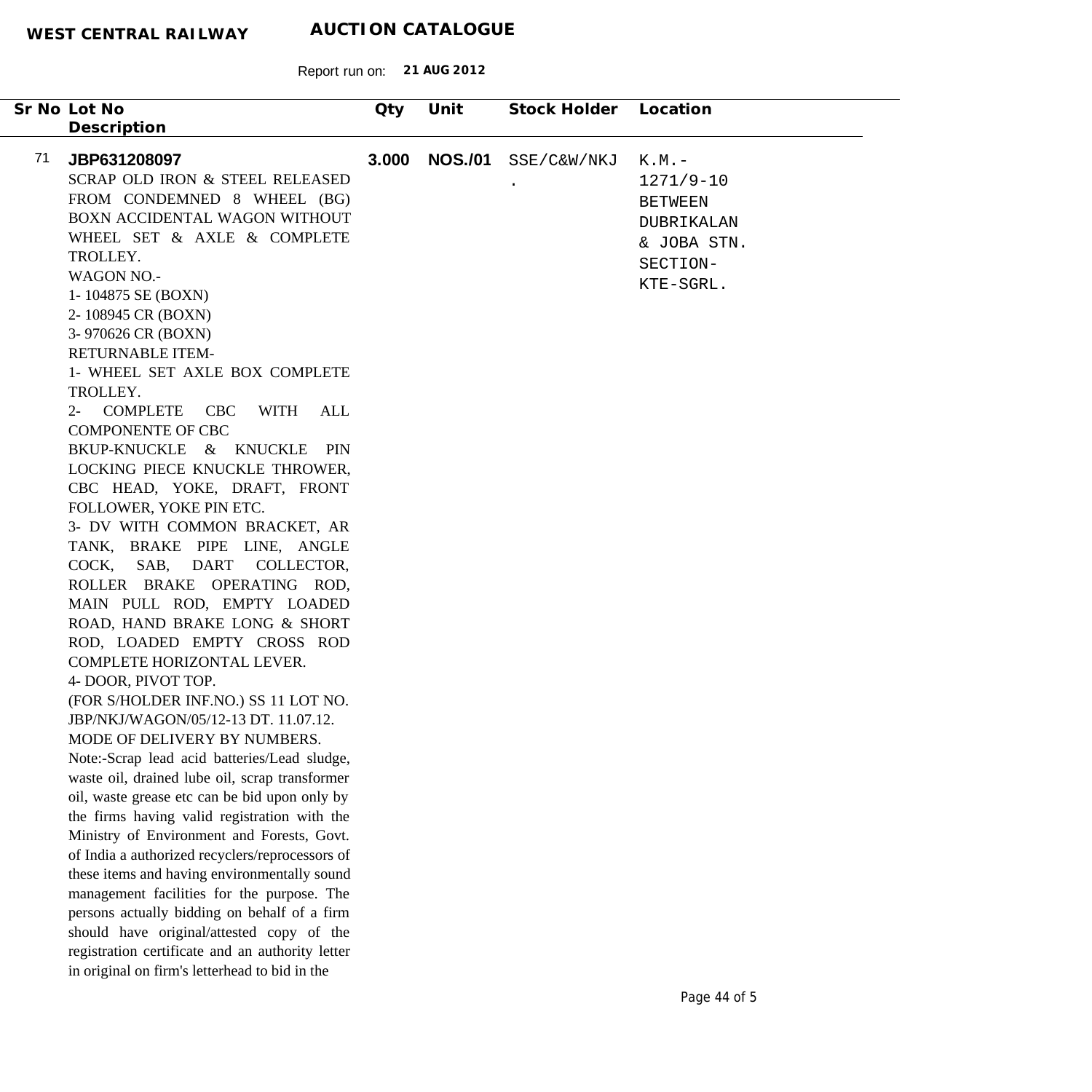Report run on: **21 AUG 2012**

| No.<br>⊟NI⊂.<br>ור | $Q$ ty | . .<br>Unit | stock.<br>older<br>$\sqcap$ | itior<br>$\cap$ |  |
|--------------------|--------|-------------|-----------------------------|-----------------|--|
| Des.               |        |             |                             |                 |  |
|                    |        |             |                             |                 |  |

auction on behalf of that firm.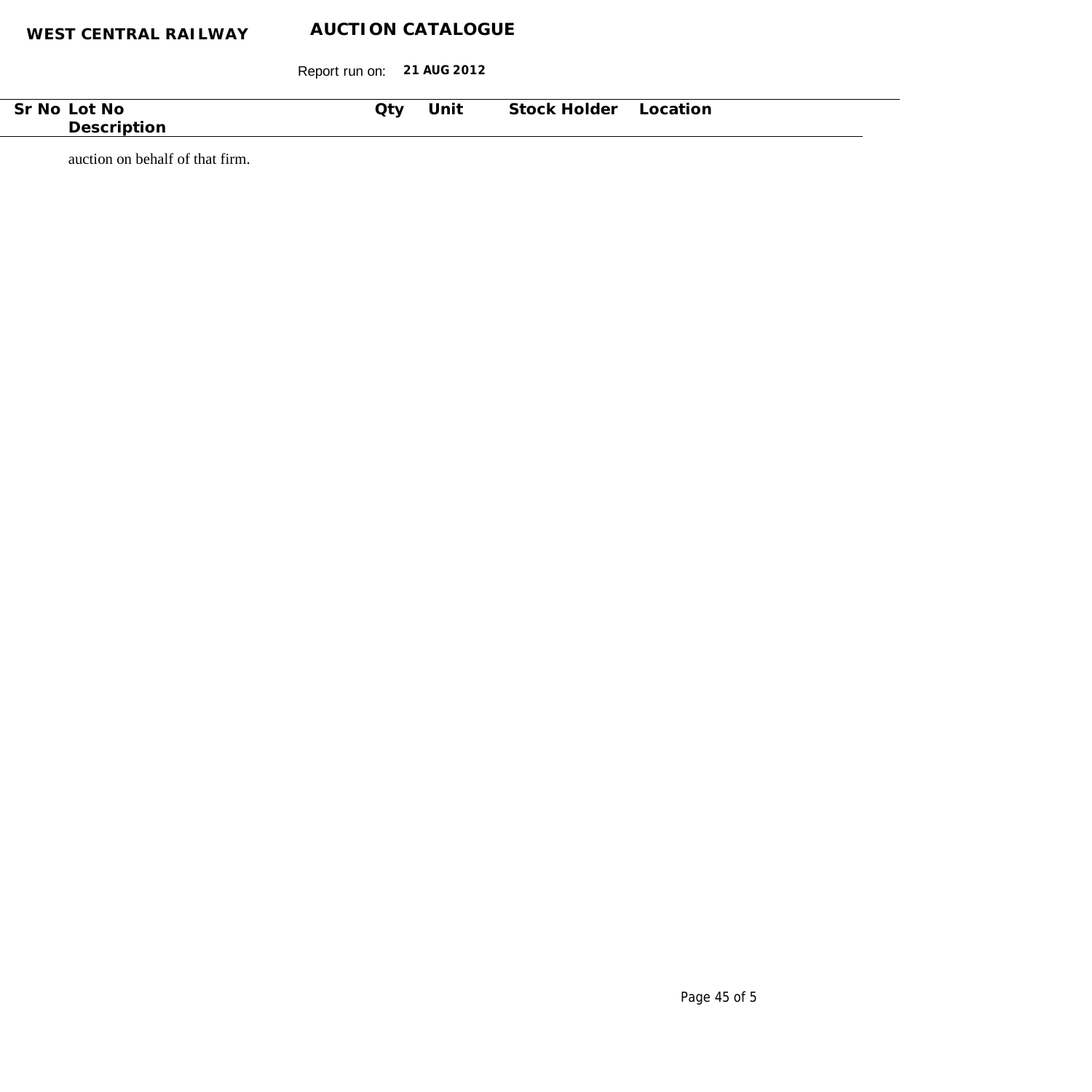| 63120072<br><b>Auction Catalogue No</b>                                                                                                                                                                                                                                                                                                                                                                                                                                                                                                                                                                                                                                                                                                                                                                                                |        |                | Auction Date: 28-08-2012  |                                                                 |
|----------------------------------------------------------------------------------------------------------------------------------------------------------------------------------------------------------------------------------------------------------------------------------------------------------------------------------------------------------------------------------------------------------------------------------------------------------------------------------------------------------------------------------------------------------------------------------------------------------------------------------------------------------------------------------------------------------------------------------------------------------------------------------------------------------------------------------------|--------|----------------|---------------------------|-----------------------------------------------------------------|
| Auctioneer: Dy CMM(S)                                                                                                                                                                                                                                                                                                                                                                                                                                                                                                                                                                                                                                                                                                                                                                                                                  |        |                | <b>KOTA</b><br>Place:     |                                                                 |
| Sr No Lot No                                                                                                                                                                                                                                                                                                                                                                                                                                                                                                                                                                                                                                                                                                                                                                                                                           | Qty    | Unit           | Stock Holder              | Location                                                        |
| Description                                                                                                                                                                                                                                                                                                                                                                                                                                                                                                                                                                                                                                                                                                                                                                                                                            |        |                |                           |                                                                 |
| 1<br>631112016WC<br>Y<br>98111061<br>COND.BG WAGON ROLLING SROCK<br>IRON BODY & IRON FLOOR & STEEL<br>BODY & STEEL FLOOR 4 WHEELER<br>TL, TK & TP WAGON NO.<br>01.74279 NR/TK/F<br>02.62338 ER/TK/F 03.62588 ER/TL/F<br>04.44328 WR/TK/F 05.78524 NR/TL/F<br>06.42441 WR/TK/F 07.77141 SE/TK/F<br>08.48483 CR/TL/F 09.99466 ER/TP/F<br>10.49265 CR/TK/F 11.49886 CR/TK/F<br>12.49760 CR/TK/F 13.42027 WR/TL/F<br>14.49858 CR/TL/F 15.42643 CR/TP/F<br>16.37061 SR/TK/F 17.100094 CR/TK/F<br>$TOTAL = 17 NOS$<br><b>RECLAIM ITEMS:-</b><br>1. WHEEL SET WITH $RBAB = 34$ NOS<br>Purchasers are informed that domestic LPG<br>cylinders are not permitted for cutting of<br>scrap material, only commercial cylinders are<br>premises<br>permitted<br>in<br>the<br>of<br>Rly.WCY&POH.This is as per order of<br>district supply officer. | 17.000 | <b>NOS./01</b> | SSE/C&W/G/K<br><b>OTA</b> | LYING AT<br><b>NEAR</b><br>MANDALGARH<br><b>RLY</b><br>STATION. |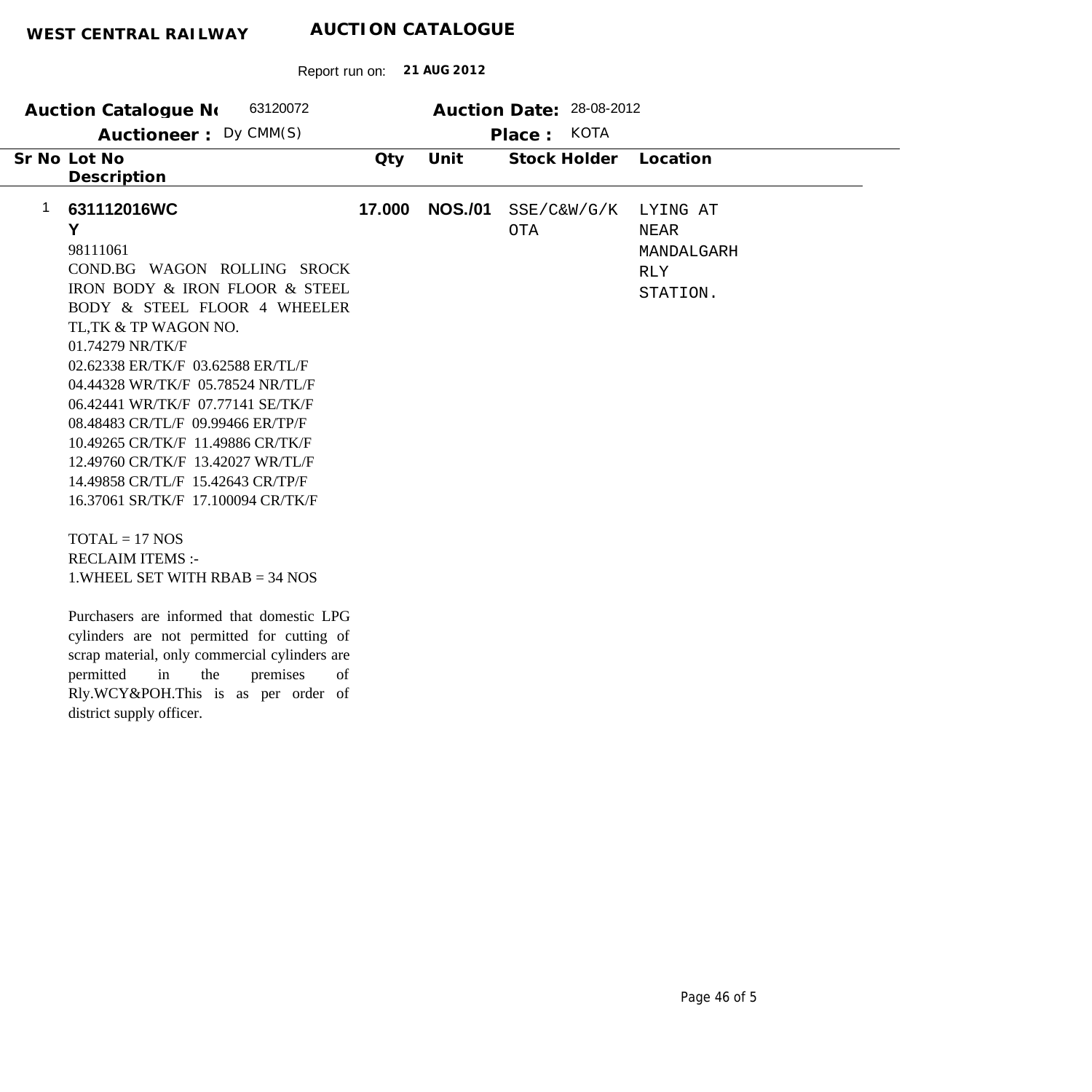|   | Sr No Lot No                           | Qty   | Unit           | Stock Holder Location |             |
|---|----------------------------------------|-------|----------------|-----------------------|-------------|
|   | Description                            |       |                |                       |             |
|   |                                        |       |                |                       |             |
| 2 | 631207002WC                            | 1.000 | <b>NOS./01</b> | SSE/C&W/G/K           | LYING IN    |
|   | Y                                      |       |                | OTA                   | LOCO YARD-  |
|   | 98111061                               |       |                |                       | <b>KOTA</b> |
|   | <b>COND.BG COACH 8 WHEELER</b>         |       |                |                       |             |
|   | COACH NO.1-2915 RSMY WR                |       |                |                       |             |
|   | RECLAIM ITEMS.                         |       |                |                       |             |
|   | $1-WATER TANK = 01 NOS$                |       |                |                       |             |
|   | 2-SLUNG WATER TANK $= 02$ NOS          |       |                |                       |             |
|   | $3-FOOT$ STEP LONG = 04 NOS            |       |                |                       |             |
|   | $4-FOOT$ STEPS = 02 NOS                |       |                |                       |             |
|   | 5-CENTER PIVOT PIN WITH SADDLE         |       |                |                       |             |
|   | $PLATE = 02 NOS$                       |       |                |                       |             |
|   | 6-IRS WHEEL WITH A/BOX & DY PULLY      |       |                |                       |             |
|   | $= 4+1$ NOS                            |       |                |                       |             |
|   | 7-IRS TROLLY COMPLETE WITH ALL         |       |                |                       |             |
|   | $FITINGS = 02 NOS$                     |       |                |                       |             |
|   | 8-BG BRASS $10X5 = 08$ NOS             |       |                |                       |             |
|   | 9-ALL WEATHER SHUTTER $= 18$ NOS       |       |                |                       |             |
|   | 10-ALL GLASS SHUTTER $= 18$ NOS        |       |                |                       |             |
|   | 11-FROSTED SHUTTER $= 01$ NOS          |       |                |                       |             |
|   | $12-A/R$ TANK = 02 NOS                 |       |                |                       |             |
|   | 13-WASH BASIN S/STEEL = 01 NOS         |       |                |                       |             |
|   | 14-FLUSH COCK WITH PIPE FITTING =      |       |                |                       |             |
|   | 01 NOS                                 |       |                |                       |             |
|   | 15-BUFFER PLUNGER WITH SOCKET          |       |                |                       |             |
|   | $ASSY = 04 NOS$                        |       |                |                       |             |
|   | 16-DRAW BAR HOOK WITH DRAFT            |       |                |                       |             |
|   | GEAR ASSEMBLY = $02$ NOS               |       |                |                       |             |
|   | 17-SCREW COUPLING $= 02$ NOS           |       |                |                       |             |
|   | 18-ICV ASSY.COMPLETE WITH PIPE         |       |                |                       |             |
|   | $IN/OUT = 01 NOS$                      |       |                |                       |             |
|   | $19-BK CYLINDER = 02 NOS$              |       |                |                       |             |
|   | $20-WOODEN BERTH LONG = 18 NOS$        |       |                |                       |             |
|   | $21-BK$ .CONNECTING LINK = 02 NOS      |       |                |                       |             |
|   | 22-DOOR GRAVITY COTTERS = $04$ NOS     |       |                |                       |             |
|   | $23-\text{BIG CHAIN} = 06 \text{ NOS}$ |       |                |                       |             |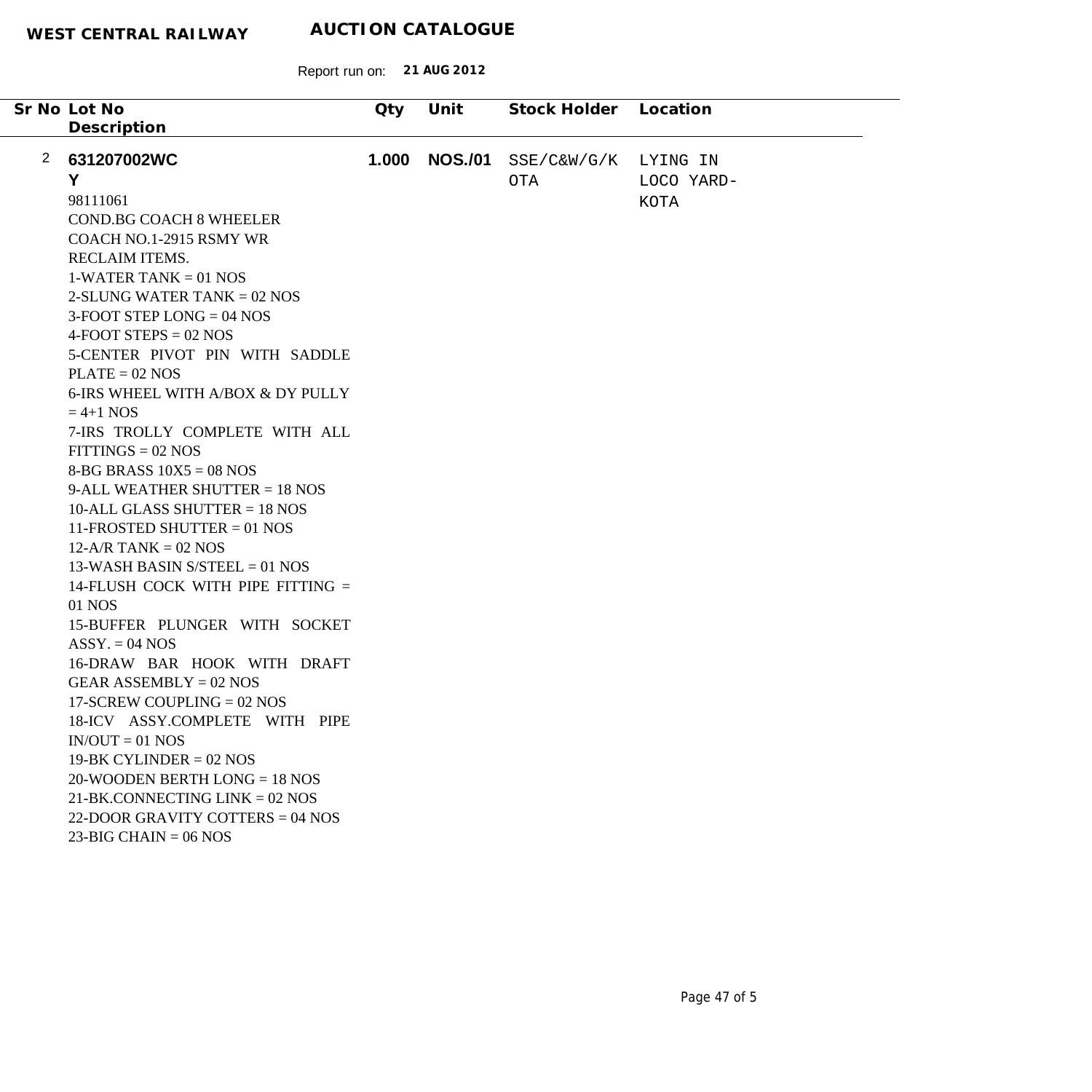|   | Sr No Lot No                                                    | Qty    | Unit           | Stock Holder | Location    |
|---|-----------------------------------------------------------------|--------|----------------|--------------|-------------|
|   | Description                                                     |        |                |              |             |
|   |                                                                 |        |                |              |             |
| 3 | 631207003WC                                                     | 20.000 | <b>NOS./01</b> | DMS-WCY-     | LYING AT    |
|   | Y                                                               |        |                | KOTA         | WCY ON LINE |
|   | 98111061                                                        |        |                |              | NO. 3 & 4   |
|   | COND. BG WAGON ROLLING STOCK                                    |        |                |              |             |
|   | IRON BODY & IRON FLOOR & STEEL                                  |        |                |              |             |
|   | <b>BODY &amp; STEEL FLOOR 4 &amp; 8 WHEELER</b>                 |        |                |              |             |
|   |                                                                 |        |                |              |             |
|   | BCXN, BOXN & TOH WAGON NO:-<br>1.106986 BOXN/CR 2.99478 BOXN/SE |        |                |              |             |
|   |                                                                 |        |                |              |             |
|   | 3.92395 BOXN/SE 4.79632 BCXN/ER                                 |        |                |              |             |
|   | 5.101721 BOXN/SE 6.43523 BOXN/ER                                |        |                |              |             |
|   | 7.109582 BOXN/CR 8.100749 BOXN/SE                               |        |                |              |             |
|   | 9.107573 BOXN/CR 10.67837 BOXN/SC                               |        |                |              |             |
|   | 11.46076 BOXN/ER 12.93216 BOXN/NR                               |        |                |              |             |
|   | 13.46118 BOXN/ER 14.87064 BOXN/WR                               |        |                |              |             |
|   | 15.85701 TOH/WR 16.85658 TOH/WR                                 |        |                |              |             |
|   | 17.85851 TOH/WR 18.85957 TOH/WR                                 |        |                |              |             |
|   | 19.108055A BOXN/CR 20.69270 BOXN/SC                             |        |                |              |             |
|   |                                                                 |        |                |              |             |
|   | $TOTAL = 20 NOS.$                                               |        |                |              |             |
|   | <b>RECLAIM ITEMS:-</b>                                          |        |                |              |             |
|   | 1. WHEEL SET WITH CTRB $= 64$ NOS                               |        |                |              |             |
|   | $2.$ WHEEL SET WITH RBAB = 08 NOS                               |        |                |              |             |
|   | $3.CASNUB BOGIE COMPLETE = 28 NOS$                              |        |                |              |             |
|   | $4.$ ADOPTER = 104 NOS                                          |        |                |              |             |
|   | $5.EM$ PAD = 104 NOS                                            |        |                |              |             |
|   | $6C$ C PAD = 44 NOS                                             |        |                |              |             |
|   | $7$ . COUPLER BODY NT = 28 NOS                                  |        |                |              |             |
|   | $8.KNUCKLE = 28 NOS$                                            |        |                |              |             |
|   | $9.$ KNUCKLE PIN = 14 NOS                                       |        |                |              |             |
|   | $10.YOKE = 28 NOS$                                              |        |                |              |             |
|   | $11.YOKE PIN = 14 NOS$                                          |        |                |              |             |
|   | 12.HIGH<br><b>CAPACITY</b><br><b>DRAFTGEAR</b>                  |        |                |              |             |
|   | $COMPLETE = 24 NOS$                                             |        |                |              |             |
|   | 13. TOP LINER FOR CC PAD $= 64$ NOS                             |        |                |              |             |
|   | 14.CBC UNCOUPLING $ROD = 32$ NOS                                |        |                |              |             |
|   | 15. BOGIE END PULL ROD = $26$ NOS                               |        |                |              |             |
|   | $16.$ SAB REGULATOR = 12 NOS                                    |        |                |              |             |
|   | 17. BD VALVE (ADKO VALVE)<br>$= 04$                             |        |                |              |             |
|   | <b>NOS</b>                                                      |        |                |              |             |
|   | 18. BK BEAM FLATE = $08$ NOS                                    |        |                |              |             |
|   | 19. CENTER PIVOT RETAINER $= 26$ NOS.                           |        |                |              |             |
|   | Remark:- Reclaim Item Sr. no. 12 - Since it is                  |        |                |              |             |
|   | not visivle whether high capacity or simple.                    |        |                |              |             |
|   |                                                                 |        |                |              |             |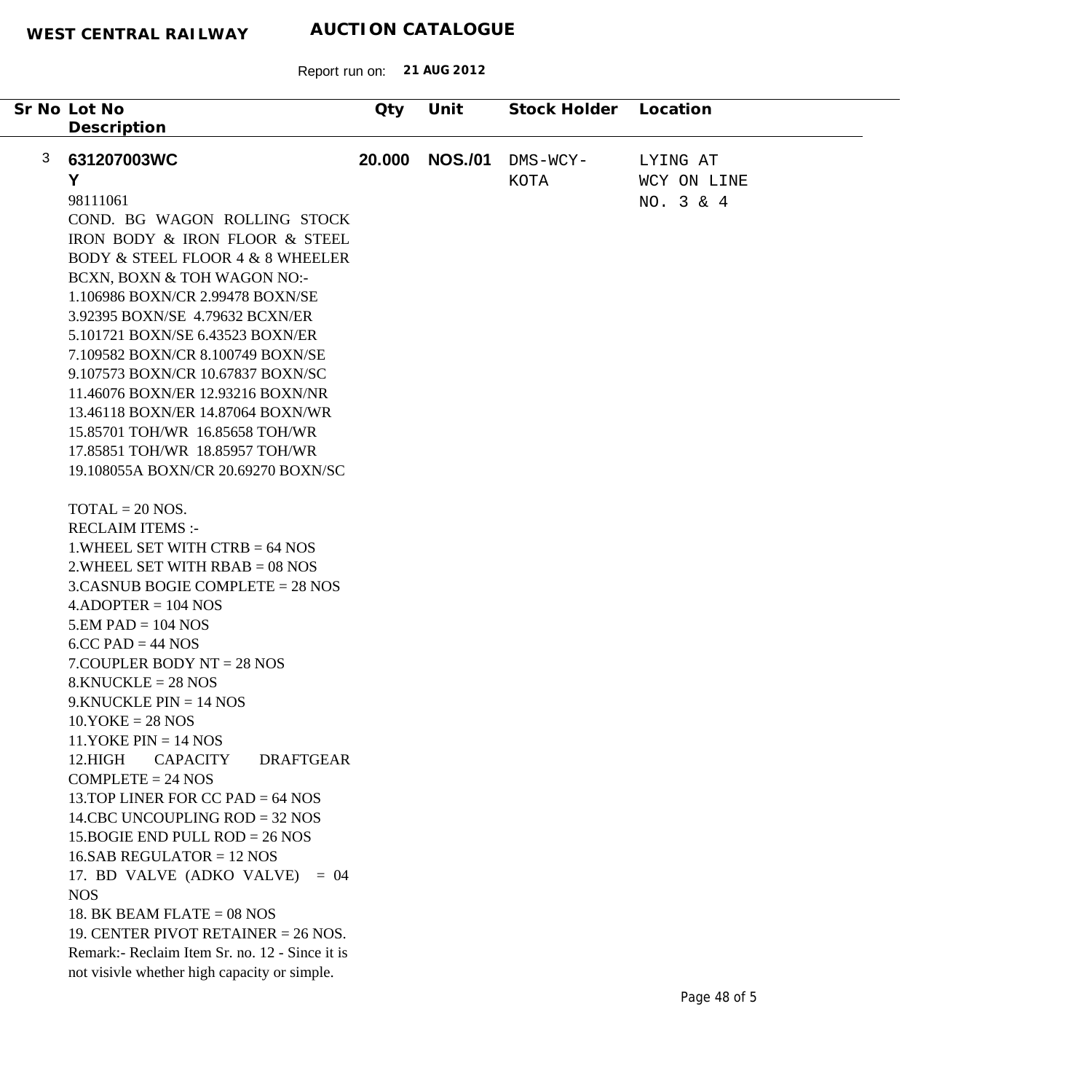Report run on: **21 AUG 2012**

| Sr No Lot No                                                                                                                                                                                                                                                      | Qty   | Unit           | Stock Holder Location |                                                                   |
|-------------------------------------------------------------------------------------------------------------------------------------------------------------------------------------------------------------------------------------------------------------------|-------|----------------|-----------------------|-------------------------------------------------------------------|
| Description                                                                                                                                                                                                                                                       |       |                |                       |                                                                   |
| 631208004WC<br>4<br>Y<br>98111061<br>COND. BG. WAGON ROLLING STOCK<br>IRON BODY, IRON FLOOR & STEEL<br>BODY, STEEL FLOOR 4 WHEELER TWT.<br>WAGON NO.:-<br>1-62532 WCR/TWT<br>$TOTAL = 01 NOS.$<br><b>RECLAIM ITEMS</b><br>1- WHEEL SET WITH $RBAB = 02$ NOS.      | 1.000 | <b>NOS./01</b> | $SSE/C\&W/G/K$<br>OTA | LYING ON<br>LINE $NO. - 2$<br>(NORTH END)<br>LOCO SIDING<br>KOTA. |
| 5<br>631208005WC<br>Y<br>98111061<br>COND. BG. WAGON ROLLING STOCK<br>IRON BODY, IRON FLOOR & STEEL<br>BODY, STEEL FLOOR 4 WHEELER TWT.<br><b>WAGON NO.:-</b><br>1-1831 SC/TWT<br>$TOTAL = 01 NOS.$<br><b>RECLAIM ITEMS</b><br>1- WHEEL SET WITH $RBAB = 02$ NOS. | 1.000 | <b>NOS./01</b> | SSE/C&W/G/K<br>OTA    | LYING AT<br>JALANDRI<br>RAILWAY<br>STATION.                       |

÷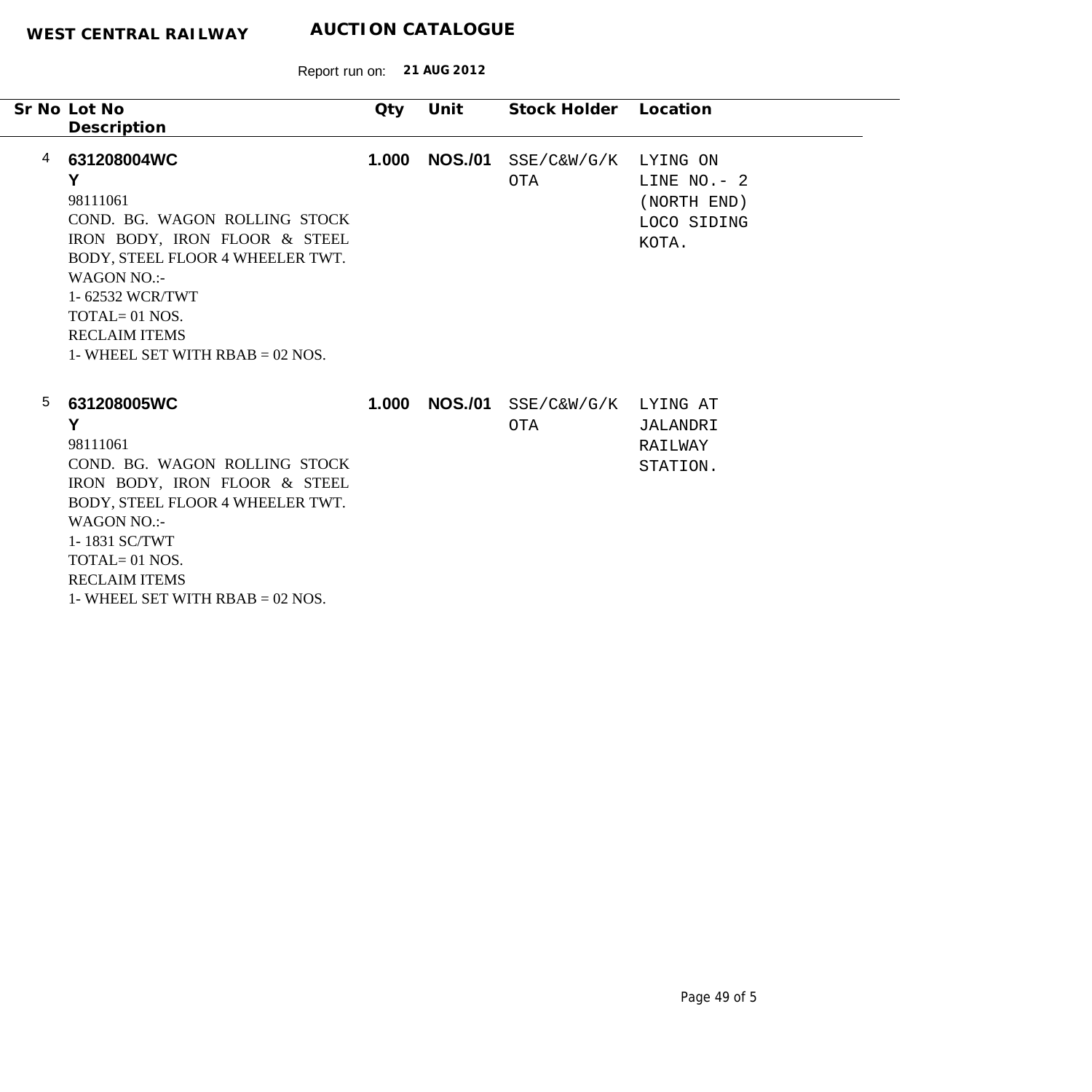|   | Sr No Lot No                    | Qty    | Unit           | Stock Holder | Location  |
|---|---------------------------------|--------|----------------|--------------|-----------|
|   | Description                     |        |                |              |           |
| 6 | 631208007POH                    | 13.000 | <b>NOS./01</b> | SSE/C&W/G/K  | POH YARD, |
|   | 98111061                        |        |                | OTA          | KOTA.     |
|   | COND. BG WAGON ROLLING STOCK    |        |                |              |           |
|   | IRON BODY, IRON FLOOR & STEEL   |        |                |              |           |
|   | BODY, STEEL FLOOR 4 WHEELER TG. |        |                |              |           |
|   | <b>WAGON NO.-</b>               |        |                |              |           |
|   | 1-85195 CR/TG.                  |        |                |              |           |
|   | 2-85205 WR/TG.                  |        |                |              |           |
|   | 3-85175 WR/TG.                  |        |                |              |           |
|   | 4-40907 CR/TG.                  |        |                |              |           |
|   | 5-40806 CR/TG.                  |        |                |              |           |
|   | 6-41101 CR/TG.                  |        |                |              |           |
|   | 7-41207 CR/TG.                  |        |                |              |           |
|   | 8-41216 CR/TG.                  |        |                |              |           |
|   | 9-41326 CR/TG.                  |        |                |              |           |
|   | 10-41374 CR/TG.                 |        |                |              |           |
|   | 11-41308 CR/TG.                 |        |                |              |           |
|   | 12-41107 CR/TG.                 |        |                |              |           |
|   | 13-41200 CR/TG.                 |        |                |              |           |
|   | TOTAL-13 NOS.                   |        |                |              |           |
|   | <b>RECLAIM ITEM-</b>            |        |                |              |           |
|   | WHEEL SET WITH $RBAB = 26$ NOS. |        |                |              |           |